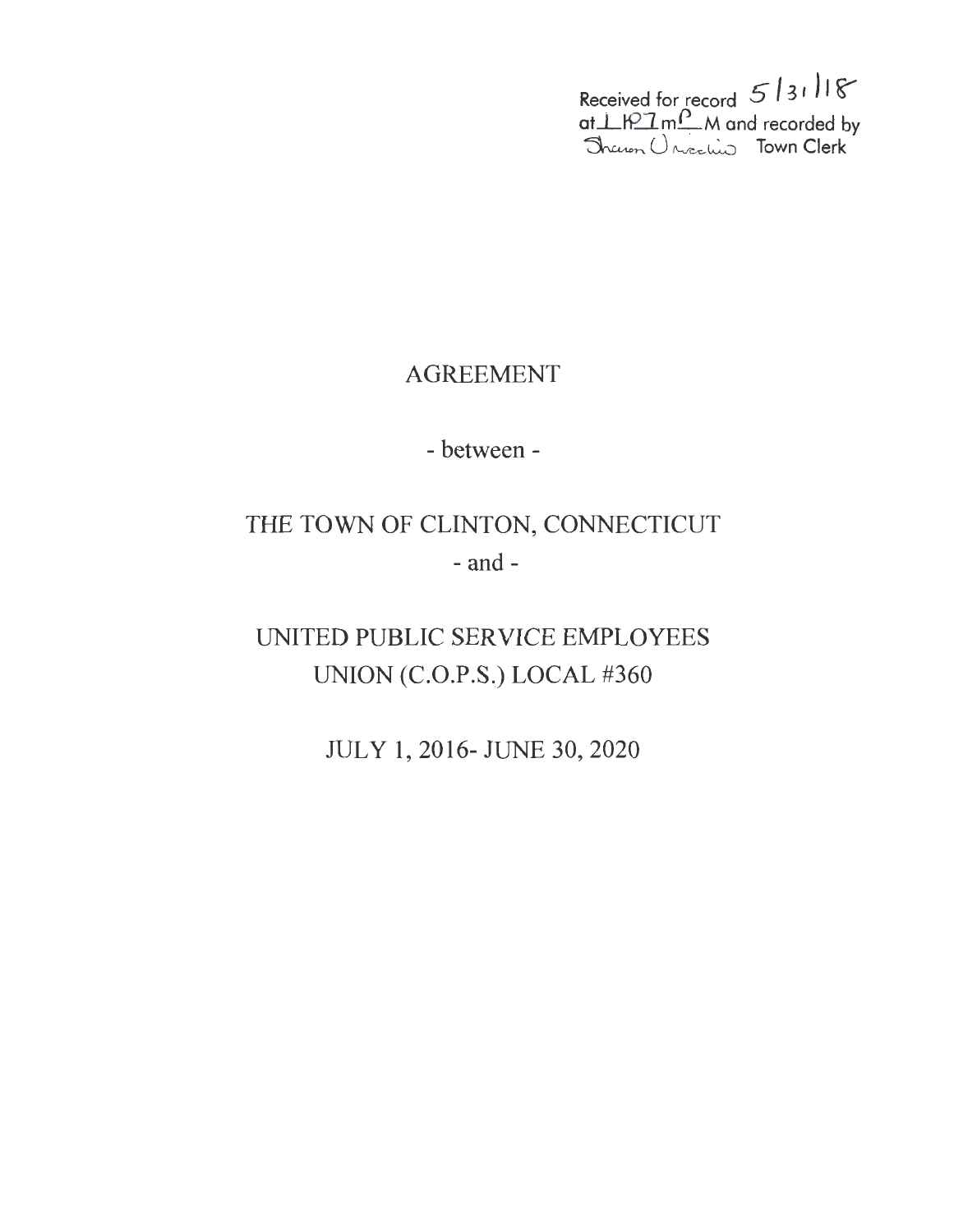# **Table of Contents**

| <b>PREAMBLE</b>                       |                                             |  |
|---------------------------------------|---------------------------------------------|--|
| <b>ARTICLE I</b>                      |                                             |  |
| <b>ARTICLE II</b>                     |                                             |  |
| <b>ARTICLE III</b>                    |                                             |  |
| <b>ARTICLE IV</b>                     |                                             |  |
| <b>ARTICLE V</b>                      |                                             |  |
| <b>ARTICLE VI</b>                     |                                             |  |
| <b>ARTICLE VII</b>                    |                                             |  |
| <b>ARTICLE VIII</b>                   |                                             |  |
| <b>OVERTIME.</b><br><b>ARTICLE IX</b> |                                             |  |
| <b>ARTICLE X</b>                      |                                             |  |
| <b>ARTICLE XI</b>                     |                                             |  |
| <b>ARTICLE XII</b>                    |                                             |  |
| <b>ARTICLE XIII</b>                   |                                             |  |
| <b>ARTICLE XIV</b>                    |                                             |  |
| <b>ARTICLE XV</b>                     |                                             |  |
| <b>ARTICLE XVI</b>                    |                                             |  |
| <b>ARTICLE XVII</b>                   |                                             |  |
| <b>ARTICLE XVIII</b>                  |                                             |  |
| <b>ARTICLE XIX</b>                    |                                             |  |
| <b>ARTICLE XX</b>                     |                                             |  |
| <b>ARTICLE XXI</b>                    | PRIOR BENEFITS AND PRESERVATION OF RIGHTS31 |  |
|                                       |                                             |  |
| <b>ARTICLE XXII</b>                   |                                             |  |
|                                       |                                             |  |
|                                       |                                             |  |
|                                       |                                             |  |
|                                       |                                             |  |
|                                       |                                             |  |
|                                       |                                             |  |
|                                       |                                             |  |
|                                       |                                             |  |
|                                       |                                             |  |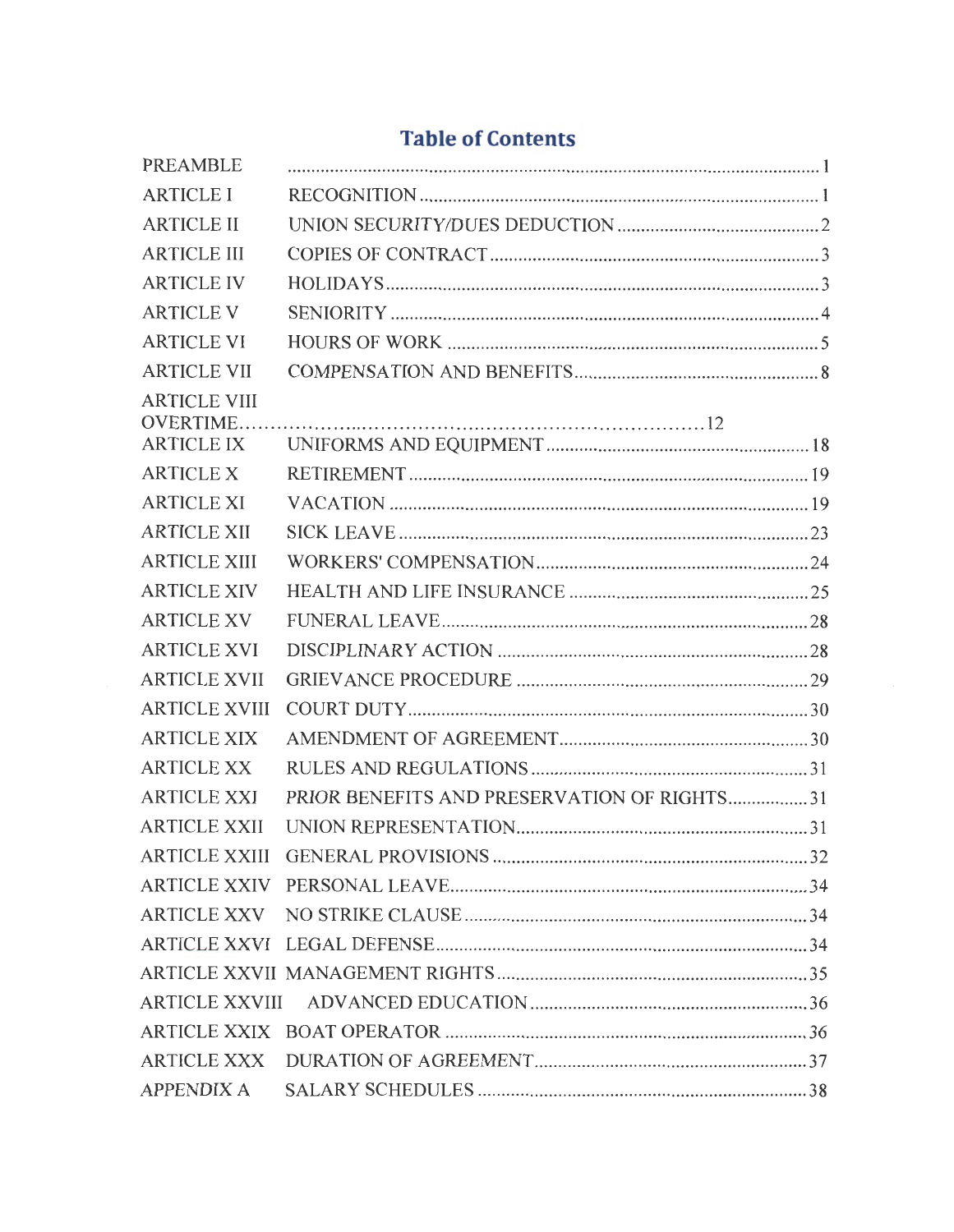| APPENDIX B |  |
|------------|--|
|            |  |
|            |  |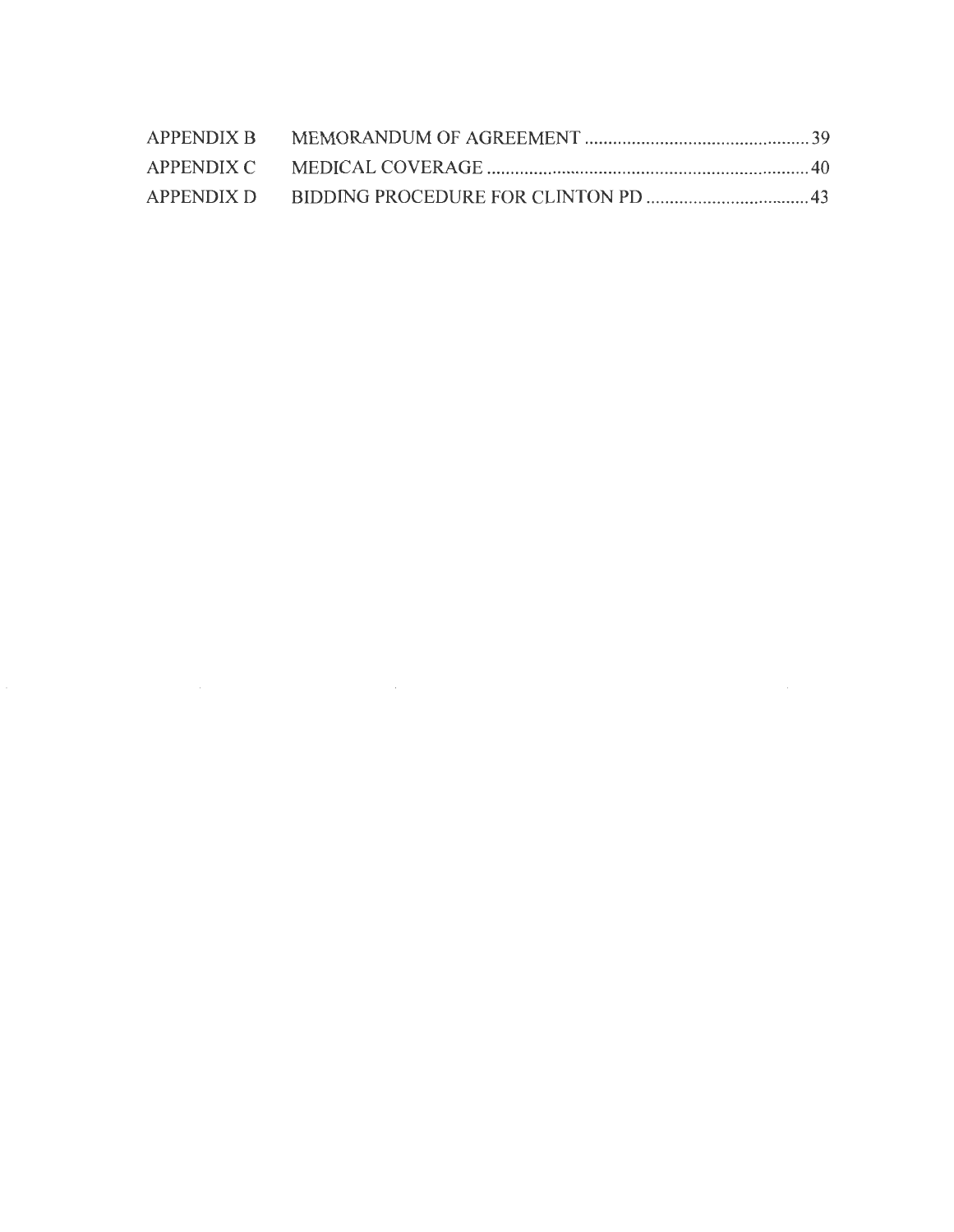# AGREEMENT **BETWEEN** THE TOWN OF CLINTON, CONNECTICUT

 $-$  and  $-$ 

# UNITED PUBLIC SERVICE EMPLOYEES UNION  $(C.O.P.S.)$  LOCAL  $#360$

# **PREAMBLE**

THIS AGREEMENT, entered into by and between the Town of Clinton, State of Connecticut, hereinafter referred to as the "TOWN", and the United Public Service Employees Union  $(C.O.P.S.)$  Local # 360, hereinafter referred to as the "UNION", has as its purpose the promotion of harmonious relations between the Town and the Union; the establishment of an equitable and peaceful procedure for the resolution of differences; and establishment of rates of pay, hours of work, working privileges or benefits or any other matters that come within the general meaning of the terms, working conditions or conditions of employment.

# **ARTICLE I**

# **RECOGNITION**

The Town hereby recognizes the Union as the exclusive collective bargaining agent for the purpose of collective bargaining in respect to rates of pay, wages, hours of employment and other conditions of employment, for the unit consisting  $\sigma$  all regular full-time, permanent investigating and uniformed members of the Clinton Police Department having the authority to exercise police powers (exclusive of Chief of Police and Command Staff), hereinafter referred to as "employees" or "employee." The Town and the Union agree not to discriminate against employees covered by this Agreement on account of membership or non-membership in the Union.

 $\mathbf{1}$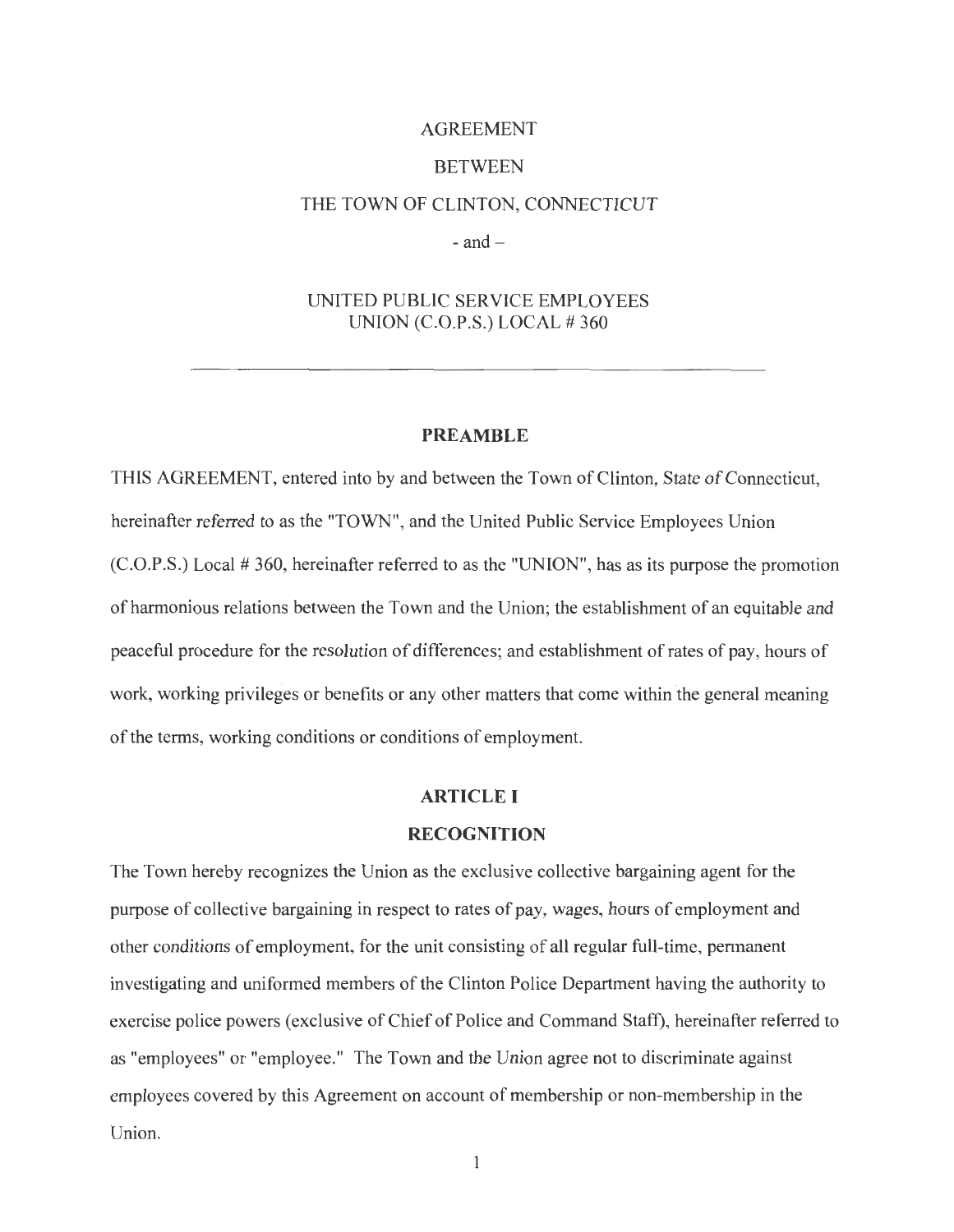# **ARTICLE II**

# **UNION SECURITY/DUES DEDUCTION**

Section 1. As a condition of employment (i) all present employees who are members of the Union upon the effective date of this Agreement shall remain members for the duration of this Agreement or pay an agency fee and (ii) all employees who are not members shall within thirty-one (31 ) days after the effective date of this Agreement become members of the Union and remain members for the duration of this Agreement, or pay an agency fee.

Section 2. All employees hired hereafter, as a condition of employment shall become members of the Union on or before their thirty-first (31st) day of employment, and remain members for the duration of this Agreement or pay an agency fee.

Section 3. The Town agrees to deduct from the salary of all employees covered herein, who authorize in writing such deductions from their salary, such dues and initiation fees as may be fixed and certified to the Town by the Union and allowed by law. The Town will remit to the Union on or before the last day of the month in which such deductions are made, the aggregate of amounts collected, together with a list of employees from whose salary such sums have been deducted. Such dues deductions shall continue for the duration of this Agreement and any extension thereof. The Union agrees that it will save the Town harmless from any claim for damages by reason of carrying out the provisions of this Agreement concerning the deduction from salary of such dues and fees, as hereinbefore mentioned.

Section 4. These deductions will be made on the pay day of each week as specified by the Town and agreed to by the Union.

Section 5. In the event an employee receives no pay on the pay day on which Union dues are deducted, no deduction shall be made for that week.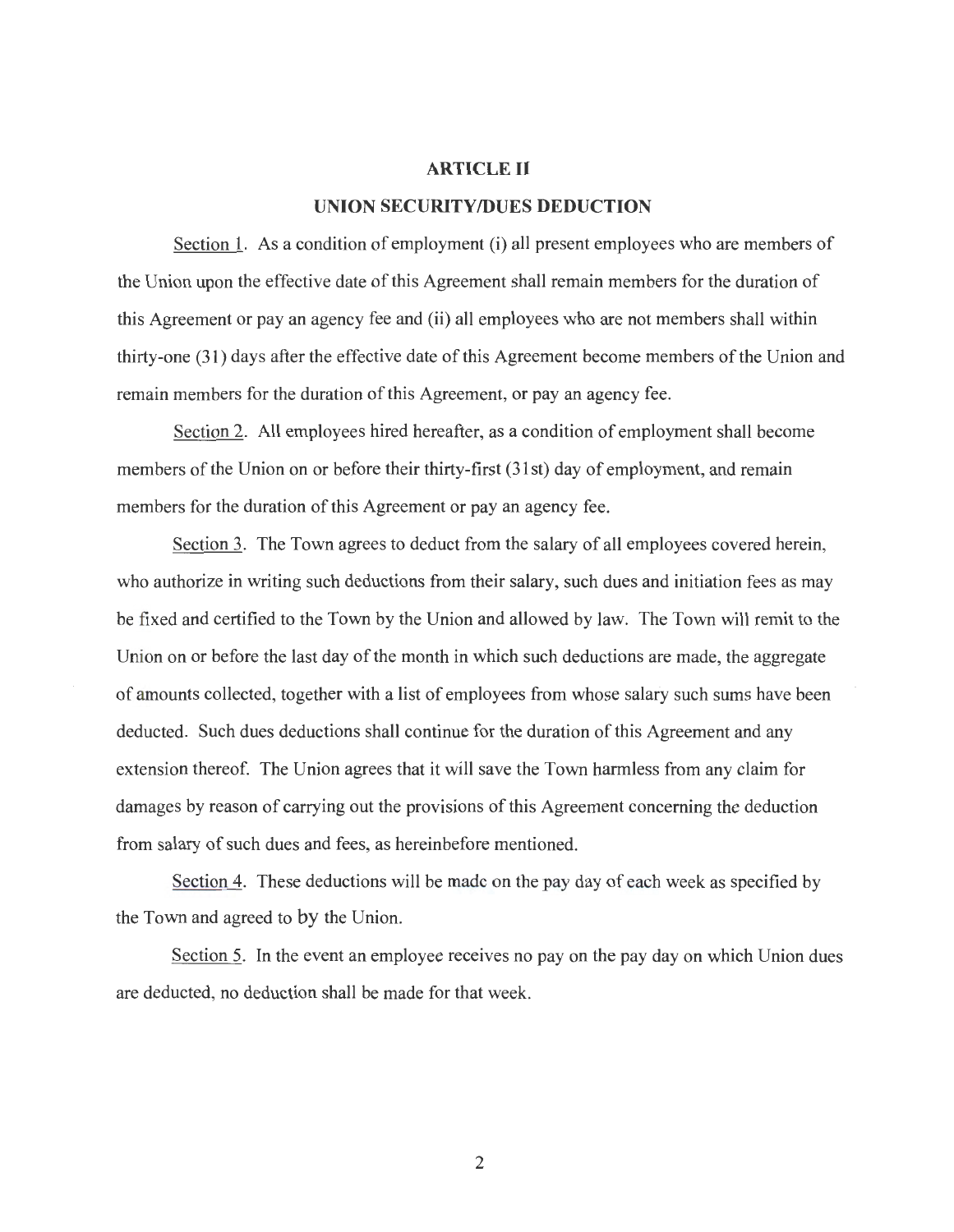# **ARTICLE III**

# **COPIES OF CONTRACT**

The Town shall give to each present employee, and to each new employee when hired, a copy of this Contract.

# **ARTICLE IV**

# **HOLIDAYS**

Section 1. The following days shall be considered holidays:

| New Year's Day             | Independence Day       |
|----------------------------|------------------------|
| Martin Luther King Day     | Labor Day              |
| Presidents Day             | Memorial Day           |
| Veteran's Day              | Easter Sunday          |
| Thanksgiving Day           | Day after Thanksgiving |
| Christmas Day              | Columbus Day           |
| <b>Employee's Birthday</b> |                        |

Section 2. An employee who is required to work on a holiday listed in Section 1 shall be compensated as follows. If the holiday falls on the employee's regularly scheduled work day, the employee shall be paid time and one-half for hours worked on the holiday, rather than straight time, in addition to holiday pay under Section 3. If the holiday falls on the employee's time off, the employee shall be paid double time for hours worked on the holiday, in addition to holiday pay under Section 3.

Section 3. Employees whether they have worked any holiday(s) or not shall be paid in two (2) lump sums for the holidays listed above. Payment shall be in accordance with the following schedule: six (6) holidays will be paid for in the first pay period in December, and the balance shall be paid in the first pay period of the next succeeding June.

Section 4. When a holiday falls during any period of an employee's paid sick leave, it shall be counted a holiday and not charged to sick leave.

Section 5. Work schedules will not be changed to avoid paying holiday pay.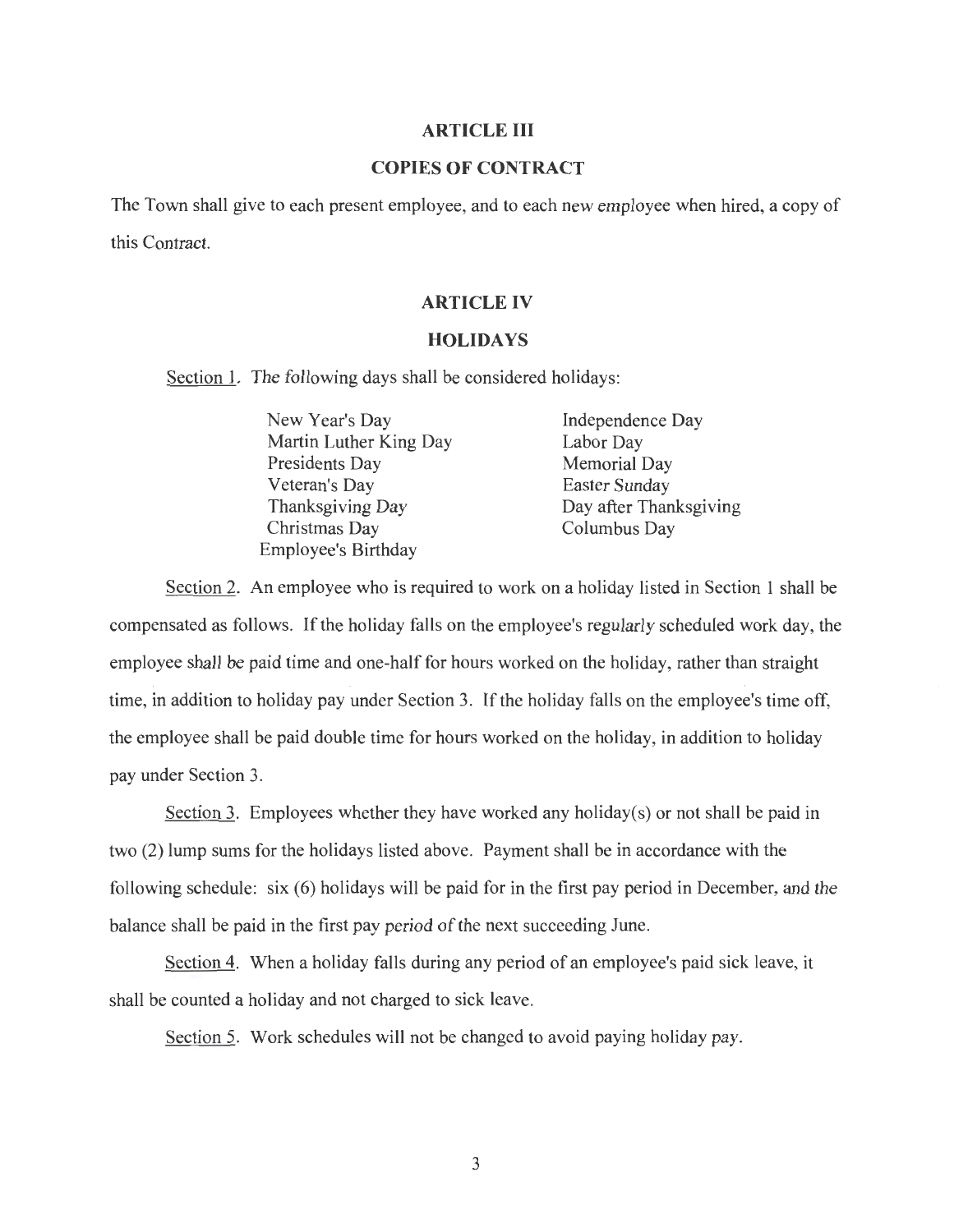# **ARTICLE V**

#### **SENIORITY**

Section 1. Seniority shall commence on the day that the employee begins work as a paid regular, full-time employee of the Department, except as provided in Section 3 below.

Section 2. An employee's seniority shall be broken, and the employee shall forfeit all rights and benefits under this Agreement if the employee:

- a. voluntarily resigns and quits;
- b. is discharged;
- c. takes a leave of absence for the purpose of working at another occupation;
- d. takes a leave of absence for more than ninety (90) days, unless the leave is for military service or educational programs approved by the Town.

Section 3. No employee shall attain seniority rights under this Agreement until the employee has been continuously employed by the Town as a full-time member of the Department for a period of one (1) year following completion of the minimum basic training pursuant to Section 7-294e of the General Statutes of Connecticut. During such period, the employee shall be on probation and may be discharged by the Town for any reason whatsoever. In such event, neither the Union nor the employee shall have recourse to the grievance and arbitration provisions of this Agreement. Upon completion of an employee's probationary period, seniority shall date back to the date of original employment with the Town.

Section 4. Rank seniority is the total length of continuous service of an employee as a permanent appointee in a given rank. The ranks for which rank seniority is attained are Patrol Officer, Corporal, and Sergeant.

Section 5. Seniority shall prevail with regard to layoff. Rank seniority shall prevail with regard to vacation scheduling. (For example, if more than one Sergeant requests the same vacation time, the employee who has been in the rank of Sergeant longer shall have preference.) Rank seniority shall prevail for the purpose of bidding shifts under Article VI, Section 1.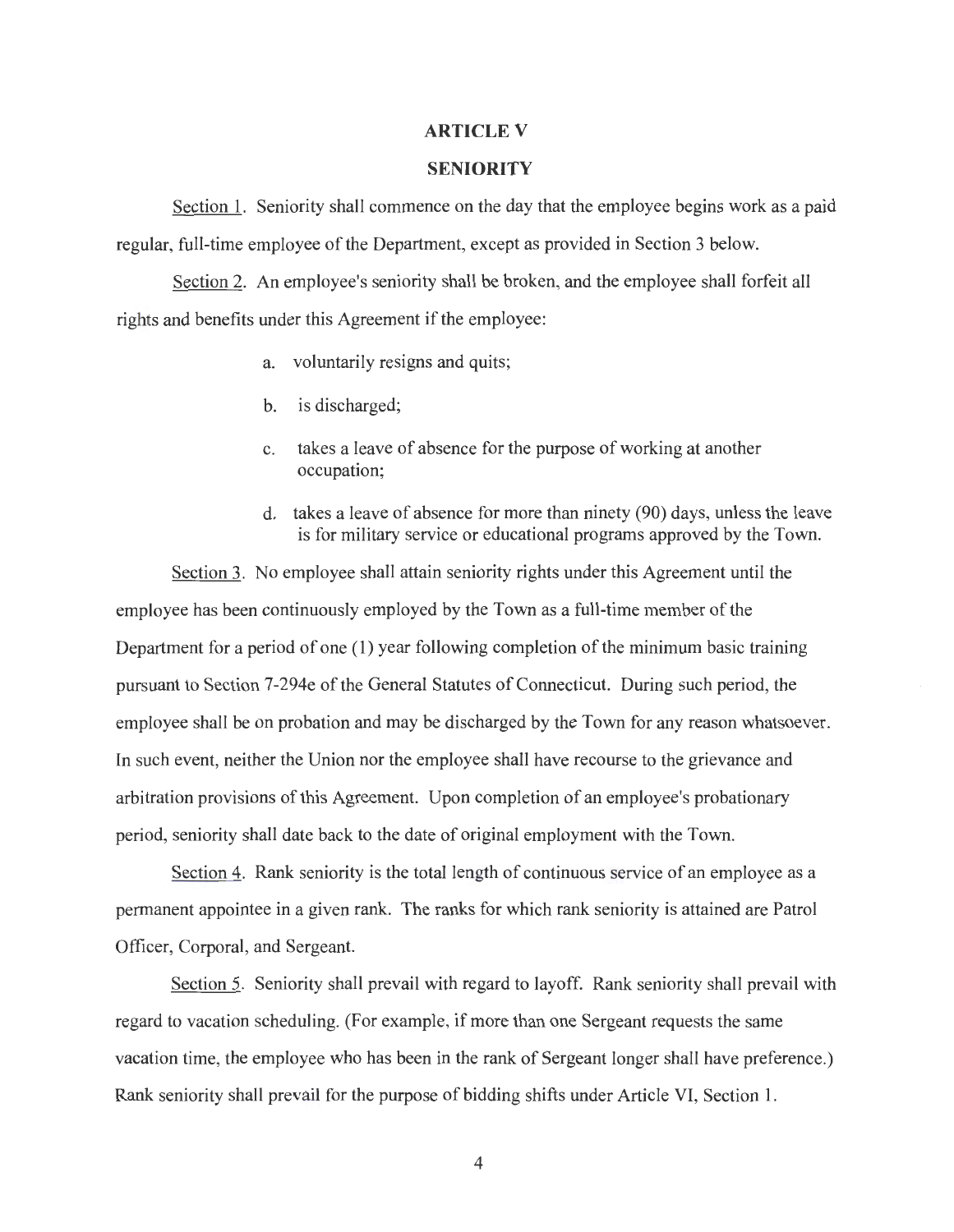Superiority within rank shall be by rank seniority; provided, however, that this shall not preclude the Chief from designating the officer in charge of a shift or situation.

Section 6. Special Assignments - i.e., stakeouts, special criminal investigations and internal departmental investigations, which remain at the discretion of the Chief of Police, or his designee, are not subject to the seniority process.

#### **ARTICLE VI**

#### **HOURS OF WORK**

Section 1. Patrol Schedules.

a. Each employee who has completed the probationary period and has been assigned to the patrol division shall bid for his or her schedule for shift hours and starting days off. Employees shall bid an annual schedule consisting of two (2), six (6) month bids as detailed in Appendix D.

b. The Chief shall determine the number of positions available on each shift and the starting days off for each position. The number of positions for each shift available to bid by non-probationary employees shall conform to current minimum staffing requirements. The Chief shall post one schedule for all non-probationary employees assigned to the patrol division as detailed in Appendix D. The schedule shall be 2300-0700 midnight shift, 0700-1500 day shift and 1500-2300 evening shift, to include a "RELIEF SHIFT", staffed by at minimum one (1) Sergeant AND one (1) Corporal, which will alternate between two (2) consecutive 1500-2300 evening shifts followed by two (2) consecutive 0700-1500 day shifts. The starting evening shift rotation of the "RELIEF SHIFT" may be changed to the day shift by agreement between the Chief of Police and the Union prior to the start of any new six (6) month bid cycle.

c. Within fourteen (14) days of the posting date, each Sergeant, each Corporal and each other employee shall designate, in order of rank seniority, his or her choice of shift and starting days off for each six (6) month bid cycle.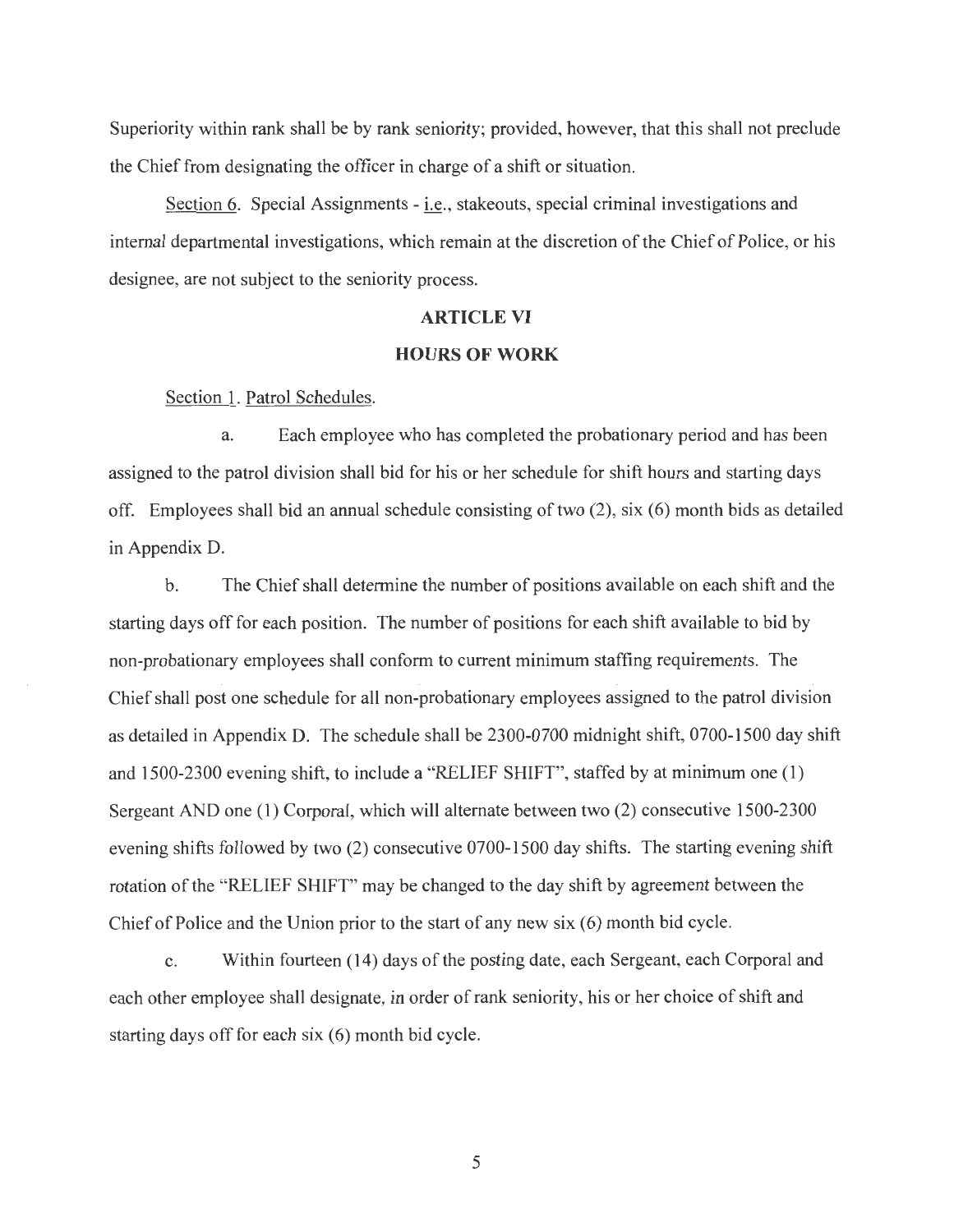d. The regular work week for employees assigned to the Patrol Division shall be four (4) consecutive eight (8) hour regular scheduled days worked, followed by two (2) consecutive days off from work.

- e. Each employee's shifts and days off shall remain unchanged for the six (6) month bid cycle except:
	- (1) by agreement between the Chief and the employee;
	- 2) as necessary to meet the reasonable needs of the Town as determined by the Chief; or
	- (3) as needed to replace an employee on any extended absence (one which is expected to or does last fourteen (14) days or more), other than a vacation, in which case the position will be offered to employees in order of rank seniority and, if not filled voluntarily, will be filled involuntarily in inverse order of rank seniority.

f. The Chief may assign probationary employees to any shift for periods of at least two (2) weeks at a time. The scheduled days off and the rotation of these days off may vary from those stated above in Section (d) above, except no probationary employee will work more than four (4) consecutive eight (8) hour scheduled shifts without two (2) consecutive days off to follow. These assignments may be changed at any time by agreement between the Chief and the employee, or changed by the Chief with at least seven (7) days notice to probationary employees. Section 2. There shall be no straight time pay in violation of federal law.

Section 3. The regular work week for employees assigned to the Detective Division, to include the School Resource Officer (S.R.O.) and Youth Officer shall be five (5) consecutive eight-hour days worked (Monday through Friday, 0700-1500 hours), followed by two (2) consecutive days off from work (Saturday and Sunday). In addition to their regularly scheduled days off, Detective Division personnel and the S.R.O. will be scheduled off on the Holidays listed in Article IV. When any of the holidays listed in Article IV fall on a Saturday or Sunday the Detective Division Supervisor shall alter the work schedule and choose a day off for each employee to be taken before the end of the current bid cycle. In addition to any holiday time off the Detective Division Supervisor shall schedule three (3) days off for Detective Division personnel between July 1<sup>st</sup> and June 30<sup>th</sup> each fiscal year. At all times when school is not in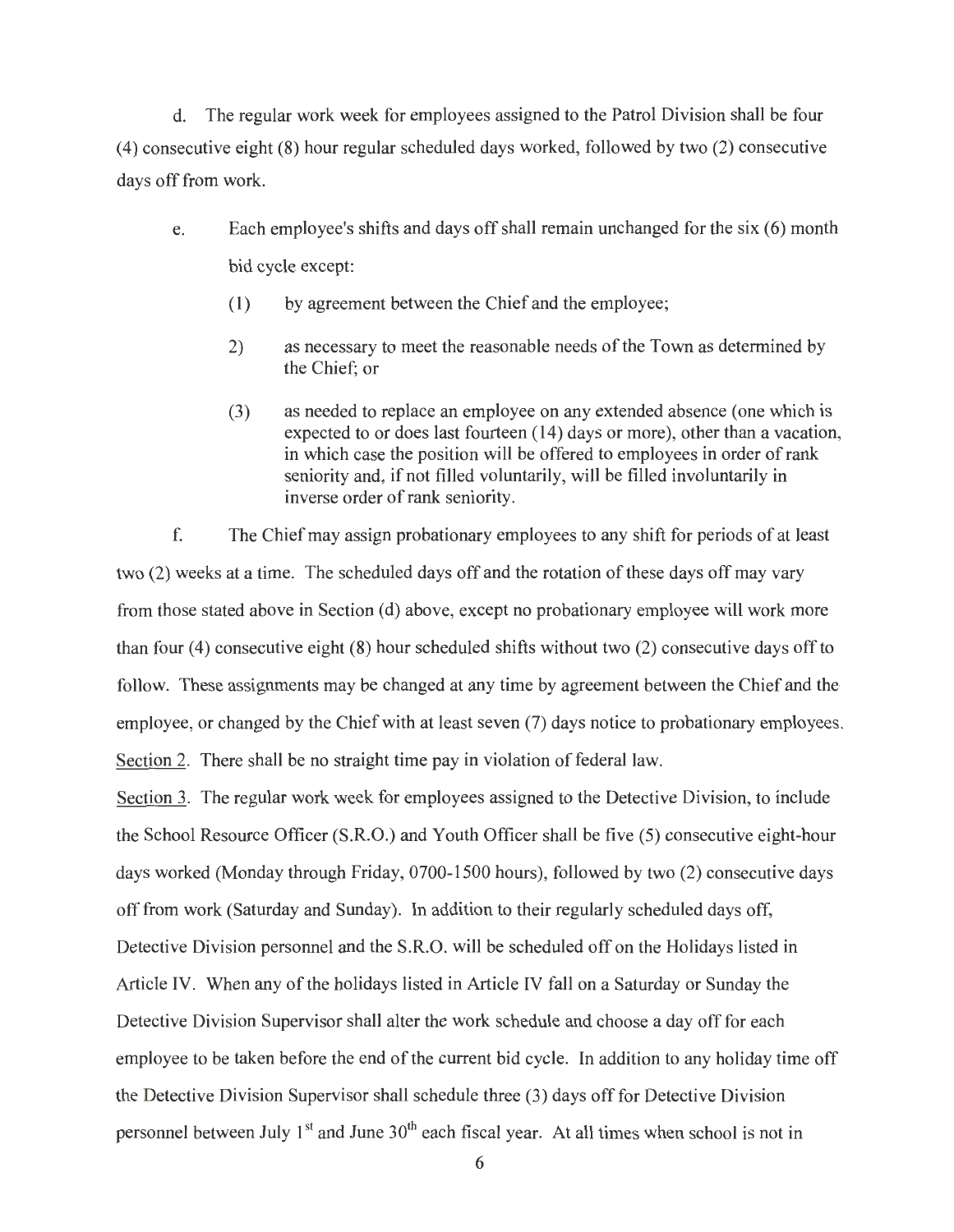session the Chief of Police may re-assign the S.R.O. to patrol duties on the day shift. In any case the S.R.O. will continue to work the regular work week of Detective Division employees as detailed previously in this section.

Section 4. The Canine Officer shall work the 4/2 schedule set forth in Article VI. Prior to the posting of any new six (6) month bid cycle, the Chief of Police will determine if the Canine Officer will be assigned to the "Relief Shift" or bid the posted schedule according to Section 1.c. above. The actual hours of work may be adjusted to meet the reasonable needs of the Department as determined by the Chief, with notice to the Canine Officer at least forty-eight (48) hours before the change takes effect. Any change in hours must be for a minimum of four (4) consecutive days. The forty-eight ( 48) hours-notice and/or the five-day minimum may be waived by mutual agreement of the Chief and the Canine Officer. The shift in which the majority of the Canine Officer's work hours fall shall be considered his primary shift and shall not affect the scheduled staffing of the subsequent shift.

Section 5. Compensatory Time: The Police Department shall continue to grant compensatory time in lieu of overtime pay for non-emergency assignments such as but not necessarily limited to attendance at training sessions, the DARE program, the SRO program, dive team practice and work on the police boat. No employee may accumulate more than one hundred (100) hours of compensatory time. Use of compensatory time may be requested and granted in accordance with the following:

a. If use of compensatory time is requested more than 48 hours in advance, any approval to take it will be conditional and may be withdrawn if another officer takes vacation, personal leave or sick leave and the officer who requested compensatory time is needed to prevent overtime costs.

b. If compensatory time is requested within 48 hours of the time it would be taken, it shall be denied if granting it would result in overtime cost to the Department. Once approved within the 48 hours, however, the approval will not be withdrawn.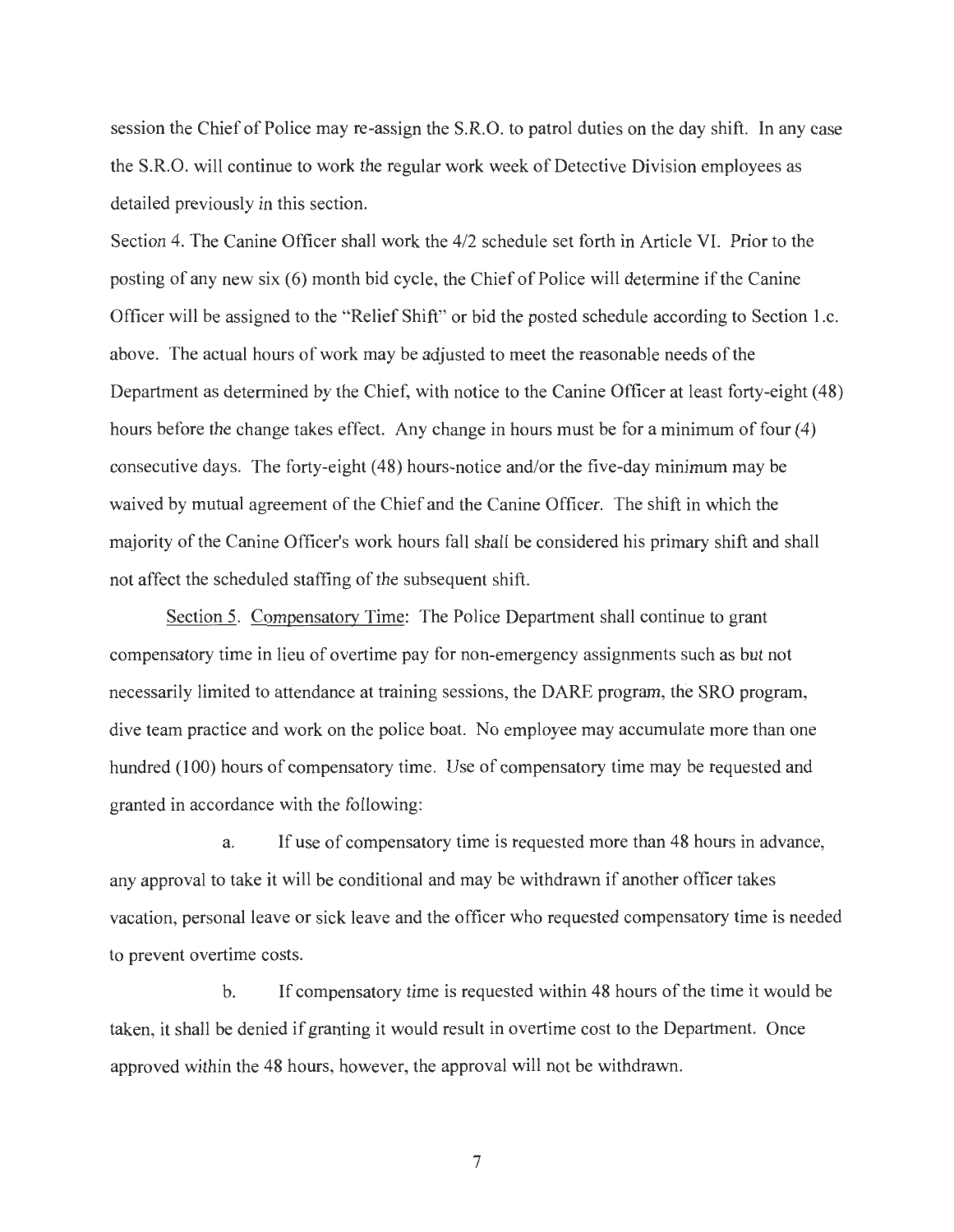c. If there are more requests for compensatory time than can be granted within the above guidelines, preference shall be based on rank seniority if the officers are in the same rank and on seniority if the officers are in different ranks.

An officer shall be paid for unused compensatory time upon termination of his/her employment.

d. Compensatory time requests where the employee requests to leave the shift early shall be addressed no sooner than the start of shift in question by the Shift Commander.

# **ARTICLE VII**

### **COMPENSATION AND BENEFITS**

Section 1. Salary Structure. Employees shall be paid in accordance with the salary schedules in Appendix A.

Officers who have completed probation as set forth in Section 3, and who have completed one year of successful service in grade, shall be eligible for advancement to the next higher Grade for that rank as set forth in Section 4. When promoted, Sergeants and Corporals will start at the lowest grade in that respective rank. Sergeants and Corporals who have completed probation as set forth in Section 3 and who have completed one year of successful service in rank shall be eligible for advancement to the next higher Grade for that rank as set forth in Section 4.

Section 2. Salary Increases.

Effective July 1, 2016 all rates on the salary schedule in effect on June 30, 2016, shall be increased by 1.5%, but shall not be paid retroactively.

Effective July 1, 2017 all rates on the salary schedule in effect on June 30, 2017, shall be increased by 2.0%, but shall not be paid retroactively.

Effective July 1, 2018 all rates on the salary schedule in effect on June 30, 2018, shall be increased by 2.25%.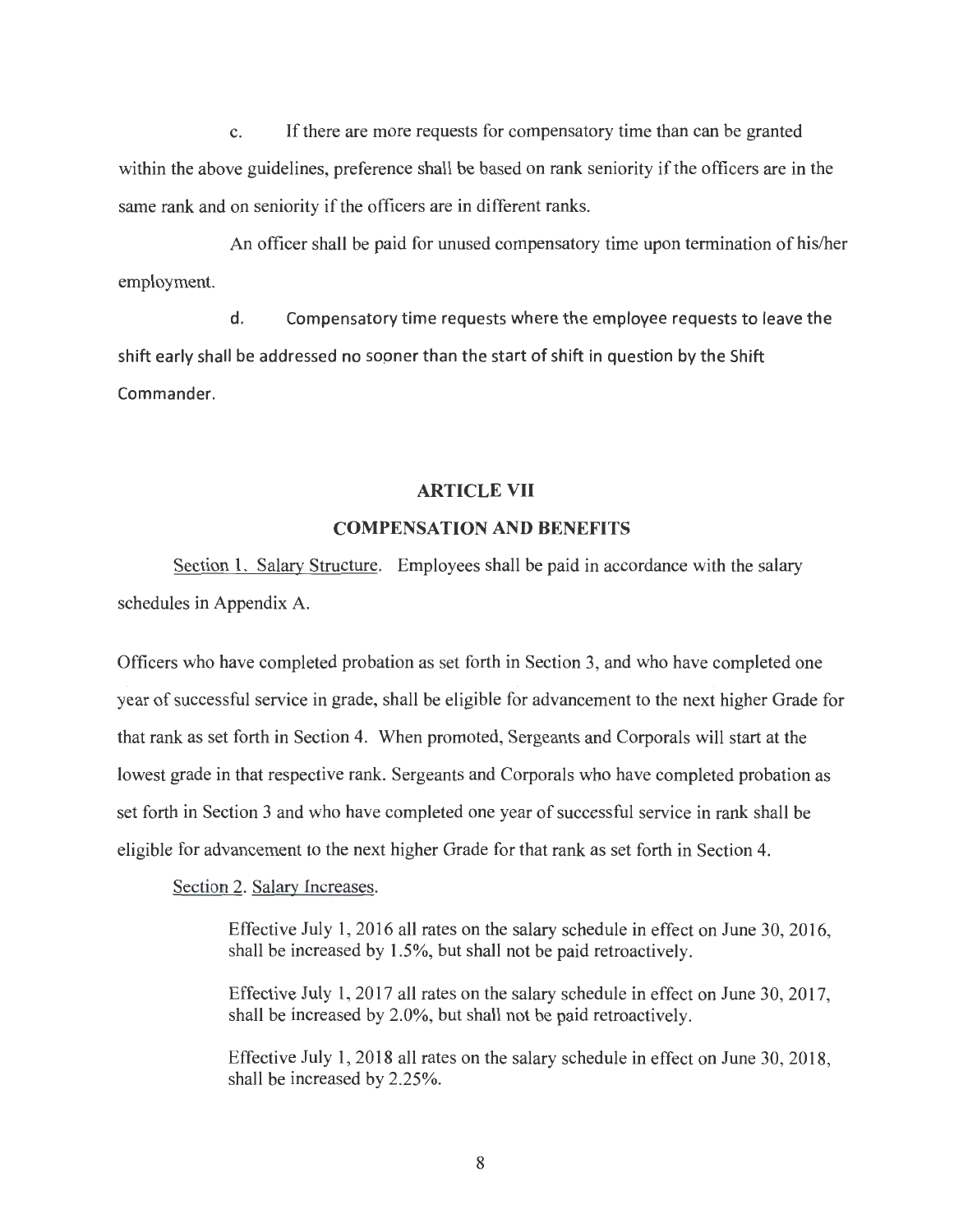Effective July 1, 2019 all rates on the salary schedule in effect on June 30, 2019, shall be increased by 2.25%.

Salary schedules reflecting these increases are set forth in Appendix A.

Section 3. Probation -- New Employees. The probationary period for all new employees shall be one (1) year following completion of certification by POSTC, or one year from completion of the FTO program for lateral hires already certified through POSTC. POSTC certified officers can be hired at any grade at the discretion of the Board of Police Commissioners.

The probationary period as set forth in Article V, Section 3, applies only to newly hired Patrol Officers and does not apply to promotions.

Section 4. Advancement and Promotional Probation. All advancements are subject to a merit review and evaluation of satisfactory performance of duty. Advancements in salary grade or promotions may be denied based on an employee's unsatisfactory performance. The evaluation will be discussed with the employee being evaluated. The evaluation will be done at a time reasonably related to the time when the employee is to change grade. Where a salary grade advancement is denied based on unsatisfactory performance, the employee's performance will be reviewed within six (6) months for a potential grade advancement if warranted. Testing Process and Administration: The testing process shall be administered by the Office of the Chief of Police and the South Central Justice Administration ("SCJA"), whom will create, promulgate and administer all study materials and testing processes. The testing process shall consist of the following components:

- Written examination
- Assessment Center
- Police Commission Interview

The testing process shall be administered for the ranks of Sergeant and Corporal. The weights and requirements of each rank are posted below.

# Eligibility Requirements: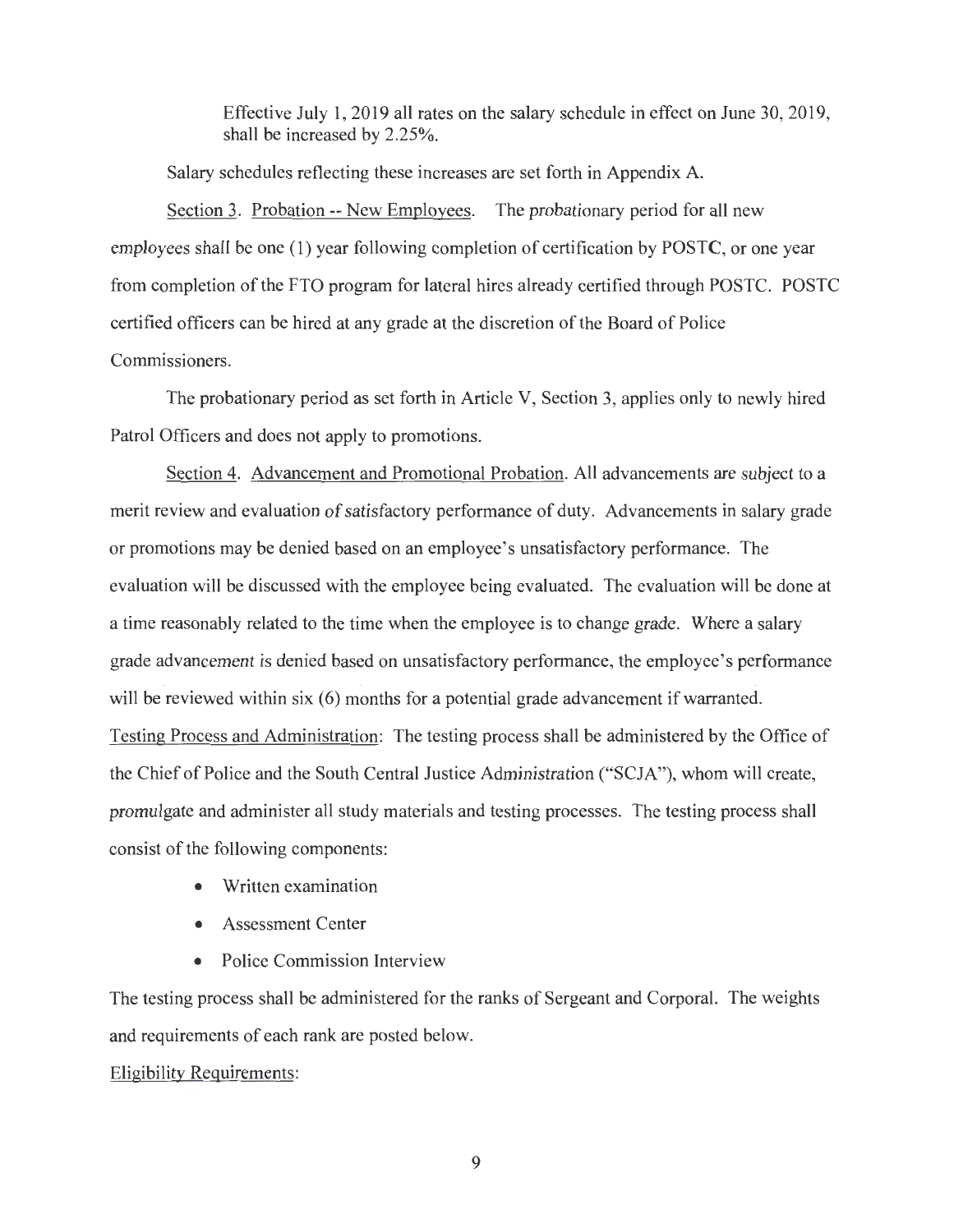Sergeant: A minimum of five years of continuous certified law enforcement service with the Clinton Police Department.

Corporal: A minimum of four years of continuous certified law enforcement service with a minimum of three years continuous service with the Clinton Police Department.

For the purposes of testing, "continuous certified law enforcement service" shall mean:

- POST certification
- No gap of employment with different agencies greater than 90 days

Weights and Measures: The following shall constitute the weights and measures assigned to the testing process:

- Written examination (50%)
- Assessment Center (50%)
- Police Commission interview (Highly Qualified, Qualified, Not Yet Ready)

Sergeant: A minimum aggregate score of 75% shall be required to proceed forward to the Police Commission interview phase of the testing process.

Corporal: A minimum aggregate score of 70% shall be required to proceed forward to the Police Commission interview phase of the testing process. ·

Ranking and Selection: SCJA shall calculate scores for each candidate participating in the promotional process and compile two eligibility lists (Sergeant and Corporal) by ranking of highest to lowest aggregate score achieved. The lists and individual rankings will then be promulgated to the participants via the Office of the Chief of Police. A list of score ranges, denoting scores received (not participants) for each eligibility list shall be posted.

The "Rule of Three" shall apply to all promotional selections. For this purpose, the following guidelines shall apply:

> • If one promotion for a rank is to be made, it may be made from any of the top three scores on the certified eligibility list.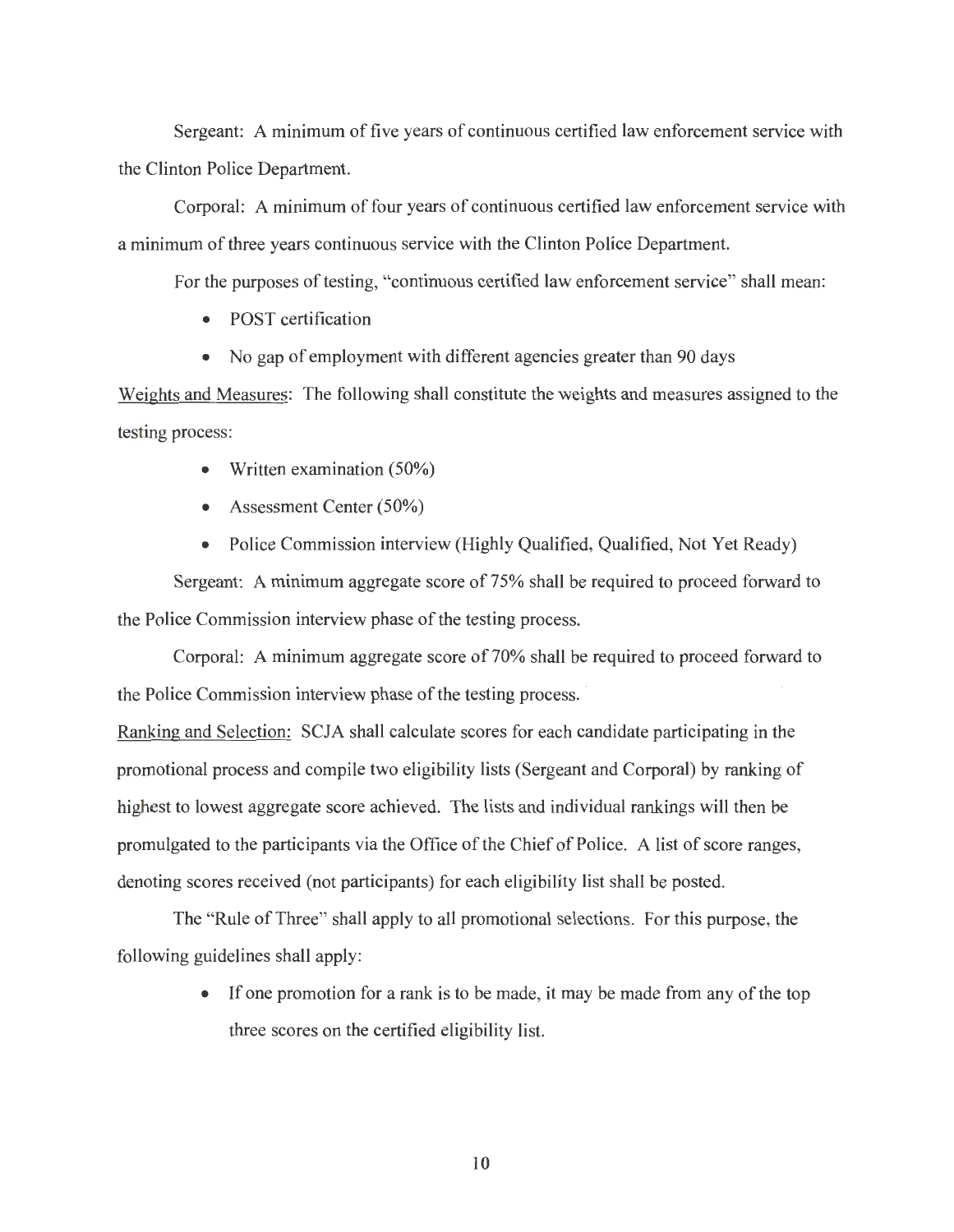- Once a vacancy on the list is created due to promotion, the remaining candidates on the list shall move up a position on the list in ascending order to establish a new completed eligibility list.
- The next promotion made from the list shall be made applying the Rule of Three to the new created eligibility list.
- The certified eligibility list shall be valid for one (1) year after the completion of the examination process.

There shall be a promotional probationary period of six (6) months. Completion of the promotional probationary period shall require a determination of satisfactory performance at the new rank, in the discretion of the Board of Police Commissioners. An officer who fails to complete a promotional probationary period shall be returned to his/her former rank and salary.

Section 5. Any employee who works for eight (8) hours or any part thereof in a higher classification shall be paid at the minimum rate of the classification to which he or she is assigned.

Section 6. Employees shall receive full pay for all compulsory training when off duty, with a minimum of two  $(2)$  hours.

Section 7. There shall be sixteen (16) hours between shifts, except when overtime is paid or the employee has bid for a change in shift which results in the employee's having less than sixteen (16) hours between the end of one period and the beginning of the next.

Section 8. An employee shall receive the following as longevity pay, payable on the 31st day of July of each year:

> Upon the completion of five (5) years of service, the sum equal to .75% of base salary annually.

Upon completion of ten (10) years of service, the sum equal to 1.25% of base salary annually.

Upon completion of fifteen (15) years of service, the sum equal to 1.75% of base salary annually.

Upon completion of twenty (20) years of service, the sum equal to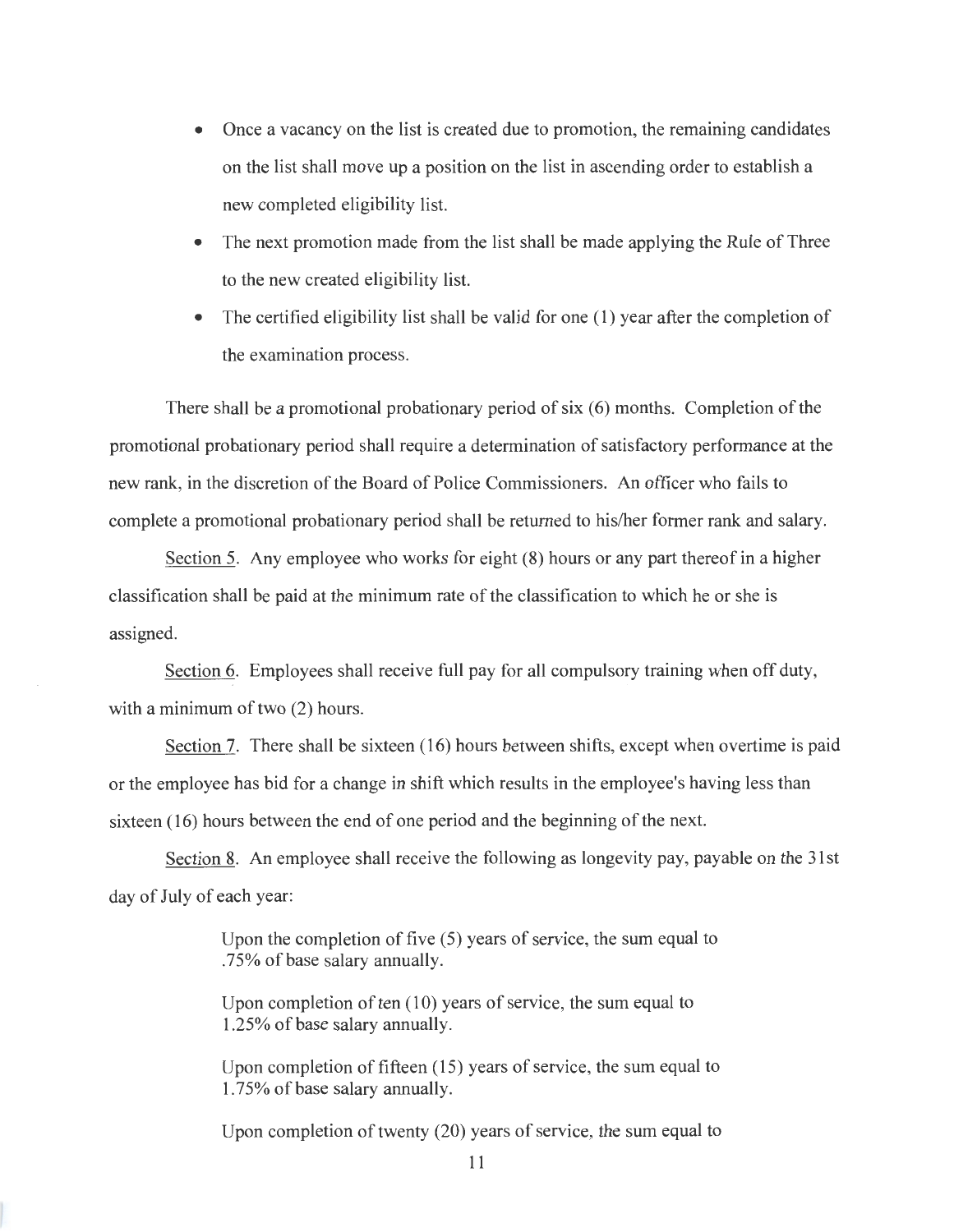2.5% of base salary annually.

Section 9. All employees shall be paid biweekly by check. The direct deposit option shall continue for the duration of this Agreement.

Section 10. An employee who is overpaid by the Town shall have the duty to report such overpayment to the Finance Director of the Town promptly upon his/her discovery of such overpayment. Any overpayment to an employee shall be repaid to the Town as follows:

a. If an overpayment was made in one or two checks, the Town shall deduct the full amount of the overpayment from the biweekly paycheck immediately following the time the overpayment is discovered. Written notice of the overpayment amount and the deduction shall be provided to the employee by the Town, at least seven (7) days in advance.

b. If the overpayment took place over more than two checks, the Town shall deduct twice the amount of each check's overpayment from each biweekly paycheck following discovery of the overpayment. Written notice of the overpayment amount and the deductions shall be provided to the employee by the Town, at least seven (7) days in advance.

c. If an employee is leaving employment for any reason, the balance of any overpayment due shall be deducted from his/her final payments. If those final payments are insufficient to cover the repayment due, the employee shall make a direct payment to the Town for the balance prior to separation.

# **ARTICLE VIII OVERTIME**

Section 1. Except as noted below, employees will only be eligible for overtime if they work more than forty (40) hours within the seven day work period, consistent with the Fair Labor Standards Act, or if they work in excess of eight (8) hours in any one day or on their scheduled day off. Overtime shall be calculated in thirty minute increments.

Section 2. Overtime shall be paid at time and one-half (1 1/2) of the applicable hourly rate for all work performed in excess of eight (8) hours **in** any one day or when an employee works on his scheduled day off. If a Sergeant or a Corporal is assigned to work a Patrol Officer's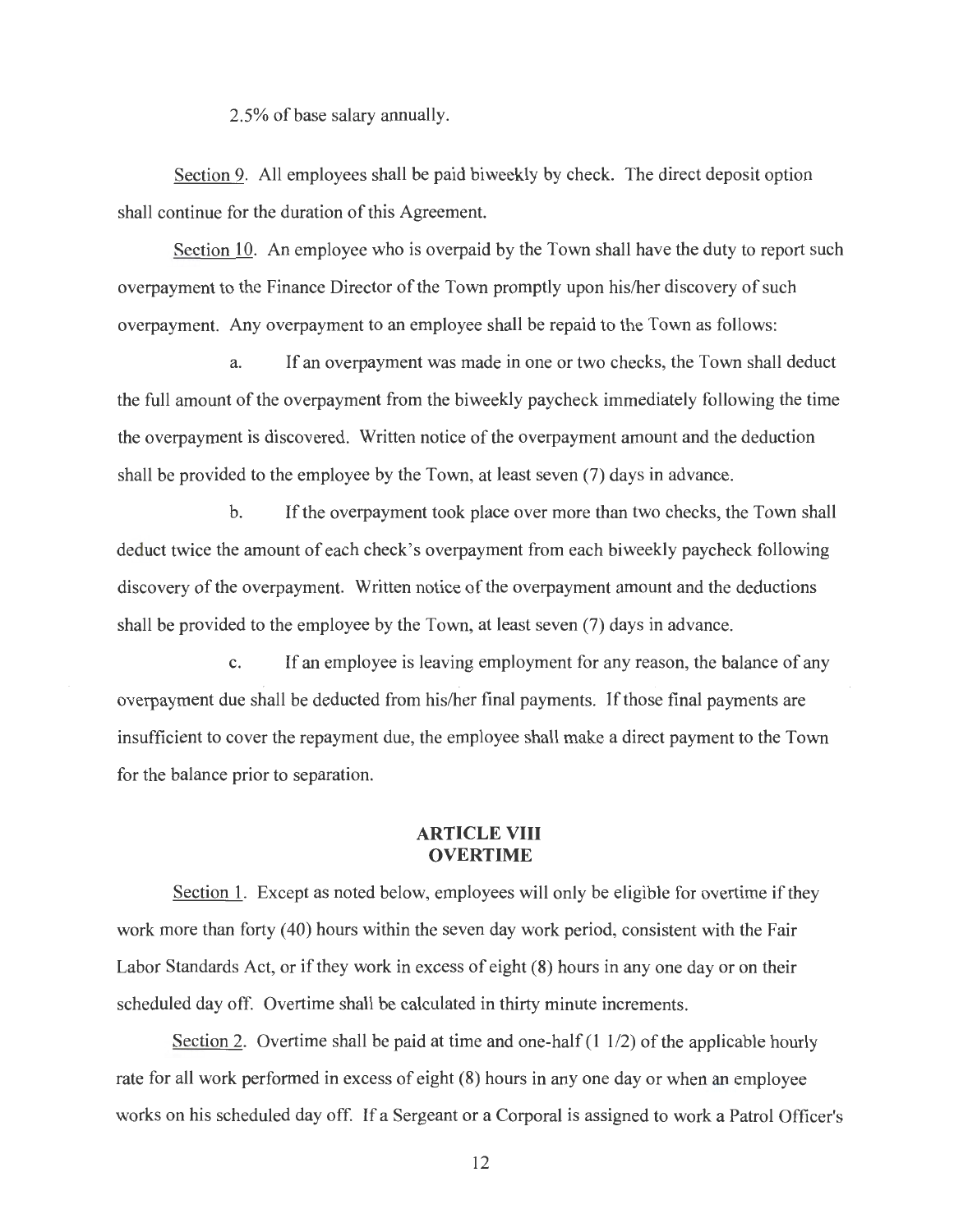shift, the Sergeant or Corporal shall be paid time and one-half the regular rate of pay for Corporal Grade 1 and may be assigned to Corporal duties by the Chief. If regular members refuse open-bid shifts, supernumeraries may be used.

Section 3. Employees hereunder shall not be required to suspend work during their regular tour of duty to avoid overtime.

Section 4. Overtime rates shall be paid for not less than two (2) hours to any employee recalled to work for any duty not continuous with his regular work day. Recall occurs when an employee is recalled after he has left work on his or her regular work shift or tour of duty, or is recalled on a scheduled time off or during vacation. An officer who is recalled to duty shall only be required to stay until said recall situation is secure. The officer shall have the option to remain and work for four (4) hours, rather than the two (2) hour minimum.

Section 5. Whenever reasonable, all employees shall be given at least two (2) hours advance notice of overtime work opportunities. Scheduled overtime shall be posted for all employees in the bargaining unit on a fair and equal basis. Employees shall have the option of declining voluntary overtime except in case of emergency, and there shall be no discrimination against any employee who declines overtime work.

Section 6. Employees shall not be required to accept compensatory time in lieu of overtime compensation.

Section 7. Regularly scheduled work shifts or tours of duty and day off schedules of individual employees or groups of employees will not be changed, altered or modified for the purpose of avoiding the payment of overtime.

Section 8. Private Police Duty. The term "private police duty" shall mean police duty for which the Town is reimbursed for such police service by a third party. The term "outside duty" shall mean special police duty outside of regular shift responsibilities that is charged to a Town or Board of Education account, such as providing coverage for sporting events or parades. Either private police duty or outside duty is performed by employees on time over and above their regular work week and is not, under any circumstances, to be considered overtime for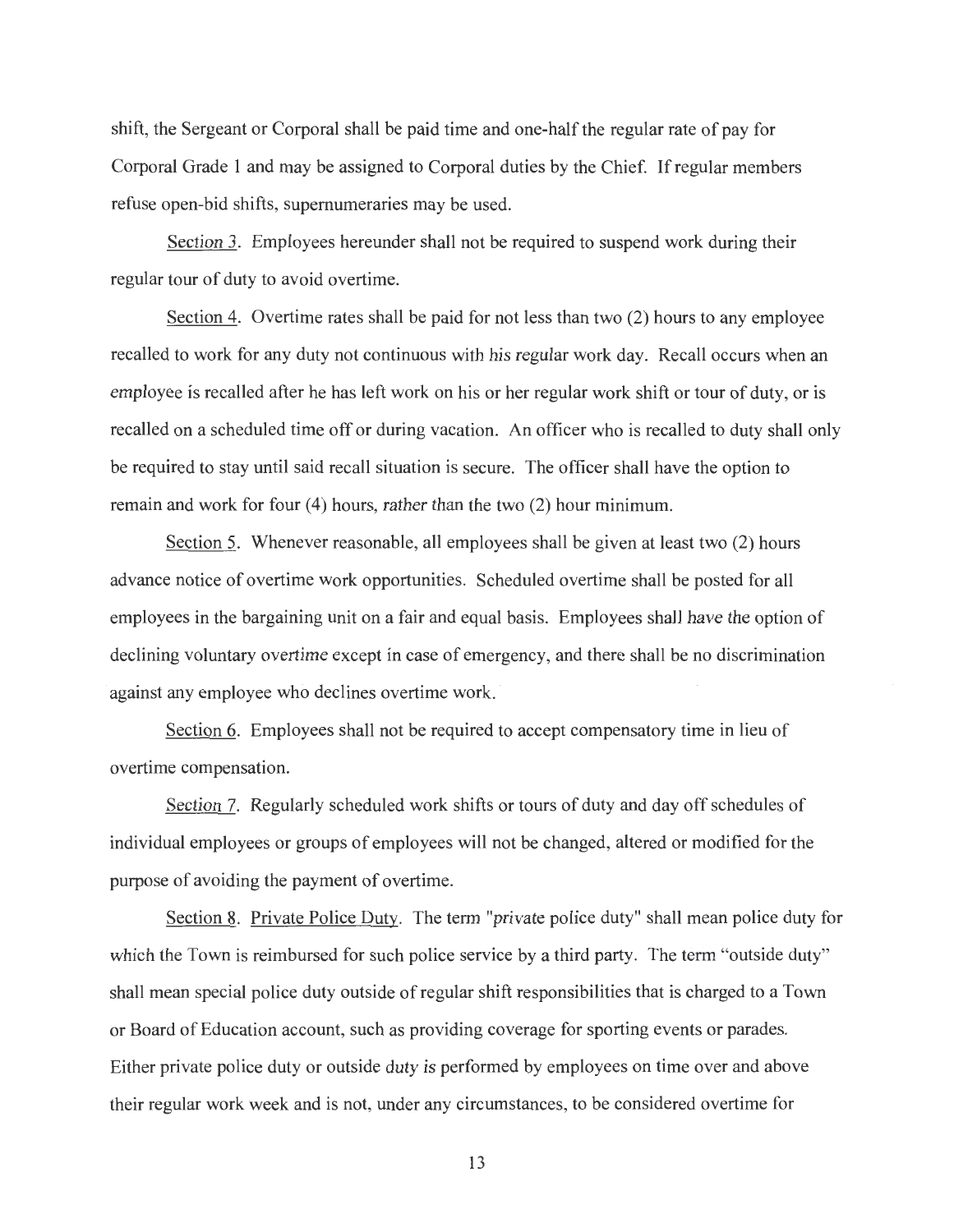payment of overtime rate of pay. Private police duty will be paid at the rate of one and one-half (11/2) times the Sergeant Grade 1 straight time hourly rate with a minimum of four (4) hours. The Town shall be responsible for the billing and payment for all private police duty work. Outside duty shall be paid at the rate of one and one-half (1 1/2) times the Patrol Officer Grade 1 straight time hourly rate with a two (2) hour minimum payment. For any outside duty paid in full or part through a grant, employee shall receive one and one half  $(1\ 1/2)$  times the Corporal Grade 1 straight time hourly rate with a four (4) hour minimum. There shall be a four hour minimum cancellation policy for all private duty jobs, and a two hour cancellation policy on all outside duty jobs.

When the primary function of the outside or private job is to direct traffic, the job shall be posted. Other private police duty or outside duty may be posted in the discretion of the First Selectman or his/her designee.

Section 9. Priority for all overtime and private police duty jobs shall be granted first to regular employees, and only when no regular officer is available or willing to work shall supernumeraries be used.

Section 10. Qualified regular employees shall be given priority in making assignments to the boat detail. If qualified regular employees are not available, supernumeraries may be used. An employee shall be considered qualified if he has successfully completed the course requirements set forth by the U.S. Coast Guard Auxiliary and has been deemed qualified by the Chief or his or her designee.

Section 11. The circumstances under which an officer may work back to back  $\epsilon_1$ ght (8) hour shifts are as follows:

- a. In time of emergency;
- b. On 0700-1500 hours may continue to 1500-2300 hours
- c. On 1500-2300 hours may continue to 2300-0700 hours
- d. On 2300-0700 hours may continue to 0700-1500 hours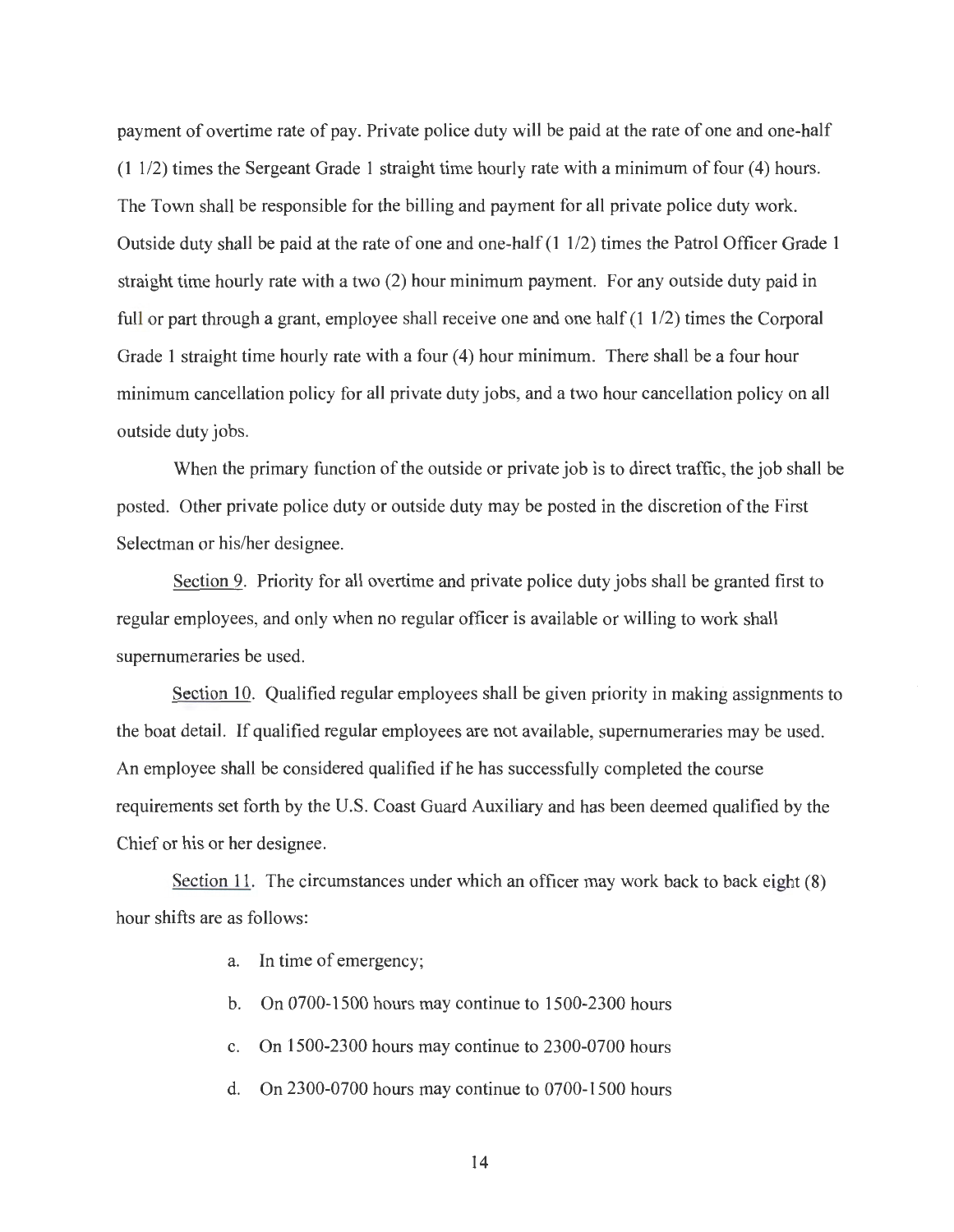Except in cases of emergency designated by the Chief or his/her designee, there shall be an eight  $(8)$  hour period of rest immediately preceding and following such sixteen  $(16)$ consecutive hour duty. No employee will be required to work, except in cases of emergency designated by the Chief or his/her designee, any assignment(s) that cause the employee to be on duty for more than sixteen (16) total hours in a rolling twenty-four (24) hour period.

An employee who works sixteen (16) hours and then does not report for (books off) his or her next regularly scheduled shift within the following twenty-four (24) hours shall forfeit the one-half time premium for the preceding overtime shift and be paid only at straight time. An exception shall be allowed by the Chief if the employee's absence is due to a house fire or to a disabling injury or illness that requires immediate documented treatment by a physician or emergency room or at the Chief's discretion.

Section 12.

#### DEFINITIONS:

- *Fairness Rotation* The system utilized by the Department to assign both overtime and extra- duty assignments. The system shall be predicated on the balance of seniority and the number of hours assigned during a defined period of time. EXAMPLE: The rotation period is 30 Days. On the first day of the rotation, an eight-hour overtime shift is posted for assignment: the most senior and the most junior eligible members of the department each bid for the overtime shift: The shift is granted to the most senior member. On the second day of the rotation, the same two employees bid for another posted eight-hour overtime shift: The overtime shift would be assigned to junior employee as the senior employee already has eight-hours granted in the rotation period.
- *Ordered Overtime* At all times when the employee is mandated by his/her Supervisor to work an assignment other than his/her regularly scheduled eight (8) hour shift.
- *Special Assignment (S/A)* Any assignment or duties as determined by the Chief of Police that are not the employee's regularly scheduled patrol/workshift.
- *Training Assignment* Any assignment as determined by the Training Officer that is noted in the work schedule.

# *Ordered Overtime*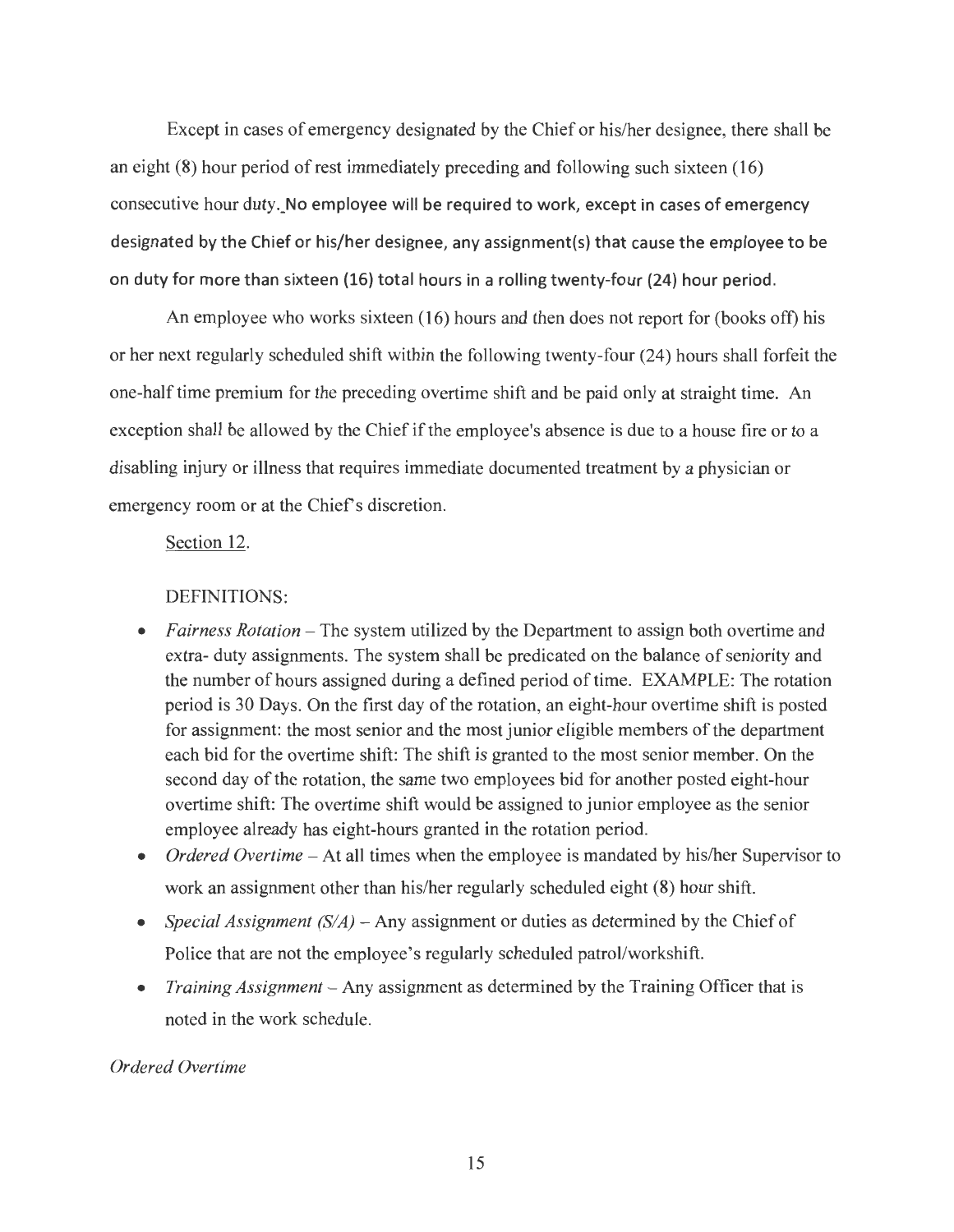- 1. Ordered overtime will be determined based on ordered hours worked for the last 30 calendar days. In the case of two (2) or more employees who have the same amount of ordered hours, then department seniority prevails and the junior employee is ordered.
- 2. For the purposes of determining the assignment of voluntary overtime, ordered overtime will not count as hours worked when determining total overtime worked in any period.
- 3. Ordered overtime will be contiguous with assigned hours of work whenever possible.
- 4. All other ordered overtime will be assigned as quickly as possible (i.e. Sick Time, P/L)
- 5. Any officers who are on a regularly scheduled day off that are working an assigned overtime shift, outside or private duty job during the hours of the shift immediately contiguous to the opening shall be shall be ordered to work only if all other regularly scheduled officer working the shift are ineligible to be ordered for the overtime.
- 6. If an officer who has been ordered to work makes arrangements for another officer to work the ordered overtime slot, the officer's (who was ordered) position on the Ordered Overtime list will revert back to the officer's previous position on the list.
- 7. Employees working Special Assignments (S/A) or Training Assignments are not eligible to be ordered if any hours of those assignments occur outside the employees regularly scheduled work shift; unless all other employees regularly scheduled contiguous to the opening are unavailable; or an employee on his/her regularly scheduled day off would be ordered-in.

Regular Overtime (Department, Outside Duty, Private Duty)

Preference for posted shift/department overtime will be given to employees qualified to work the opening according to least amount of total overtime (excluding order-in overtime) worked in the last thirty (30) calendar days. In the case of two (2) or more employees who have the same amount of overtime worked, then department seniority prevails. If a posted shift overtime assignment is unbid and the job is "must be filled" then an employee from the shift preceding will be ordered for the first half, and the employee from the shift following will be ordered in early to cover the second half of the assignment (according to ordered overtime rules). In the case of unposted shifts that must be immediately filled due to sick, injury or any other lastminute book-off, preference will be given to employees working the shift preceding the opening according to least amount of total overtime (excluding order-in overtime) worked in the last thirty (30) calendar days. In the case of two (2) or more employees who have the same amount of overtime worked, then departmental seniority prevails. If the shift remains unfilled, an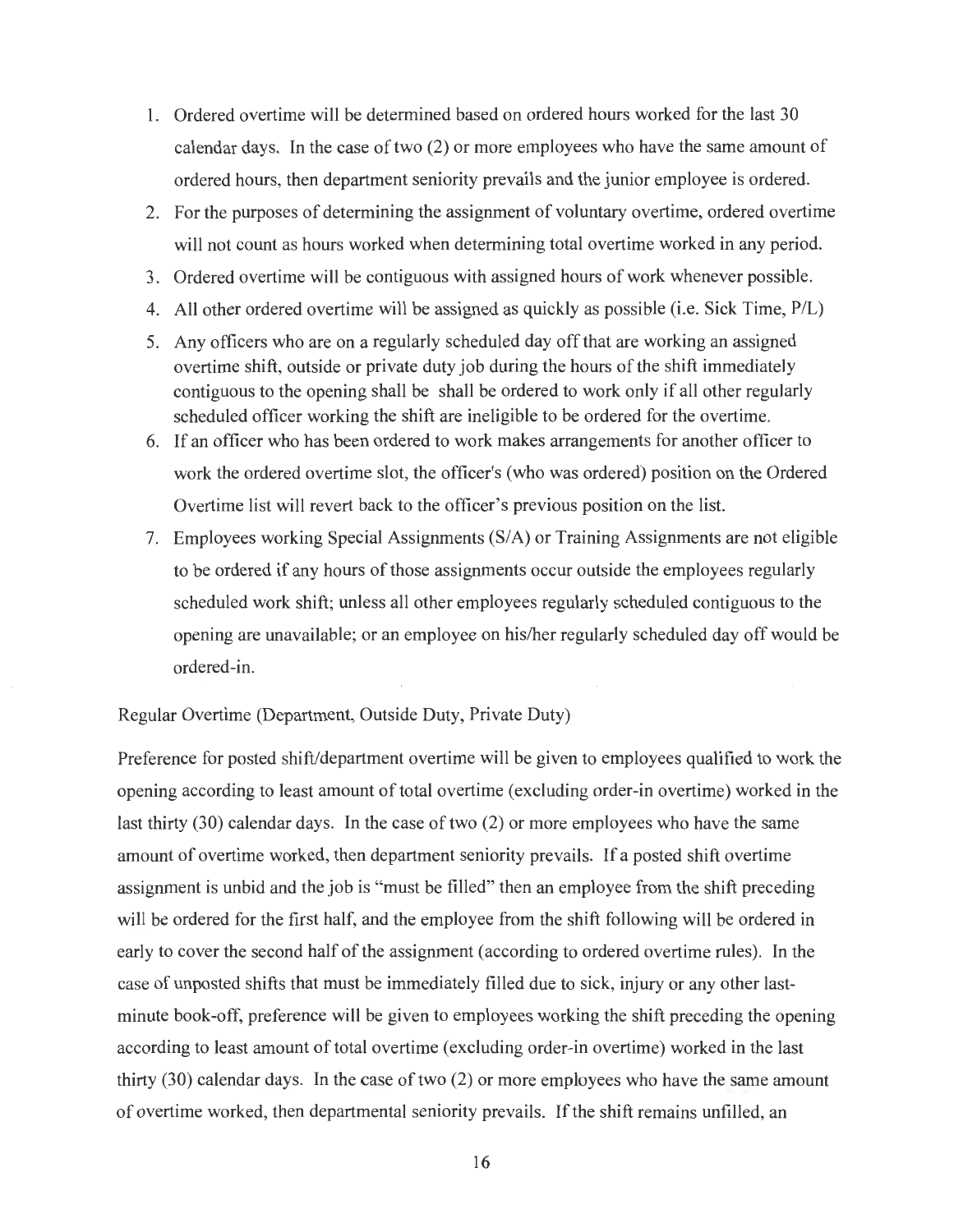employee from the shift preceding (according to Ordered Overtime rules) will be ordered to work the entire job. In the case where no employees previously stated are eligible to work refer to Appendix E. In these cases, the Shift Commander will make an effort to find a relief officer for the second half when requested by the ordered officer. Employees who request to work an entire posted shift have preference over employees who bid half shifts.

Preference for Outside Duty and Private Duty work will be given to all employees with the least amount of total overtime (excluding order-in overtime) worked in the last thirty (30) calendar days. In the case of two employees who have the same amount of overtime worked, department seniority prevails. In the case of Outside or Private Duty jobs that are unbid and must be filled, the employee pool for order-in consideration will first be all employees regularly scheduled to work contiguous to the opening (according to Ordered Overtime rules). In the case of jobs that are scheduled to start and/or finish between shifts then the employee pool for order-in consideration will be all employees regularly scheduled to work the shift before and after the opening (according to Ordered Overtime rules). In the case where no employees previously stated are eligible to work, refer to Appendix E.

All overtime posted for bid shall be assigned at least seventy-two (72) hours before the assignment to give the employee(s) adequate notice. Overtime that is posted within the seventytwo (72) hour window before the assignment will be assigned as quickly as possible giving at least thirty (30) minutes notice to the employee that the job has been posted. There will be circumstances whereby these steps may not be feasible, such as an officer booking off sick less than one (1) hour his/her scheduled tour of duty, or an officer sick or injured on duty. In such cases, the above steps may be waived at the direction of the duty supervisor, in order to maintain coverage.

When a police officer has been assigned overtime and requests to be relieved of the assignment, the job will first be offered to employees (least overtime hours) who originally bid for the job. If reassigned the job is counted as overtime for the officer who works the slot and the officer giving up the assignment reverts back to his/her position on the overtime list. In any case the employee originally assigned shall be responsible to work the job unless permission is received from the duty supervisor.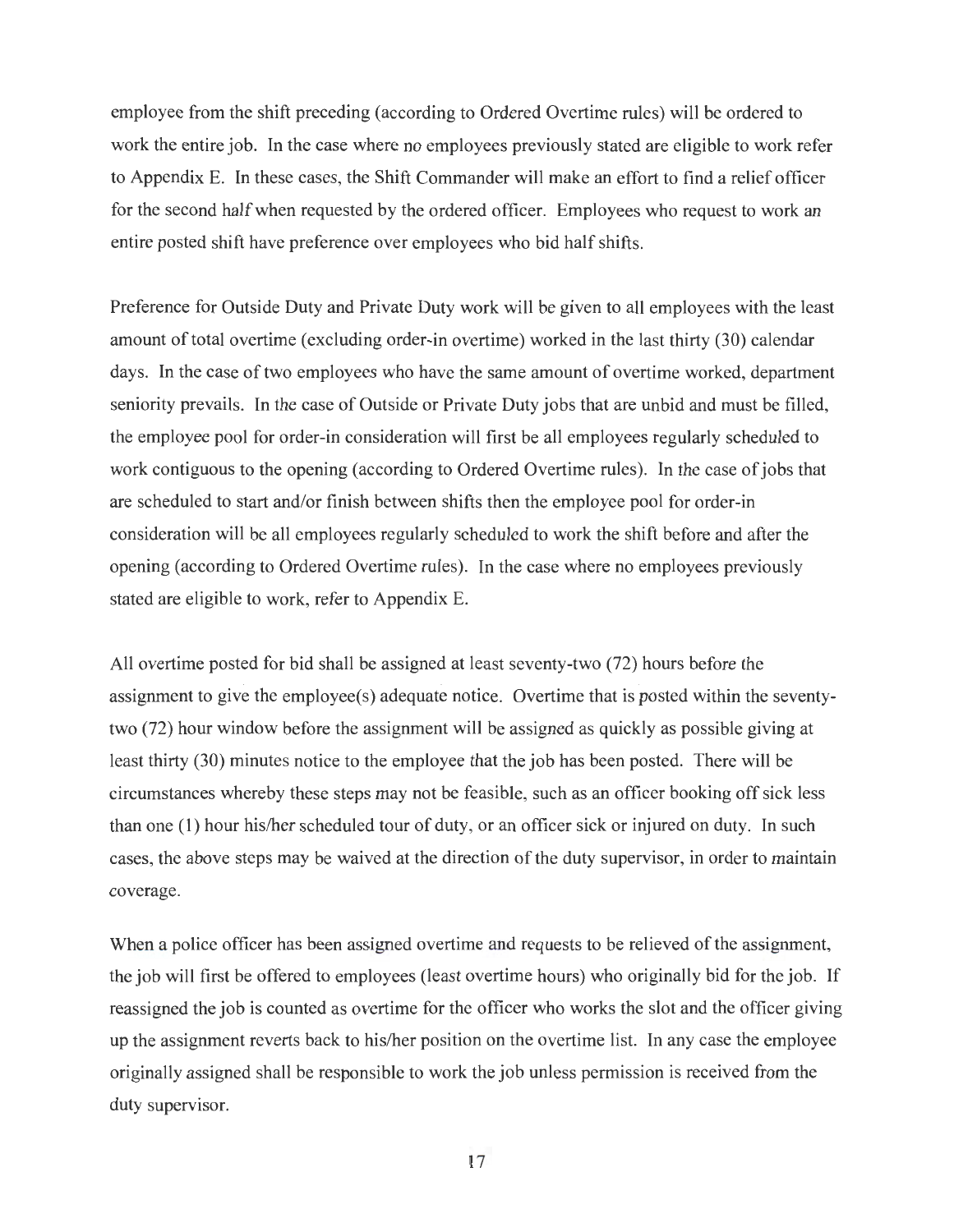Employees assigned to areas of the police department other than the Patrol Division will fall under the same rules as officers assigned to the Patrol Division regarding bidding of shift/department overtime, Outside Duty, Extra Duty and Order-in assignments.

#### Section 13. Automated/Electronic Notification

The Department may institute an automated and/or electronic notification system for overtime, open shifts, or call-ins.

# **ARTICLE IX UNIFORMS AND EQUIPMENT**

Section 1. All items of uniforms and equipment, furnished by the Town, shall be maintained by the employee and returned to the Town, upon termination of employment, in reasonably good condition. Each employee shall maintain, repair and replace the uniform and equipment, except side-arms and ammunition. The Town shall provide each officer, toward such maintenance, repair and replacement, the sum of up to one thousand one hundred dollars (\$1 ,100.00) payable monthly upon submission of bills or receipts, or upon written approval of the Chief of Police or his designee.

Section 2. Any change of style, type or color or uniform attire, or any change of equipment or accouterments ordered by the Town shall be paid by the Town in addition to the clothing and cleaning allowance.

Section 3. Uniforms damaged in the line of duty will be replaced by the Town at no charge to the employee, or with no deduction from the clothing allowance, upon recommendation of the Chief. Personal property used in the line of duty will be replaced by the Town on the same basis in an amount up to, but not to exceed two hundred (\$200.00) dollars, with a limit of fifty (\$50.00) dollars for any single item of jewelry. The Chiefs decision concerning replacement shall be subject to the grievance procedure, but not the arbitration procedure of this Agreement.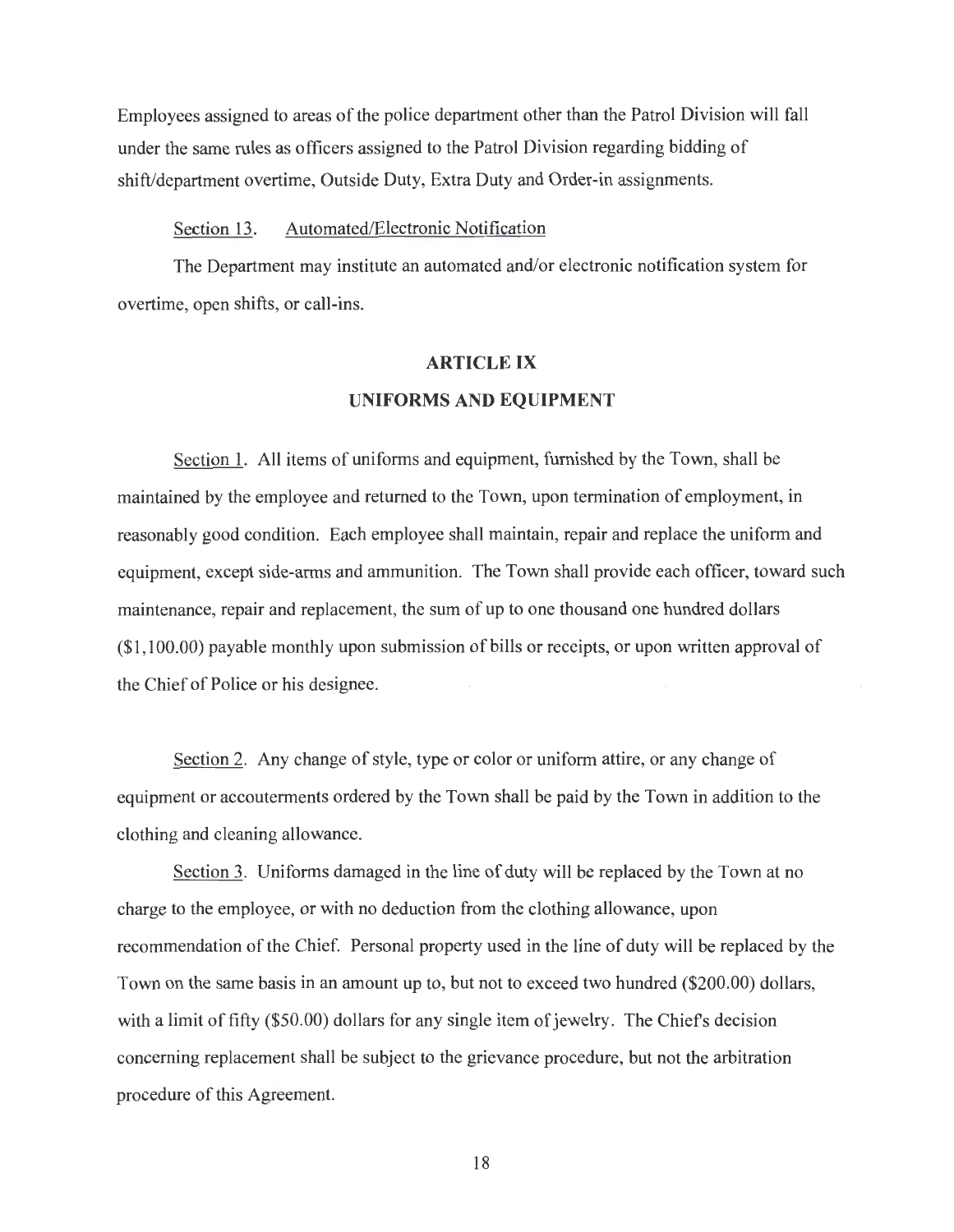Section 4. The Town will not be responsible for the cost of replacement or repair of uniforms, or for payment toward personal property, if such damage, as determined by the Chief of Police, is attributable to negligence of the employee. The Chiefs decision concerning replacement shall be subject to the grievance procedure, but not the arbitration procedure of this Agreement.

Section 5. The Town will purchase bullet proof vests of the Department's choice with the approval of the Board of Police Commissioners, for any officers wishing to wear them. Officers receiving a bullet proof vest are mandated to wear said vest while on patrol duty. Officers assigned to the Detective Division shall keep vests readily available at all times. Replacement after five (5) years by the Town shall not exceed six (6) vests in one given year, unless special approval is given by the Board of Police Commissioners. All new employees hired after January 1, 2012 shall wear the bullet proof vest as provided by the Town of Clinton while on patrol duty.

### **ARTICLEX**

# **RETIREMENT**

Employees shall be enrolled in the pension plan and be eligible for pension benefits in accordance with the parties' pension agreement. A representative of the Union shall be a nonvoting member of the Pension Committee.

Employees who give six months prior notice of their retirement shall be entitled to a payout of unused accumulated sick leave at 50% up to a maximum of 80 days upon the effective date of their retirement. Employees who give twelve months prior notice of their retirement shall be entitled to a payout of unused accumulated sick leave at 50% up to a maximum of 90 days upon the effective date of their retirement. Any notice of retirement under this paragraph shall be irrevocable.

# **ARTICLE XI**

# **VACATION**

Section 1. Amount of Vacation.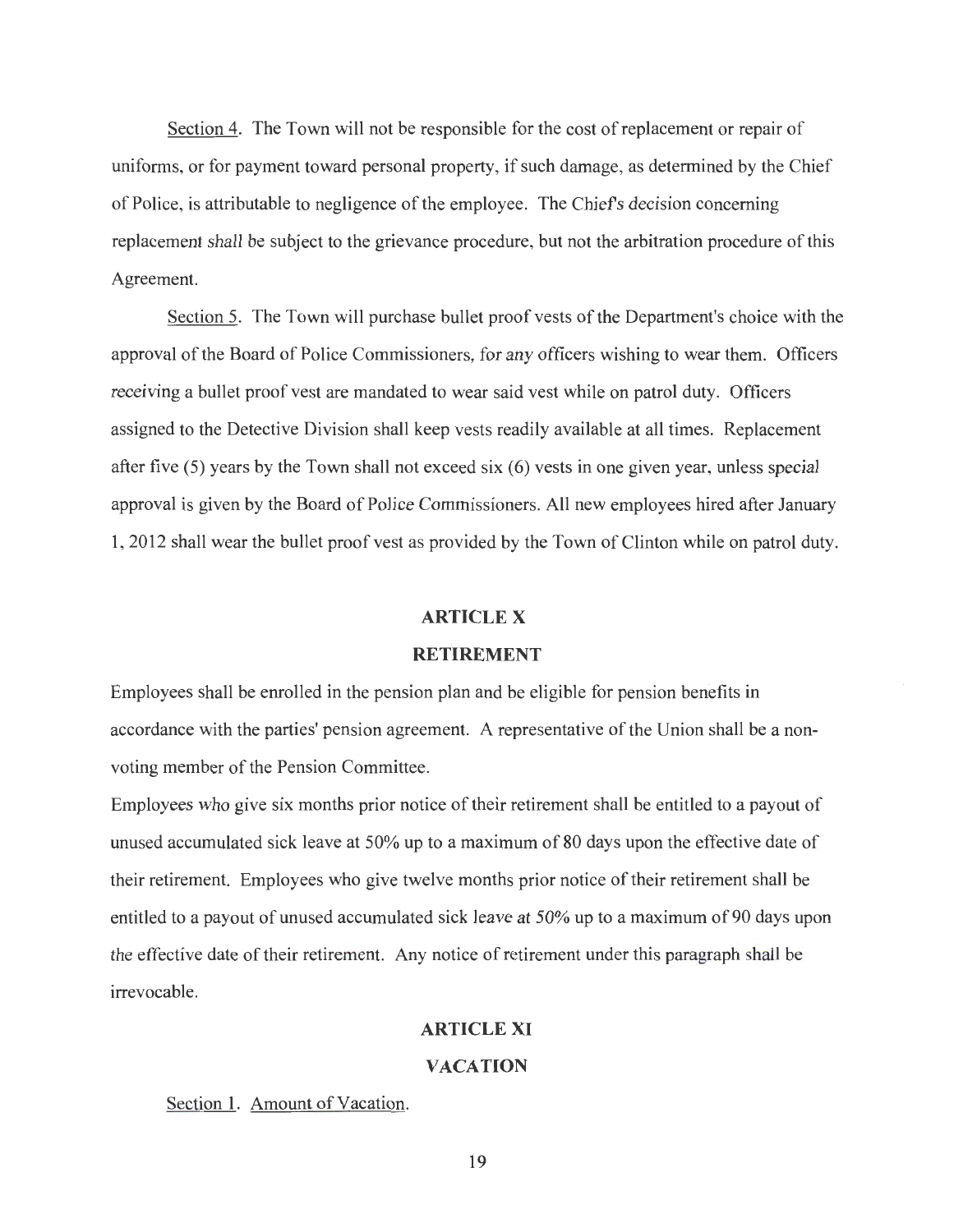The vacation plan shall be as follows:

Service Date of hire through four (4) years Four (4) years anniversary Ten (10) years anniversary Fifteen (15) years anniversary Sixteen (16) years anniversary Seventeen (17) years anniversary Eighteen (18) years anniversary Nineteen (19) years anniversary and beyond Length of Vacation Period Ten (10) working days except that in the first year new hire shall only receive (5) days upon completion of FTO. Fifteen (15) working days Twenty (20) working days Twenty-one (21) working days Twenty-two (22) working days Twenty-three (23) working days Twenty-four (24) working days Twenty-five (25) working days

When an officer reaches a year of service that would entitle him or her to increased vacation time, then the officer shall receive the incremental increase as follows: if the Officer's anniversary date falls between July 1 and December 31 , then the officer receives the incremental increase on July 1 of that same year; if the officer's anniversary date falls between January 1 and June 30, then the officer receives the incremental increase on January 1 of that same year. Thereafter, all vacation shall be accrued on July 1 until the officer reaches the years of service for another increase in vacation.

Section 2.

DEFINITIONS:

• *Primary Annual Vacation Bid* – The first choice of vacation days requested off by an employee at time of bidding for annual work schedule assignment.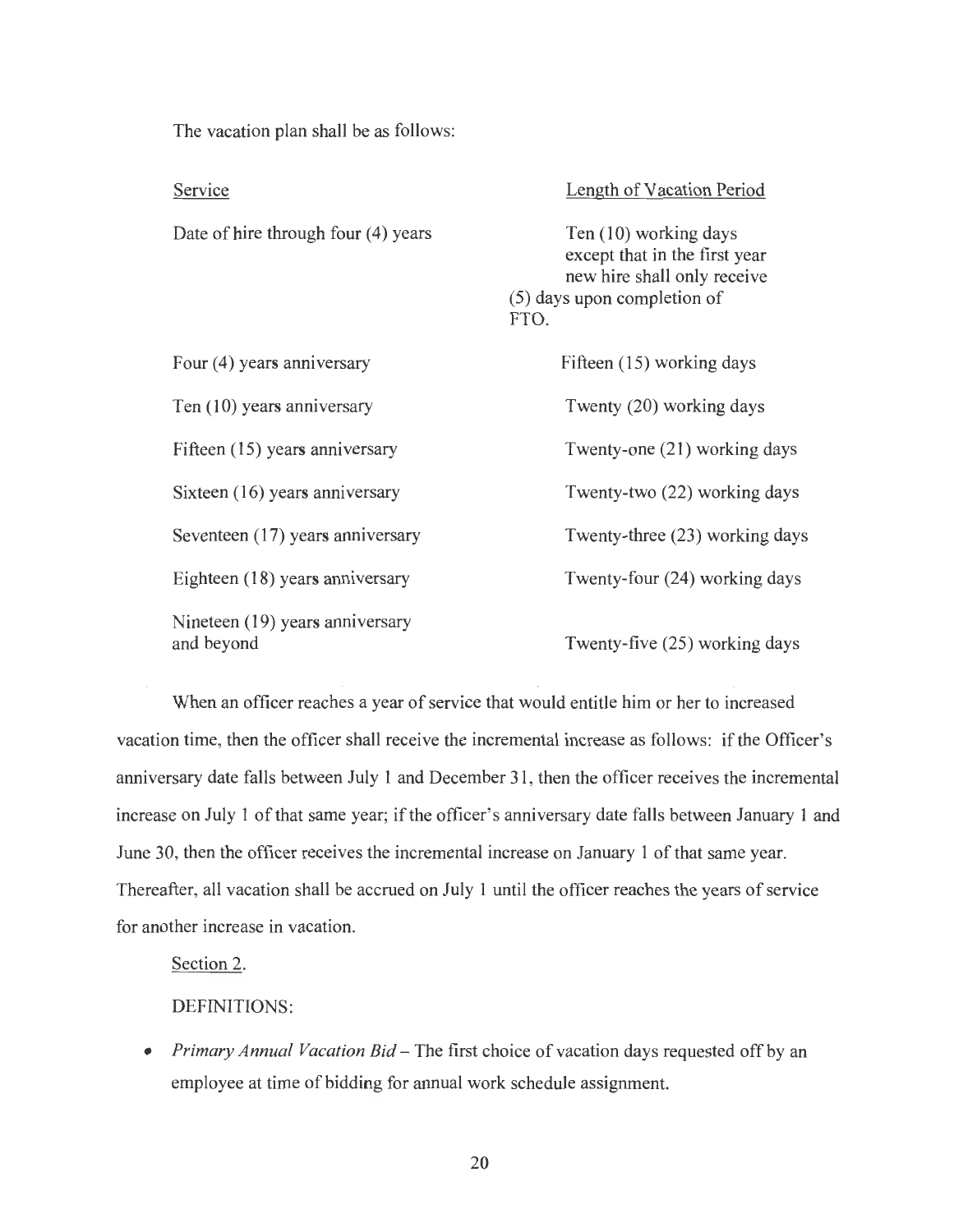- *Secondary Annual Vacation Bid* An alternate group of vacation days requested by an employee at time of bidding for annual work schedule assignment.
- *Long-Term Vacation Requests* A request for use of a vacation day or days, after the current shift bid has been finalized, which consist of a minimum of four (4) consecutive work days. Regularly scheduled days off do not constitute a break when determining consecutive work days. Long-term vacation requests shall be submitted no later than thirty (30) days before the dates to be taken. Long-term vacation requests will be granted, according to seniority within rank\* if competing requests exist, seven (7) days after the request is made.
- *Short-Term Vacation Requests* -A request for use of a vacation day or days, which consist of less than four (4) consecutive work days. For the purpose of submitting short term vacation requests, requests of one (1), two (2), or three (3) contiguous days shall be treated as separate single day-off requests.

Section 3. Employees may submit a request for a vacation period of a minimum of four (4) and a maximum of eight days  $(8)$ , within seven  $(7)$  days of the posting of the July 1<sup>st</sup> bid schedule. This bid shall be considered the employee's *Primary Annual Vacation Bid.* Employees may also bid a *Secondary Annual Vacation Bid* of a minimum of four (4) and a maximum of eight days (8), within seven (7) days of the posting of the July  $1<sup>st</sup>$  bid schedule.

- 1. Primary and Secondary Annual Vacation Bids will be posted at the time of promulgation of the annual work schedule.
- 2. Vacation requests will be granted in order of seniority within rank and the applied weight of the request. Vacation requests are weighted in the following order; 1. Primary Annual Vacation Bid; 2. Secondary Annual Vacation Bid; 3. Long Term Vacation Requests; 4. Short Term Vacation Requests.
- 3. Vacation requests will be granted per shift assignment. Each shift may have up to one supervisor and two officers granted long term vacation requests during the same work week.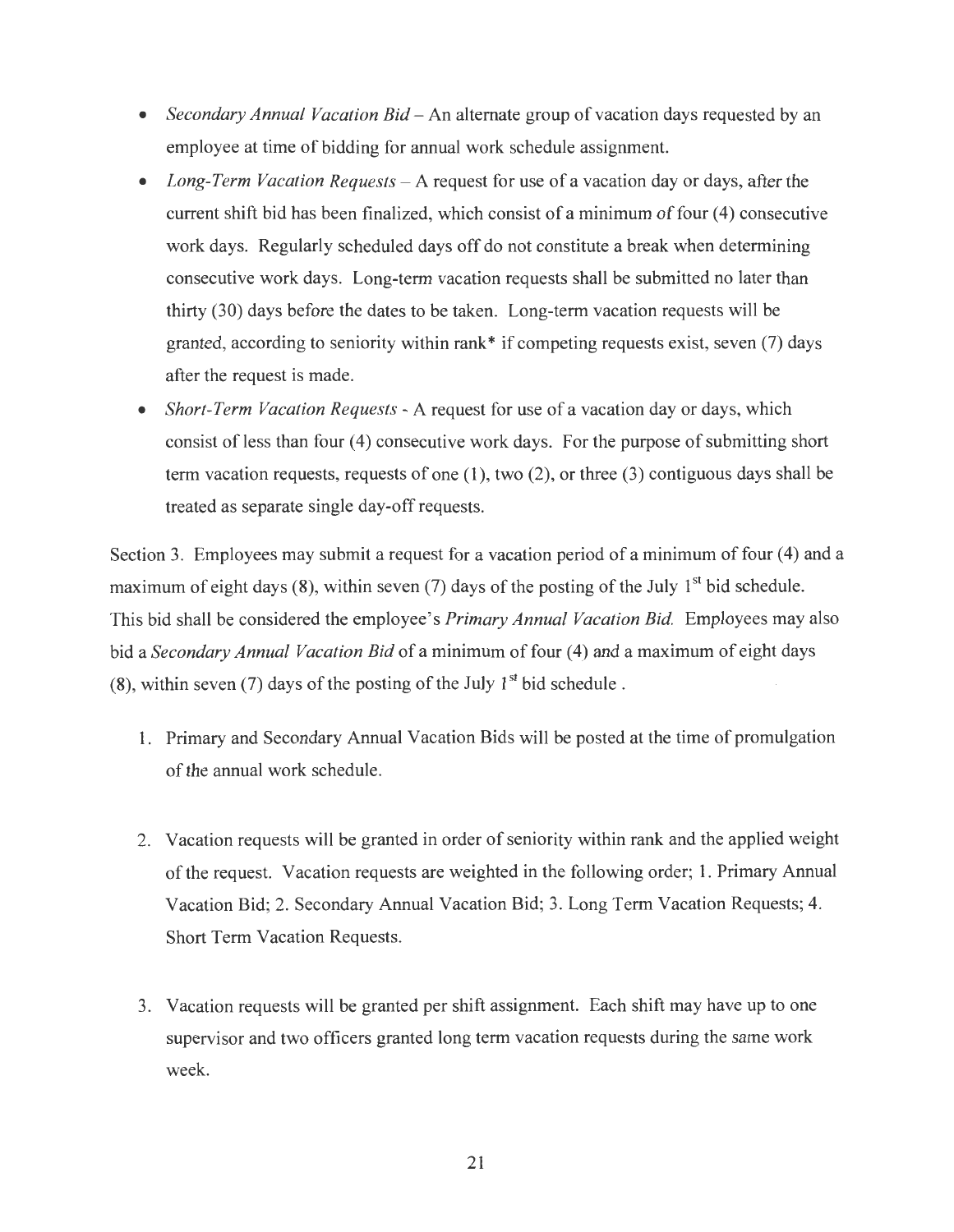- 4. The Sergeant and Corporal assigned to the same shift will not be granted the same Primary and/or Secondary Annual Vacation Bid.
- 5. *Short term vacation* requests will be granted per shift assignment. The number of employees off on each shift for single day vacation request will not be limited, except that once an employee has been ordered to cover a vacation request no others will be granted that day for that shift if it will cause further order-ins. In no case will a single day vacation request be granted if it would cause an employee on their regularly scheduled day off to be ordered-in; or in the case of any holiday listed in Article IV, Section 1., short term vacation requests will not be granted if it will result in any order-in.
- 6. *Short term vacation* requests can be submitted at any time except that any request will be granted by seniority within rank\* seven (7) days before the date to be taken. Short term vacation requests submitted within seven (7) days of the date to be taken may be granted on a first come, first serve basis.
- 7. \*Note: If the choice of vacation is between employees of different rank, department seniority, rather than rank seniority, shall prevail.
- 8. The granting of vacation requests under this section are subject to the operational needs of the Department as determined by the Chief of Police or his designee.

Section 4. Vacation pay may, at the employee's option, be paid in advance upon ten (10) days advance notice, in writing, to the Chief.

Section 5. In the event an employee, for a particular purpose, such as a trip which would not otherwise be possible, has a need to carry forward vacation time into the next year, such employee may make a written request to the Chief of Police, stating the reason and the specific time for such vacation. The approval of such request shall be at the sole discretion of the Chief of Police.

Section 6. An employee may be paid his or her regular straight time pay for up to five (5) accrued, unused vacation days at the end of each fiscal year. Employees must submit to the Chief of Police, in writing, a request for payout of vacation days by June  $1<sup>st</sup>$  each fiscal year.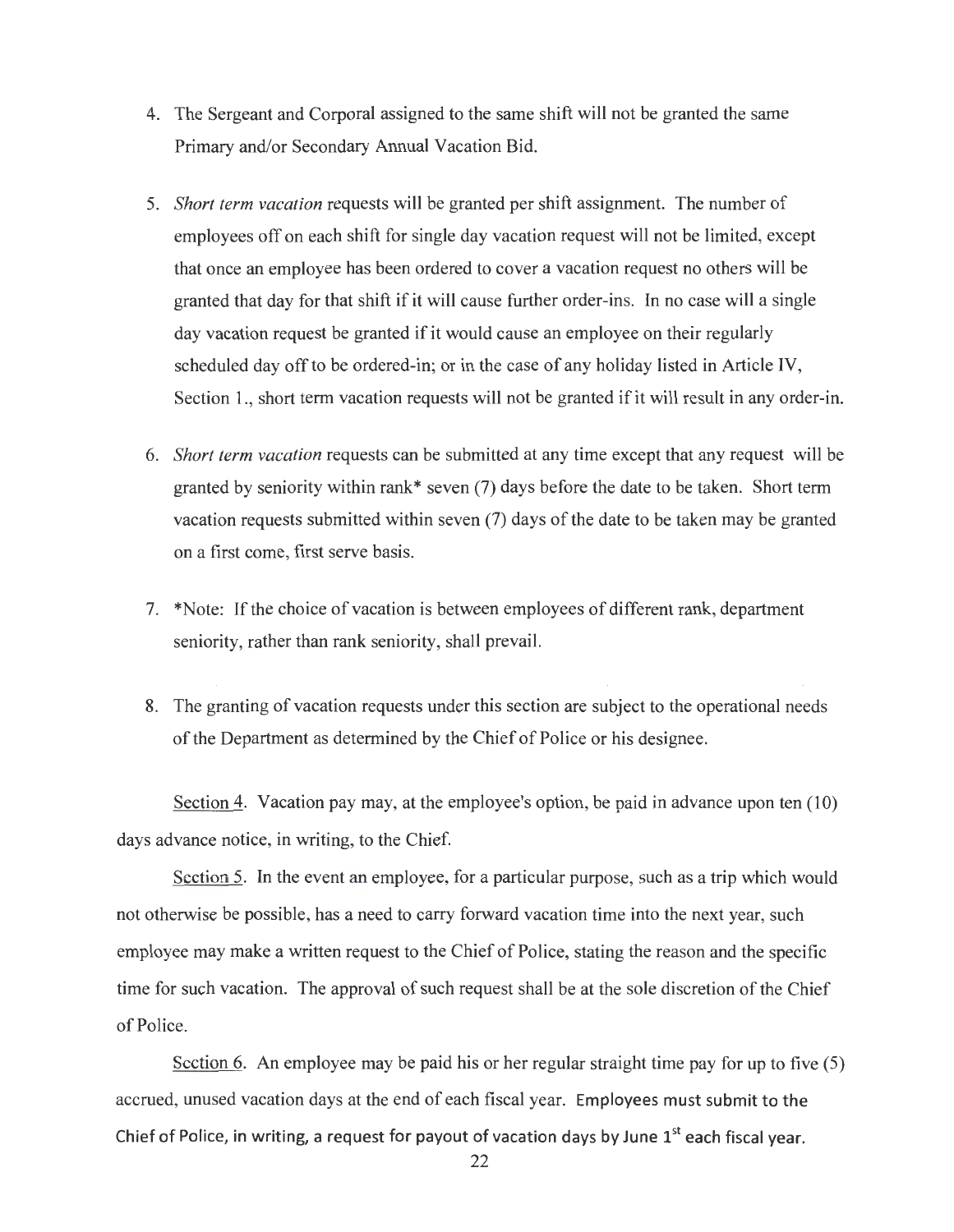Section 7. An employee who voluntarily resigns or who retires during the fiscal year shall be paid the unused vacation to which he was entitled for the year in accordance with Section 1.

Section 8. Employee's vacation time shall be accrued on the fiscal year after their anniversary beginning July 1<sup>st</sup> of each year.

#### **ARTICLE XII**

#### **SICK LEAVE**

Section 1. All employees hired prior to February 6, 2007 shall be entitled to sick leave accumulated at the rate of one and one-fourth (1 ¼) days per month for each month of service. An employee hired on or after February 6, 2007 shall be credited with six (6) days of sick leave at the commencement of employment for the first year of such employment. Commencing at the start of the second year of employment, such employee shall accrue sick leave at the rate of one (1) day per month for each month of service. Sick leave may be accumulated to a maximum of one hundred and seventy (170) days. Such leave is to be used only during illness or non-service connected injury.

Section 2. Fifty percent (50%) of the amount of unused accumulated sick leave, to a maximum of seventy (70) days, will be converted into cash and remitted, subject to tax deductions, to the employee or his estate under the following circumstances:

a. in the event of death of the employee before separation of service;

b. in the event an employee applies for and is approved for retirement.

Section 3. Employees who do not use any sick leave for the an entire six  $(6)$  month bid cycle and have not been suspended for disciplinary reasons during that time, will be entitled to one extra vacation day. On-the-job injuries that result in absences of less than one (1) week will not be counted against the employee for the purposes of this Section.

Section 4. Employees who have been out on personal sick time for periods of three or more scheduled work days may be required to provide a medical note stating the employee was unable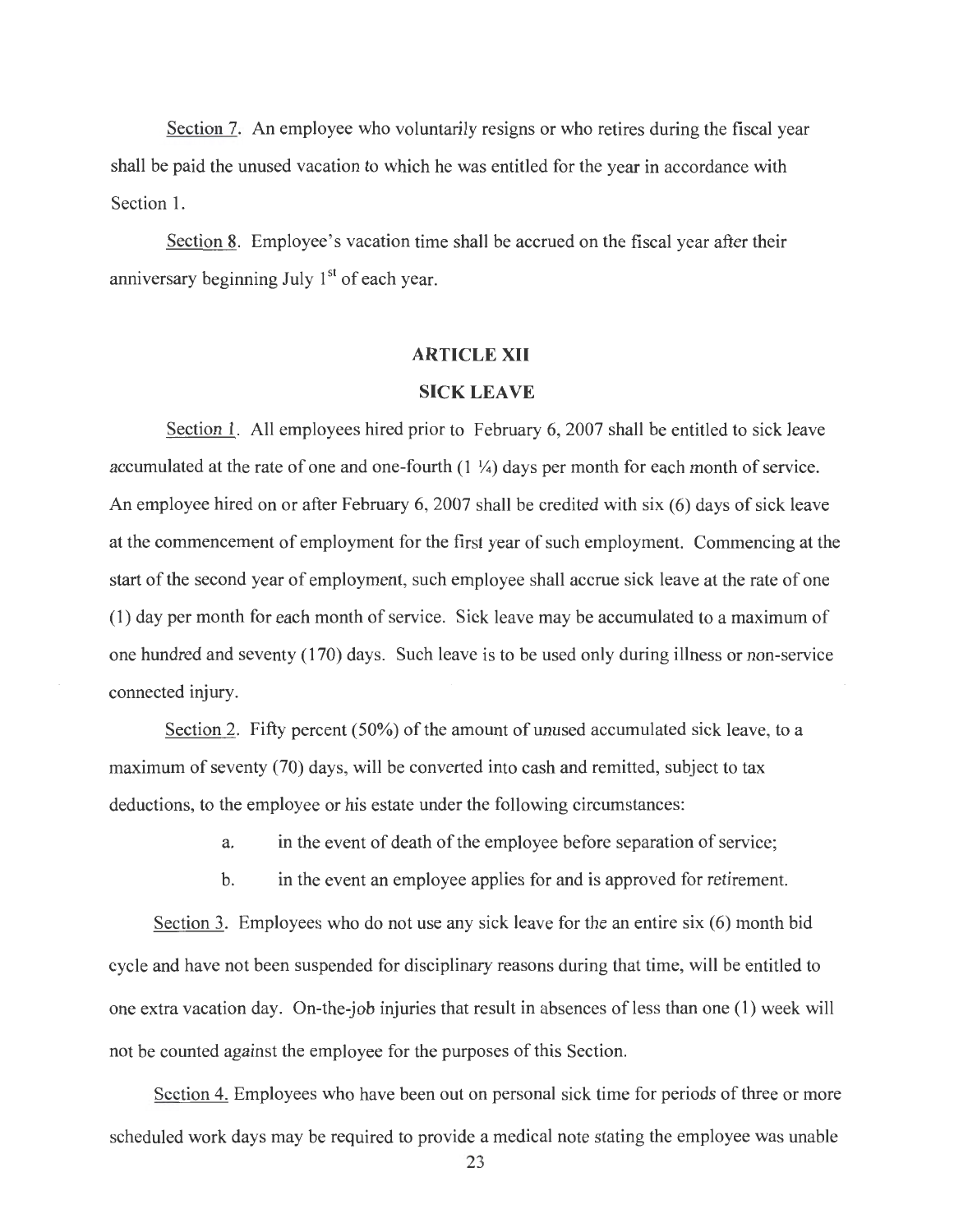to work. For the purposes of personal sick time use, the employee shall not be required to provide a note stating the specifics of any illness or injury. This section does not negate the rights of employees or the department under FMLA.

# **ARTICLE XIII**

#### **WORKERS' COMPENSATION**

Section 1. An employee who suffers an illness or injury for which he claims workers' compensation shall be eligible for such benefits as are set forth in the Workers' Compensation Act. While such employee is receiving workers' compensation benefits, the employee shall not be charged sick or other paid leave time.

Section 2. An employee who suffers an illness or injury for which he claims workers' compensation shall have absences charged to injury leave until the first of the following occurs:

a. he has reached maximum medical improvement and is no longer able to perform his duties;

b. twelve (12) calendar months have passed, provided that the twelve (12) months shall be extended by up to six  $(6)$  months if the treating physician certifies that it is likely that the employee will be able to return to work during that period. If the employee is unable to return to work at the end of the eighteen (18) months, the employee's employment will end unless the employee can produce a medical certification from the treating physician that the employee will be able to return within the next six (6) months. The Town has the ability to verify this certification through an independent medical examination. If the employee produces this certification, the Town will continue his or her employment for up to six (6) months, but the employee will not receive injury leave during this additional six (6) month period. If the employee can not return to full duty within this additional six (6) month period, then his or her employment will end.

If the employee is unable to engage in any gainful employment in the service of the Police Department as a Police Officer, the Town will not oppose the employee's application to the Pension Committee for a disability retirement under the Police Pension Plan.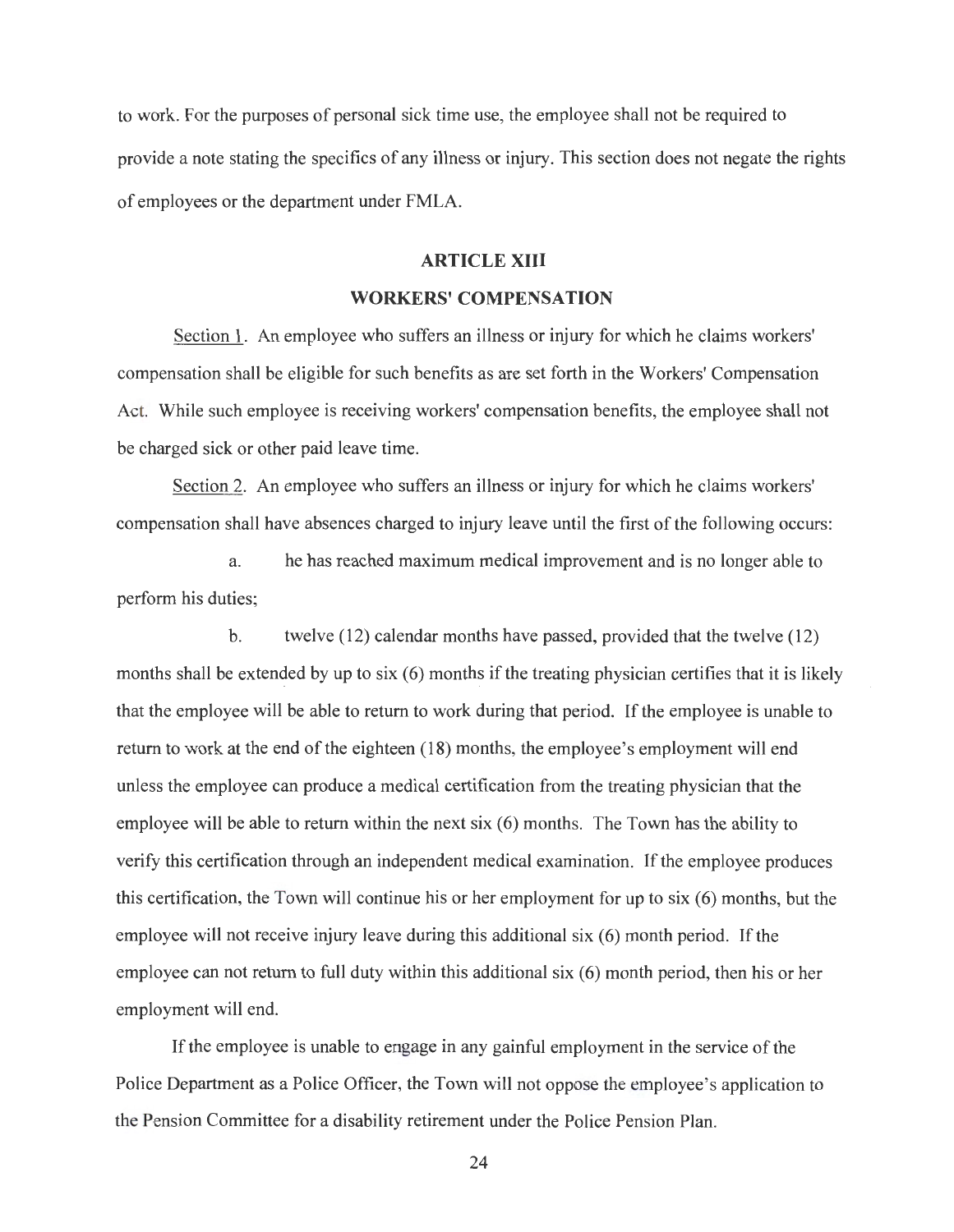An employee who is on injury leave shall receive the difference between the weekly benefits provided by the Workers' Compensation Act and the amount of his salary at the time of injury as set forth in Article VII, Section 1 of this Agreement. The amount of the workers' compensation benefit shall be included in the employee's payroll check and recorded as a separate line item as workers' compensation benefits are not subject to federal, state, FICA, or Medicare withholding.

Section 3. Eligibility for the benefits of this Article shall be limited to those cases in which the employee's injury or illness is compensable under the Workers' Compensation Act.

The employee and the Union expressly agree that the charging of an absence to injury leave shall not in any way be deemed an acceptance of the employee's claim for benefits under the Workers' Compensation Act and the charging of the absence to injury leave is entirely without prejudice to the Town's position concerning such claim.

In the event that the Town successfully contests the claim, the employee shall be responsible to repay the Town for the number of days of injury leave used prior to the ceasing of injury leave based on contest of the claim. Such repayment shall be taken first from the employee's accumulated sick leave and if no sick leave is available, from the employee's accrued vacation time. If the employee has no accrued leave, the Town shall deduct payment for the time from any future payments to which the employee is entitled, whether as an active employee or a retiree. These repayment provisions may be waived, in the sole discretion of the Police Commission and the Town, without prejudice to the Town's position on the workers' compensation claim.

#### **ARTICLE XIV**

# **HEAL TH AND LIFE INSURANCE**

Section 1. The Town will provide for medical and dental coverage for all regular members of the police department and their dependents.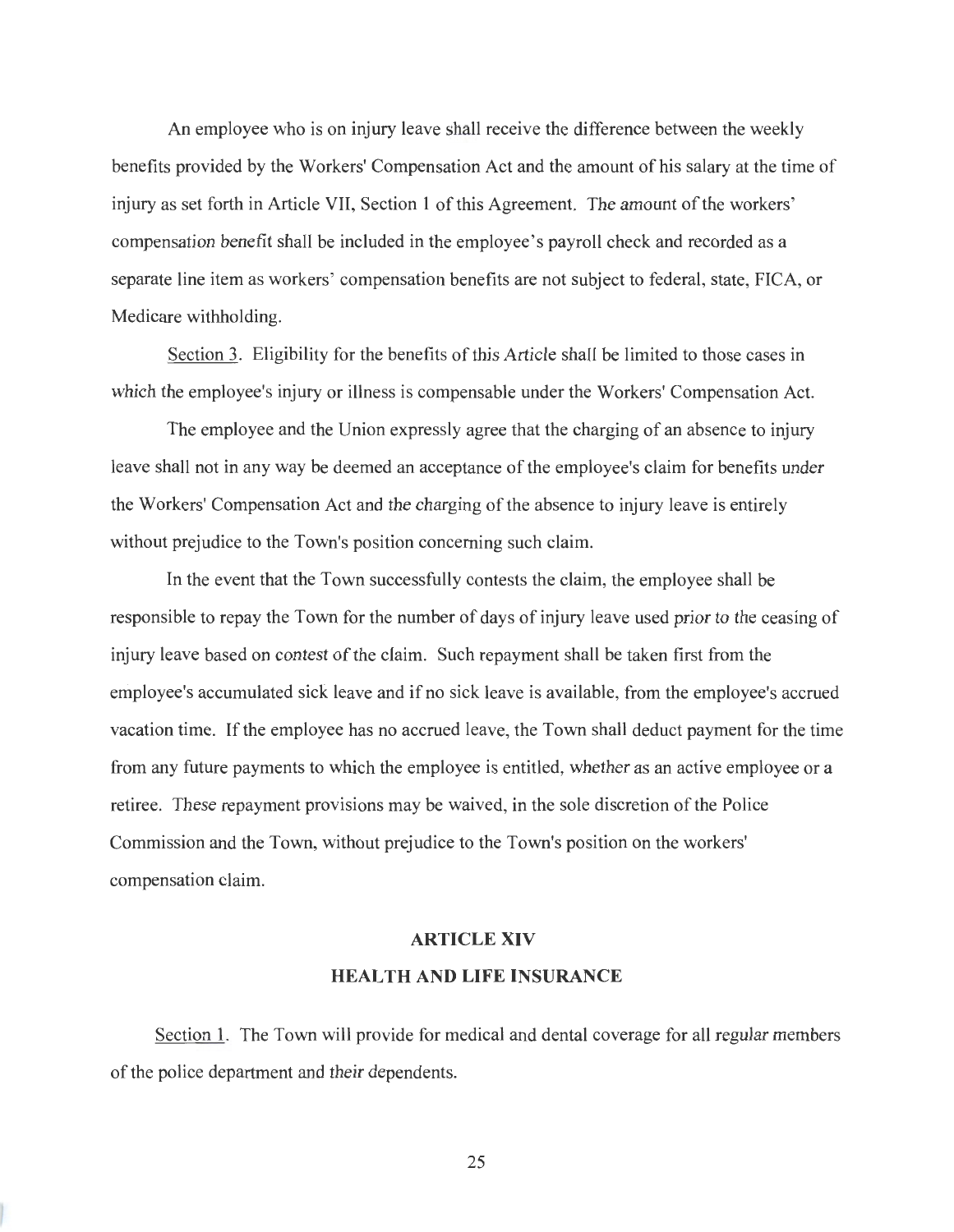a. Medical Benefits. Effective 7/1/18, High Deductible Health Plan/Health Savings Account ("HDHP/HSA"), as outlined in Appendix C, with the following general terms:

- o \$2,000 deductible for single coverage
- o \$4,000 deductible for other coverages
- o Town funding of deductible made as follows:
	- 70% Town funding made on 7/1/18
	- 50% Town funding made on  $7/1/19$
- o \$5/\$25/\$40 prescription co-pay after deductible

The employee shall pay the following portion of the cost for an eligible employee and eligible dependents for enrollment in this health insurance coverage option:

| 2016-2017 | 16.0%    |
|-----------|----------|
| 2017-2018 | 16.0%    |
| 2018-2019 | $16.0\%$ |
| 2019-2020 | $17.0\%$ |

b. Dental Benefits. The Town shall provide the Anthem Blue Cross/Blue Shield Full Dental Plan with dependent rider for eligible employees and their eligible dependents. The employee shall pay the following portion of the cost for this coverage:

| 2016-2017 | $16.0\%$ |
|-----------|----------|
| 2017-2018 | $16.0\%$ |
| 2018-2019 | 16.0%    |
| 2019-2020 | 17.0%    |

The Blue Cross Full Service Dental Plan and the Blue Cross Optical Plan will also continue to be available to all regular members of the police department and their dependents.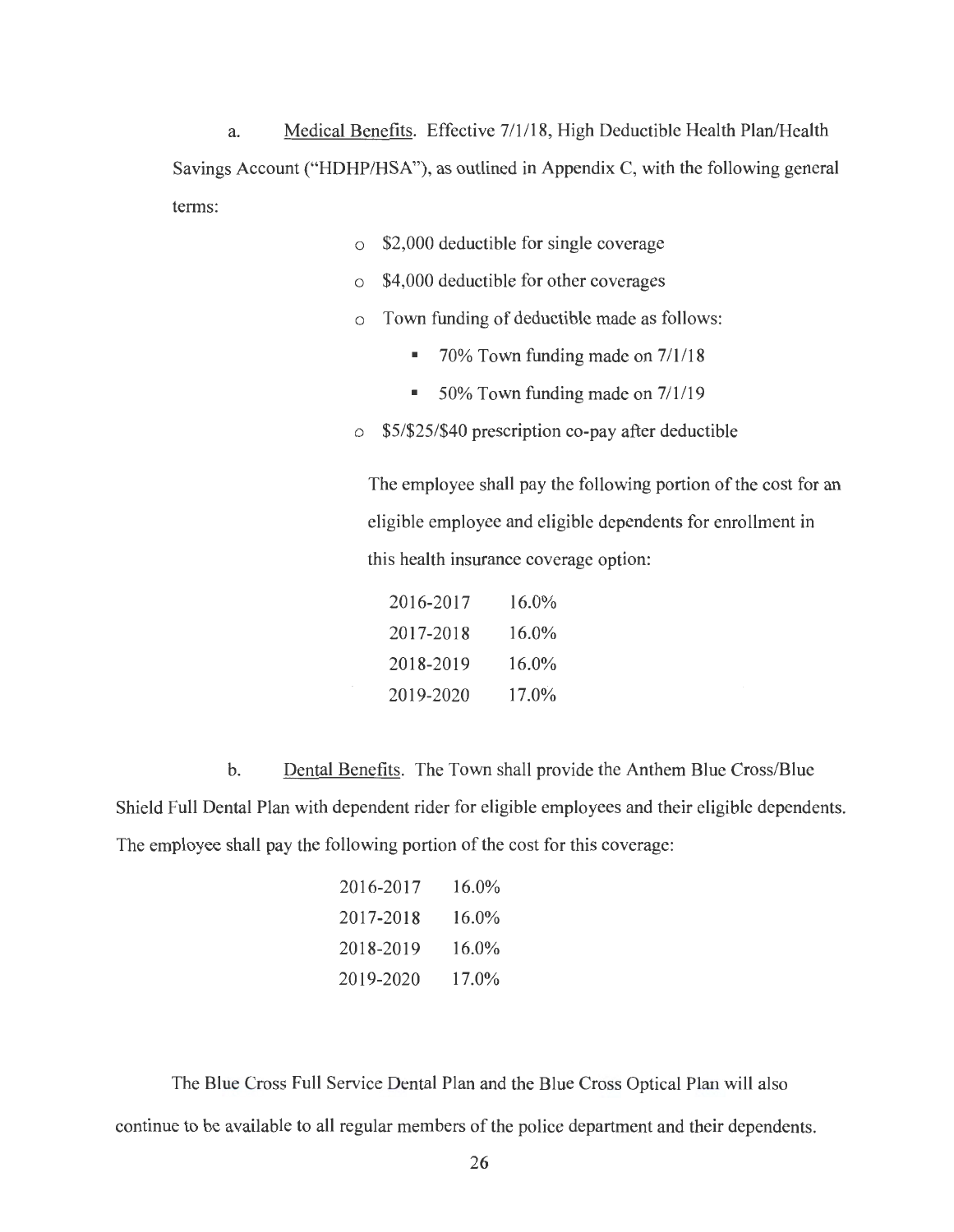C. Wellness Incentives. From time to time, the Town may offer incentives to employees through voluntary participation in wellness and fitness programs. These incentives may include but are not limited to discounts, payments, and other benefits for participation in the programs. Programming design and administration is at the sole discretion of the Town.

Section 2. The Town shall maintain a Section 125 Plan which will enable employees to make contributions toward medical and dental benefits on a pre-tax basis, to the extent permitted by law.

Section 3. Change of Carriers. The Town may obtain medical benefit coverage substantially equivalent to or better than that listed in Section 1 above from alternative insurance carriers, including those with preferred provider networks, or through a health maintenance organization, or through self-insurance, so long as there is no interruption in coverage.

If the Town proposes a change, it shall give written notice of the change(s) to the Union. The Union may challenge any proposed change in insurance carriers/administrators on the basis that the coverage to be provided is not substantially equivalent to or better than the existing coverage. The Union's challenge must be filed in writing within sixty (60) calendar days from notice of the proposed change, and must specify the areas in which the Union claims that the proposed plan is not substantially equivalent to the current one. The Town and the Union shall meet to discuss the Union's concerns, which discussions shall be concluded no later than thirty (30) calendar days following receipt of the Union's notice of challenge. If a dispute remains, it shall be submitted to expedited arbitration before an arbitrator selected through the State Board of Mediation and Arbitration or, if the Town so elects, the American Arbitration Association. The cost for the services of an American Arbitration Association arbitrator shall be borne by the Town. No change shall be made until the matter is fully arbitrated.

Section 4. Life Insurance. The Town will provide and pay for life insurance coverage in the amount of one hundred thousand dollars (\$100,000.00) with double indemnity for accidental death and dismemberment for all regular paid members of the Police Department.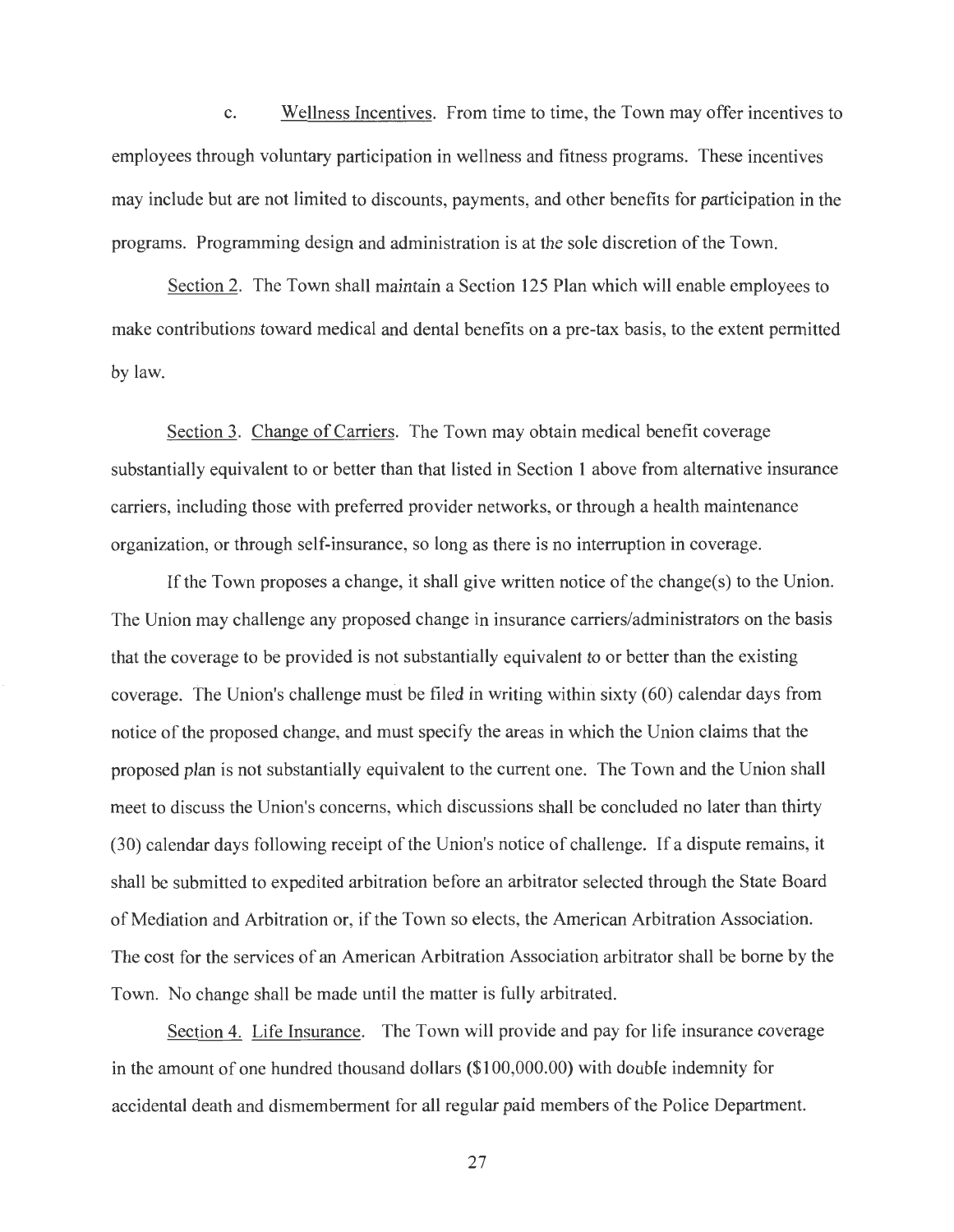The Town will provide and pay for life insurance in the amount of five thousand dollars (\$5,000.00) for each employee who retires under the terms of the parties' pension agreement.

Section 5. Retirees. An employee covered by this Agreement who retires under the terms of the Clinton Police Department Trustee Pension Plan for Bargaining Unit Employees shall receive Major Medical Insurance coverage until age 63.

## **ARTICLE XV**

# **FUNERAL LEAVE**

Section 1. Each employee shall be granted leave with pay in the event of a death as indicated herein.

a. In the event of the death of a spouse, children, mother, father, brother or sister of the employee, such leave, with pay, shall start the day of the death and continue through and include the day of burial, not to exceed four (4) days.

b. In the event of the death of a grandparent, stepbrother, stepsister, father-inlaw, mother-in-law, son-in-law, daughter-in-law, brother-in-law or sister-in-law, such leave, with pay, shall start on the day of death and continue through and include the day of burial, not to exceed three (3) days.

c. In the event of the death of a relative of an employee not provided for herein, such employee may, upon approval of the Chief of Police, be granted one **(1)** day leave with pay for the purpose of attending such funeral.

# **ARTICLE XVI**

#### **DISCIPLINARY ACTION**

No regular employee shall be suspended, discharged, or penalized solely because of activity on behalf of and authorized by the Union or for any other reason, except just cause; and, at any disciplinary hearing or interrogation, the officer charged shall have the right to be represented by the Union. Disciplinary action shall be conducted in accordance with the Department Rules and Regulations.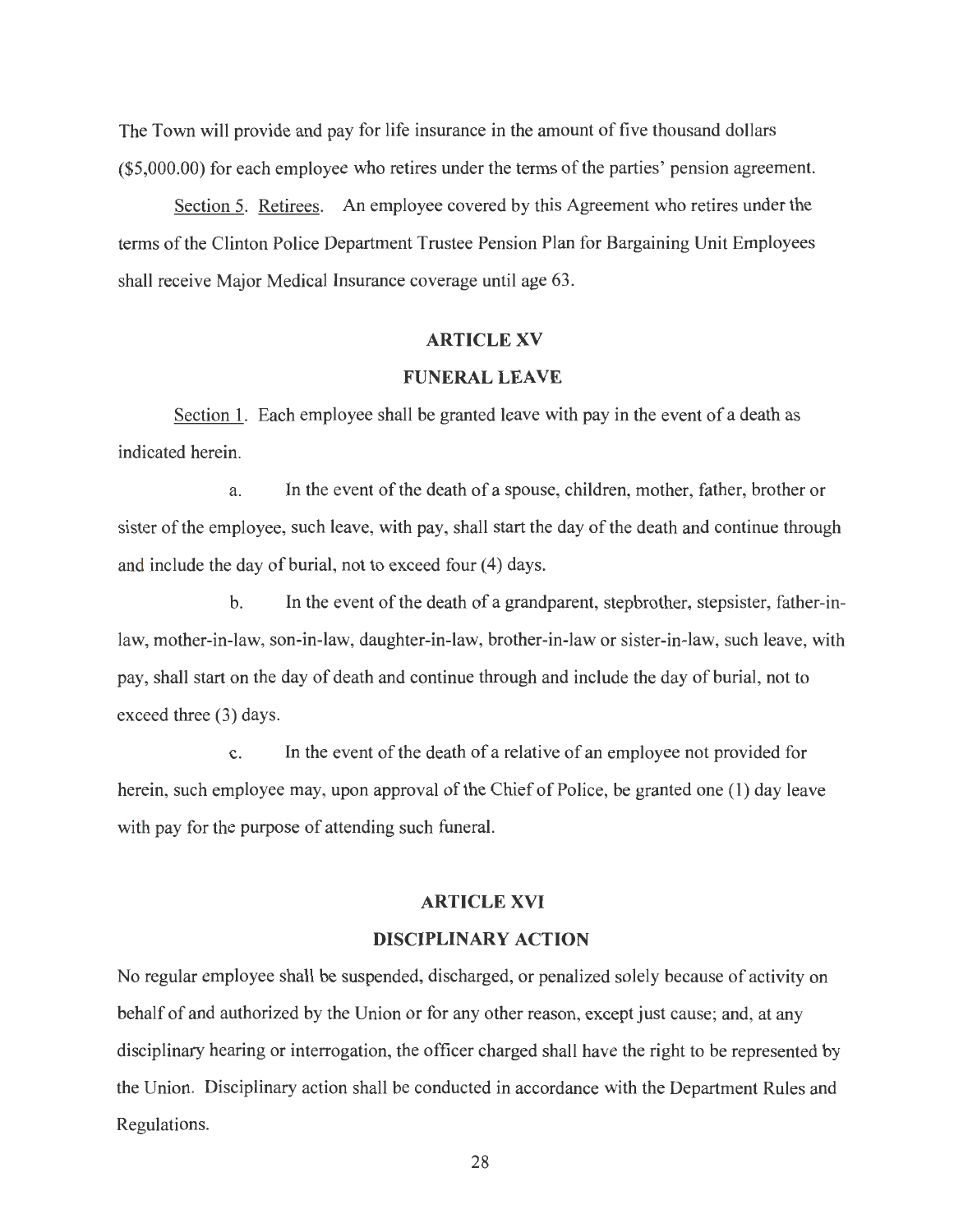#### **ARTICLE XVII**

## **GRIEVANCE PROCEDURE**

Section 1. In order to insure fair and equitable treatment of all members of the Police Department, there is hereby established a formal procedure to permit discussion and resolution of grievances. A grievance shall be defined as a dispute concerning one of the following:

- a. a discharge, suspension or other disciplinary action;
- b. a charge of discrimination; and
- c. the interpretation and application of the Articles and Sections of this Agreement.

# STEP ONE

The grievance shall first be presented informally to the non-Union Police Department administrator, who may, for the purpose of discussing the complaint, excuse the complainant from duty, without loss of pay, for such time as he may deem reasonable. If, after earnest effort, the complaint shall not be resolved, proceed to Step Two.

#### STEP TWO

If the Union authorizes, the complaint in written form shall be presented within ten (10) days of occurrence, to the Chief or designee who shall meet on the matter with the complainant within five (5) days thereafter; within five (5) days after such meeting, the Chief or designee shall issue his decision in writing. If this procedure shall not have resolved the complaint, proceed to Step Three.

#### STEP THREE

Within five (5) days, thereafter, the complainant may make a written referral of the matter to the Board of Police Commissioners. The Commission shall meet with the complainant(s) at the next regularly scheduled meeting which is at least one week following receipt of the complaint. A special meeting may be scheduled by mutual agreement. Within five (5) days after such meeting, the Board shall issue its decision in writing.

# STEP FOUR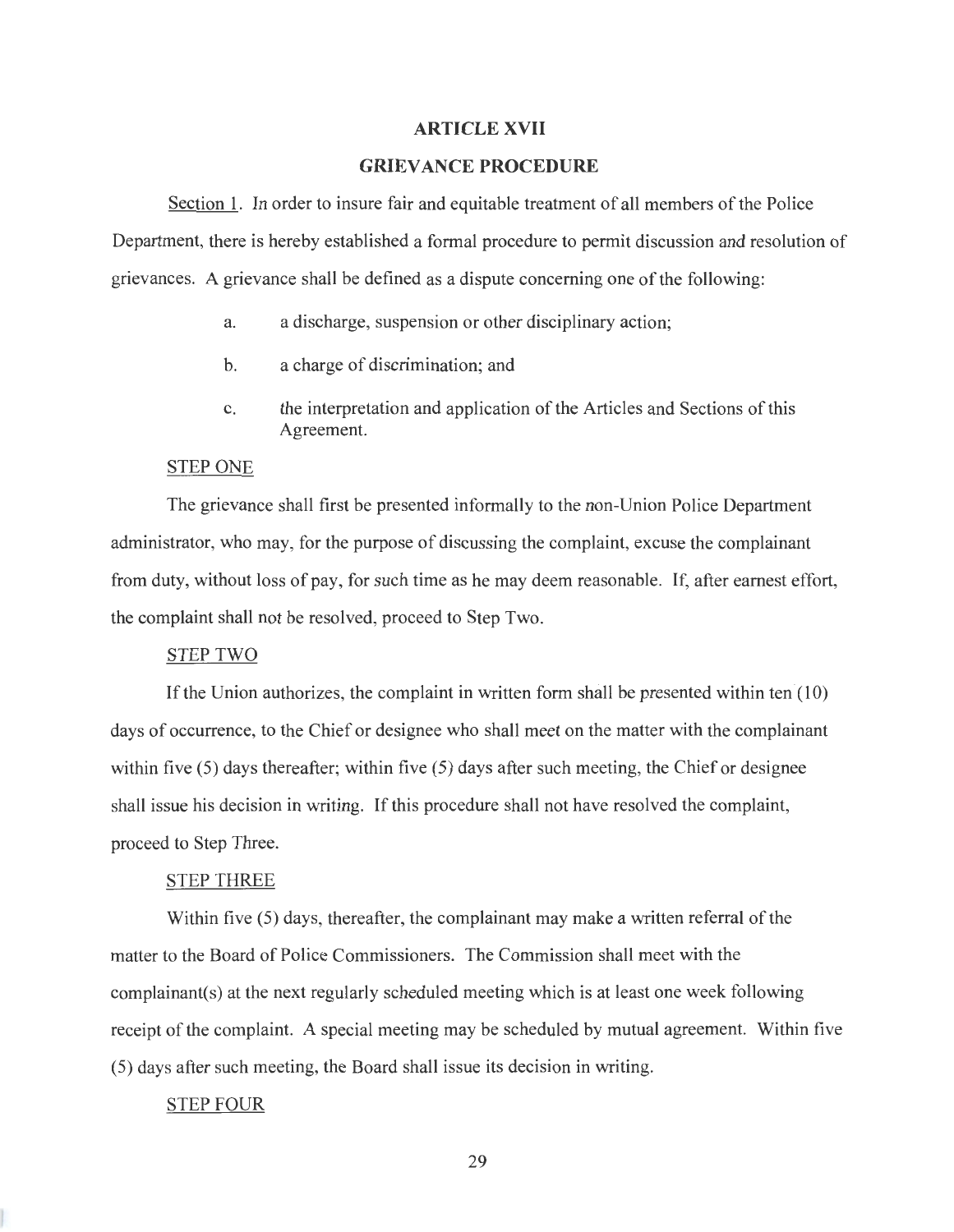If the Board's decision is not satisfactory to the employee, the grievance may be submitted by the Union to the Connecticut State Board of Mediation and Arbitration within twenty (20) days after the decision of the Board. The decision of the arbitrators shall be final and binding provided it is not contrary to the law. The authority of the Board of Mediation and Arbitration shall be limited to the application and interpretation of the Agreement. It shall have no authority to add to or subtract from the Agreement.

Section 2. All written submission of grievances shall, in reasonable detail, state the nature of the complaint and their remedies proposed therefor. All time periods provided shall be exclusive of Saturdays, Sundays and holidays and may be extended by agreement of all parties. At any hearing, any of the parties may, at its own expense, have the proceedings recorded by a stenographer.

#### **ARTICLE XVIII**

## **COURT DUTY**

Section 1. Any off-duty officer required to appear in any court or hearing, criminal, civil or motor vehicle, which is the outcome of his duties as a police officer, shall be paid a stipend equivalent to one and one-half times the officer's hourly rate of pay by the Town. The officer shall be paid for actual time spent in the court or hearing and for travel time which is in excess of his normal travel time from home to the Police Department.

#### **ARTICLE XIX**

#### **AMENDMENT OF AGREEMENT**

No amendment, alteration or variation of the terms of this Agreement shall bind the parties hereto, unless made and agreed to in writing by both parties.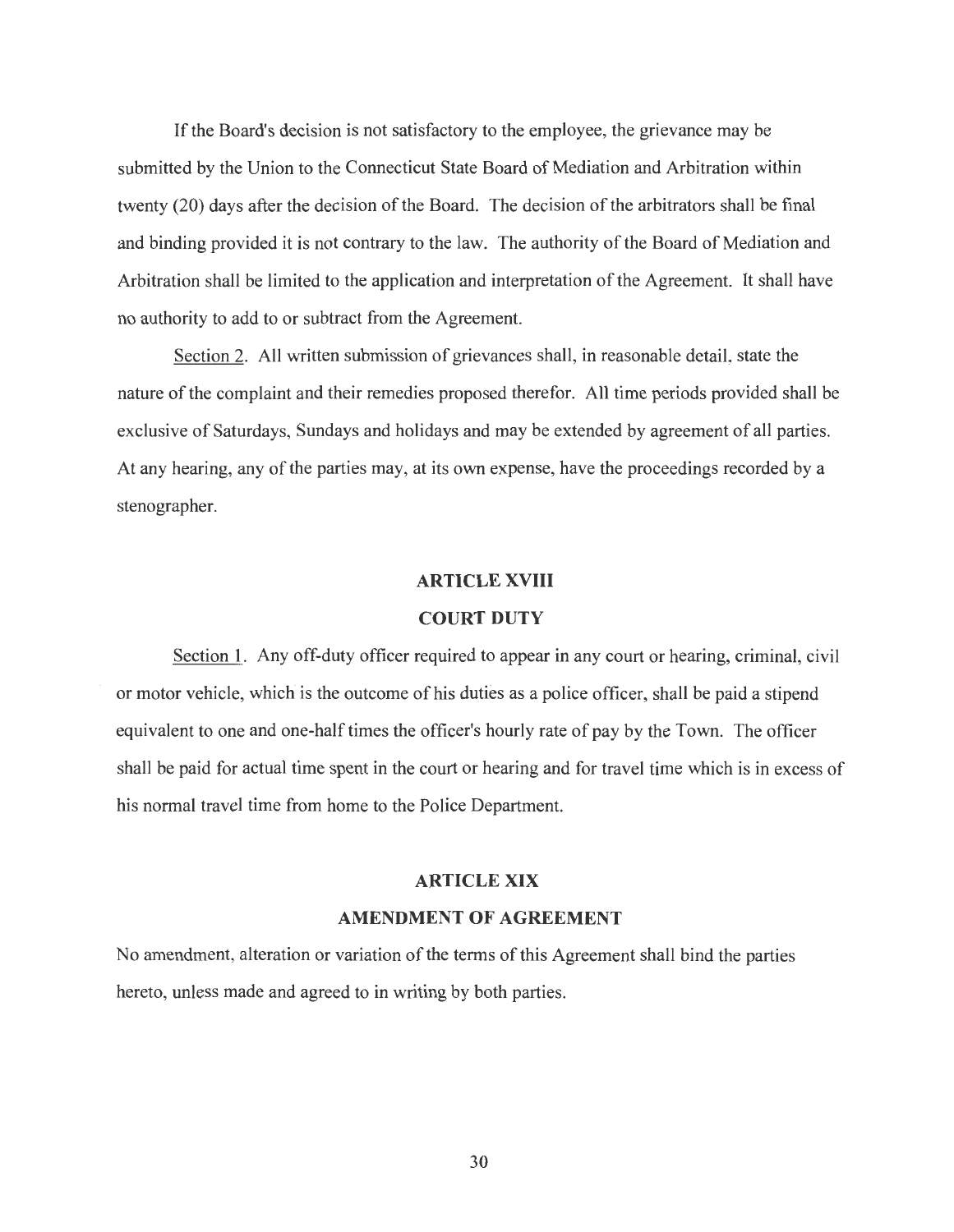# **ARTICLE XX**

# **RULES AND REGULATIONS**

The Town shall provide the Union and each employee an up-to-date copy of the booklet containing the Rules and Regulations of the Department. Amendments or changes to such Rules and Regulations shall be discussed with the Union before becoming effective. The Town shall also provide the Union and each employee with a copy of each Department order and Department policy issued.

# **ARTICLEXXI**

# **PRIOR BENEFITS AND PRESERVATION OF RIGHTS**

Nothing in this Agreement shall be construed as abridging any prior rights, benefits or privileges that the employee of the unit has enjoyed heretofore, except those specifically abridged or modified by this Agreement.

#### **ARTICLE XXII**

#### **UNION REPRESENTATION**

Section 1. The Town agrees to recognize the duly elected officers and representatives of the Union.

Section 2. Any officer or representative of the Union shall be granted reasonable time off without loss of pay to negotiate the contract, handle grievances, complaints, and meet with the Town to discuss and confer regarding items of mutual benefit as long as it is within his regular work schedule. Such representation shall not exceed a total of three (3) members of the bargaining unit.

Section 3. The Union President or his designee shall receive hour for hour compensatory time for contract negotiations that are not conducted during his scheduled shift. The Union President or his/her designee shall receive hour for hour compensatory time when attending official meetings or hearings as described in Article XVI (DISCIPLINARY ACTION) or Article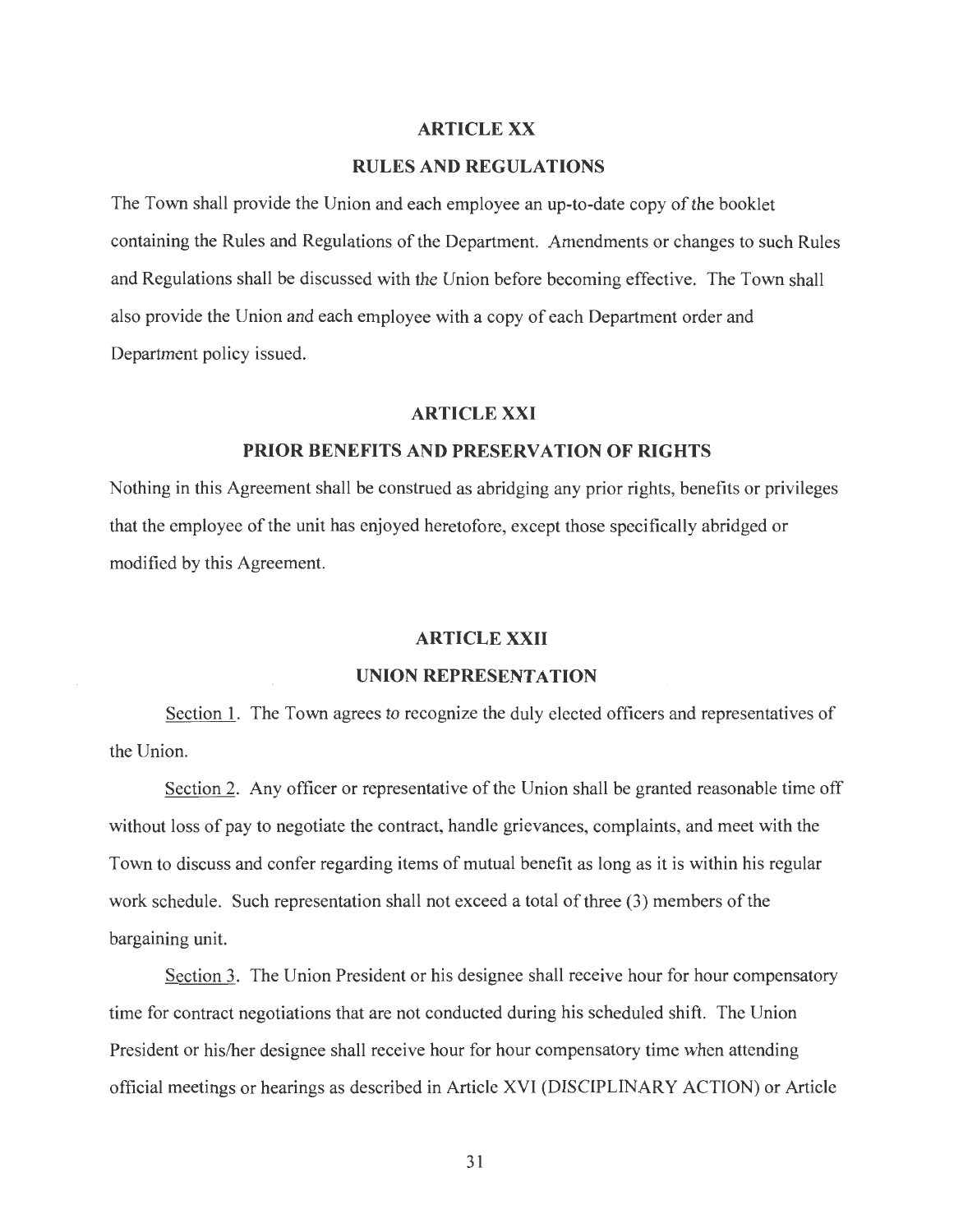XVII (GRIEVANCE PROCEDURE) that are not conducted during his/her scheduled shift. If more than one union member is present the union may split hours earned.

# **ARTICLE XXIII**

# **GENERAL PROVISIONS**

Section 1. Every employee shall have the right to review all of his or her personnel file, as provided by State statute, upon request to the Chief.

Section 2. Failure of either party to insist, in any one or more instances, upon conformance with any of the terms or conditions of this Agreement, shall not be considered as a waiver or relinquishment of the rights to insist on future conformance with such terms or conditions.

Section 3. If any Article or Section of this Agreement is declared invalid by a court of competent jurisdiction, said invalidity shall not affect the balance of this Agreement.

Section 4. There shall be no discrimination, coercion or intimidation of any kind against any employee because of his membership or non-membership in the Union. Each employee has and shall be protected in the exercise of the right, without fear of penalty or reprisal, to join and assist the Union; such rights shall include the right to participation in the management of the Union, acting for the Union as an officer or representative.

Section 5. The Chief, with the approval of the Police Commission, may grant an officer a leave of absence without pay for a maximum of one ( 1) year provided such officer shall not engage in any police or law enforcement type of work during such leave. At the expiration of such leave, the officer shall be returned to his or her last previous employment status. The Police Commission shall not unreasonably withhold the granting of a leave when requested properly with merit. During such leave of absence, the employee shall not be entitled to any fringe benefits, at the cost of the Town, provided herein for employees as part of employment with the Town, except to the extent required by the federal Family and Medical Leave Act.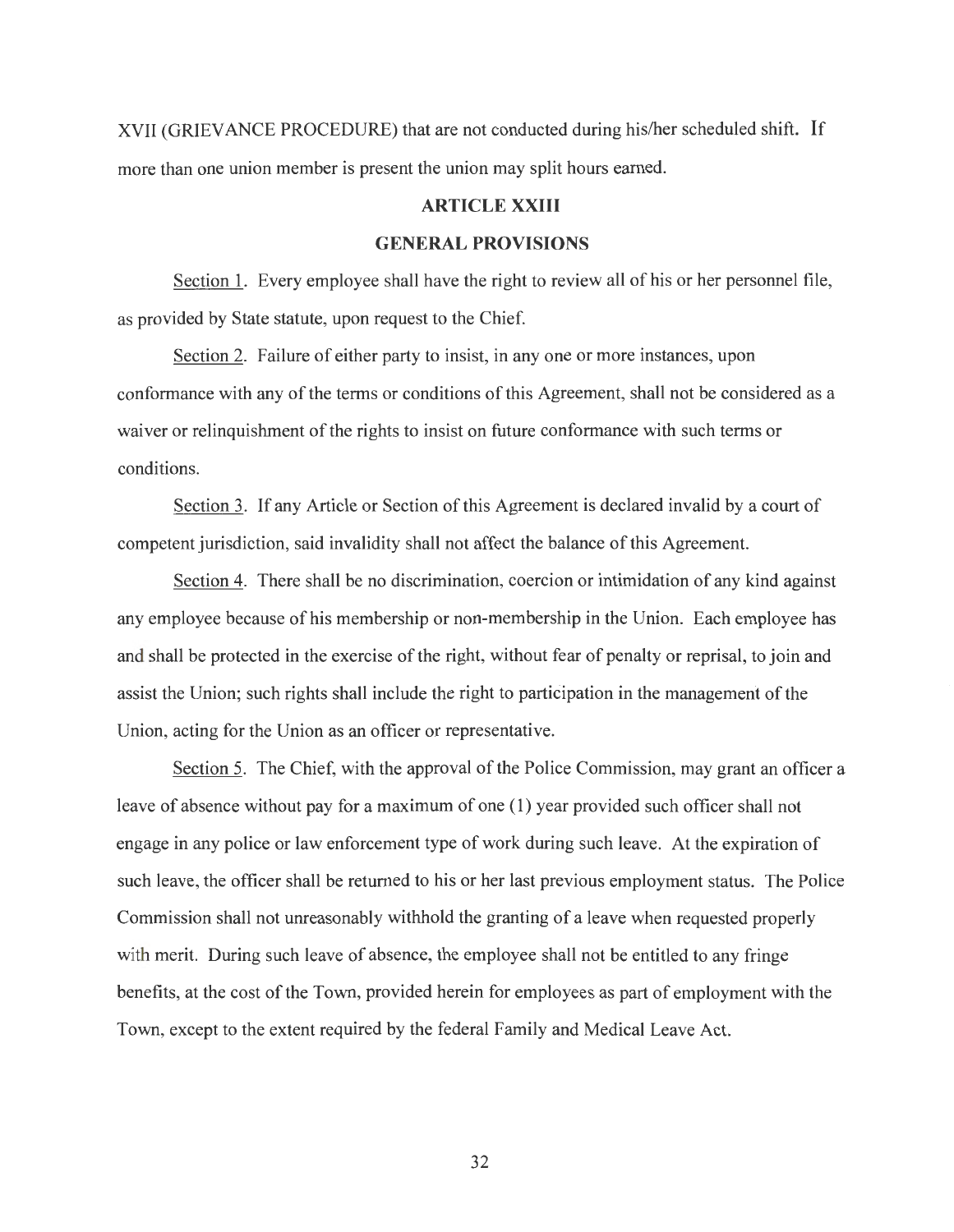Section 6. All parties to this Agreement shall cooperate in the enforcement of safety rules and regulations. Complaints with respect to unsafe or unhealthy working conditions shall be brought to the attention of the duty supervisor or the Chief.

Section 7. Employees shall not be required to shovel snow, wash vehicles or perform non-police duties. However, management and the Union encourage employees to maintain the motor fleet in a clean and orderly condition.

Section 8. Every employee covered by this Agreement who is a member of a reserve component of the Armed Forces of the United States shall be granted a leave of absence during the time of the annual tour of duty as a member of such reserve component. The Town will pay the employee a differential between the military pay and regular salary as an employee, in accordance with Conn. Gen. Stat. § 7-461.

Section 9. Employees shall be granted two (2) days off with pay for birth or adoption of the employee's child.

Section 10. In case of an accident involving the driver of a patrol vehicle, the driver shall not be relieved of duty, sent home or have any action taken against him or her unless there is a violation of Departmental Rules and Regulations, or until an investigation has been made by the Chief, or the Chiefs designee and it has been determined that the employee was at fault.

Section 11. An employee suspended or removed from duty shall be entitled to a preliminary hearing conducted by the Chief, which will be held within a twenty-four (24) hour period of the time of the suspension or removal from duty.

Section 12. An employee shall be required to have a physical examination in accordance with the schedule for such examinations under the medical benefit plan set forth in Article XIV, Section 1 of this Agreement, but at least every other year. The cost of an examination will be defrayed by the medical benefit plan and the examination will be conducted by the employee's physician. In the event a follow-up physical examination is required by the Town, the Town shall pay the cost of said additional physical examination. The Town shall pay any cost of the physical examinations that is not covered by the employee's insurance coverage.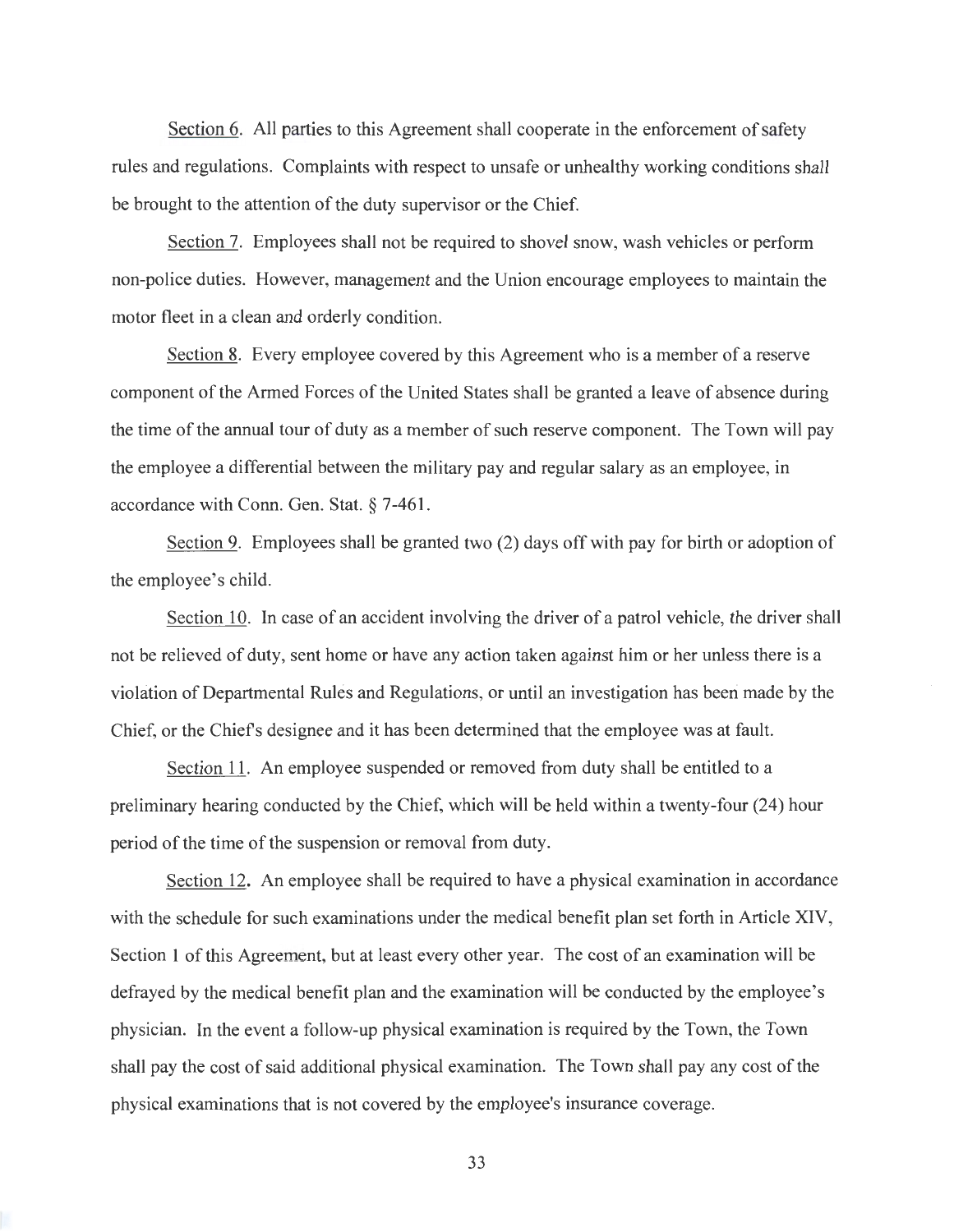### **ARTICLE XXIV**

# **PERSONAL LEAVE**

Each employee in the bargaining unit shall be granted three (3) personal leave days each year, to be used for personal business at the option of the employee; provided, however, that this third personal leave day may not be used on any of the holidays listed in Article IV, Section 1. Personal leave for those employees hired during the year shall be prorated at the rate of one (1) day for each four (4) months that they are employed during that year. Such days, if not used, shall not be accumulative.

Employees shall give one hour notice of intent to use a PL day. The number of employees who may be absent on personal leave at any one time shall be determined by the Chief or his/her designee based on the operating needs of the Police Department. In any event, PL days cannot be used when ordered in for a shift.

#### **ARTICLEXXV**

# **NO STRIKE CLAUSE**

As part consideration for the making of this Agreement, the Union, for itself and employees subject hereto, agrees not to engage in any work stoppage, strike or slowdown.

#### **ARTICLE XXVI**

#### **LEGAL DEFENSE**

In the event that an employee shall be named defendant in a civil action, claiming damages for an act occurring during and within the scope of the performance of such officer's official duties, and not resulting from a willful, wanton or unauthorized act, the Town shall provide legal counsel to defend such lawsuit and shall pay any final judgment obtained therein against such officer, in accordance with Conn. Gen. Stat. § 7-465.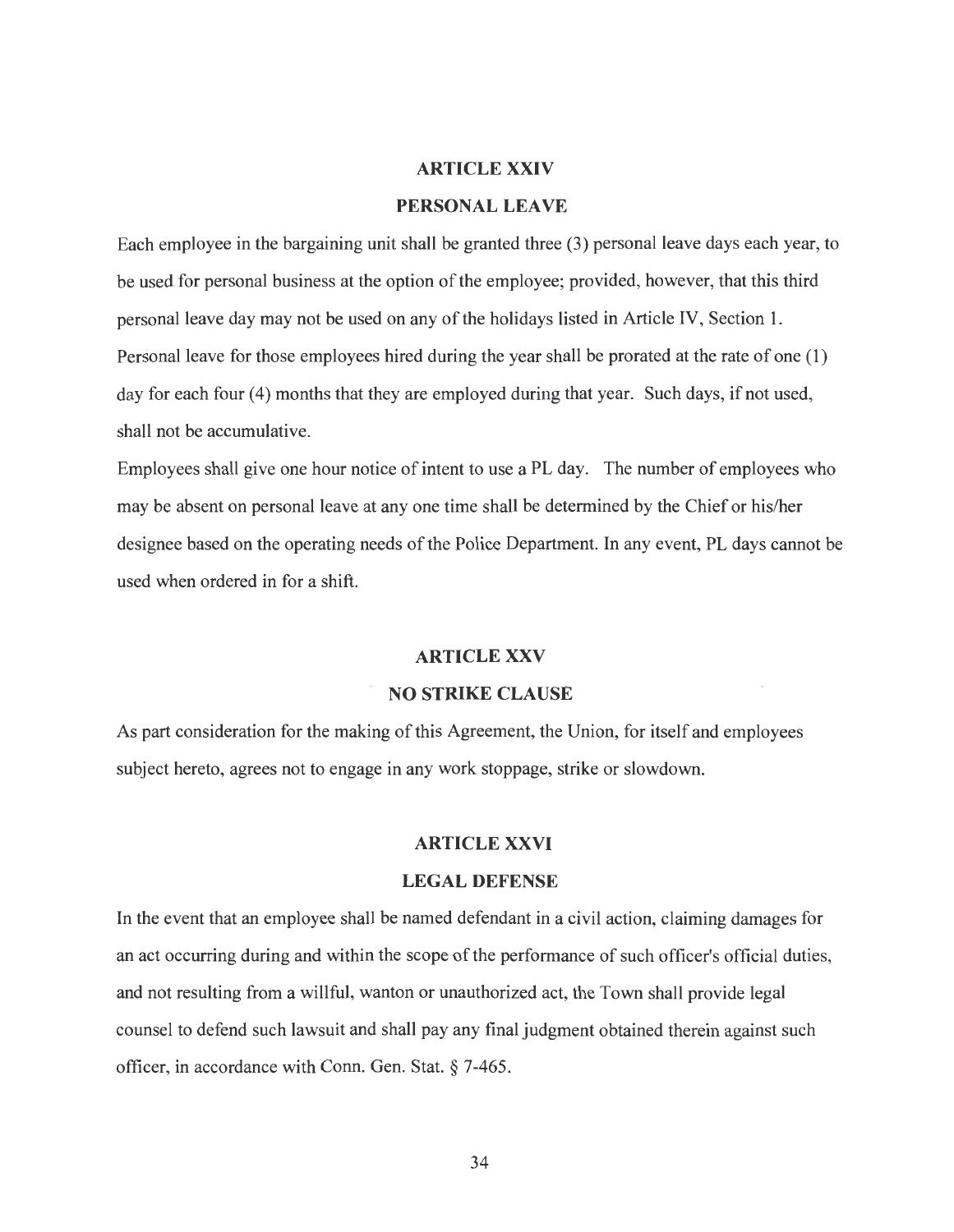#### **ARTICLE XXVII**

# **MANAGEMENT RIGHTS**

Section 1. The Town has and will continue to retain, whether exercised or not, all of the rights, powers and authority heretofore had by it; and except where such rights, powers and authority are specifically relinquished, abridged or limited by the provisions of this Agreement, it shall have the sole and unquestioned right, responsibility and prerogative of management of the affairs of the Town and direction of the working forces, including but not limited to the following:

a. to determine the care, maintenance and operation of equipment used for and on behalf of the purposes of the Town;

b. to establish or continue policies, practices and procedures for the conduct of Town business, and from time to time, to change or abolish such policies, practices, or procedures;

c. to change processes or operations or to change their performance by employees;

d. to select and to determine the number and types of employees required to perform the Town's operations; and

e. to insure that incidental duties connected with departmental operations, whether enumerated in job descriptions or not, shall be performed by the employees.

Section 2. The above rights, responsibilities and prerogatives are inherent in the Town Police Commission and Selectmen by virtue of statutory provisions and are not subject to delegation in whole or in part. Such rights may not be subject to review or determination in any grievance or arbitration proceeding, but the manner of exercise of such rights may be subject to the grievance procedure, including arbitration, in this Agreement.

Section 3. The Town and the Union agree that they will form a Labor Management Committee that will begin meeting no later than January 30, 2012 to discuss the evaluation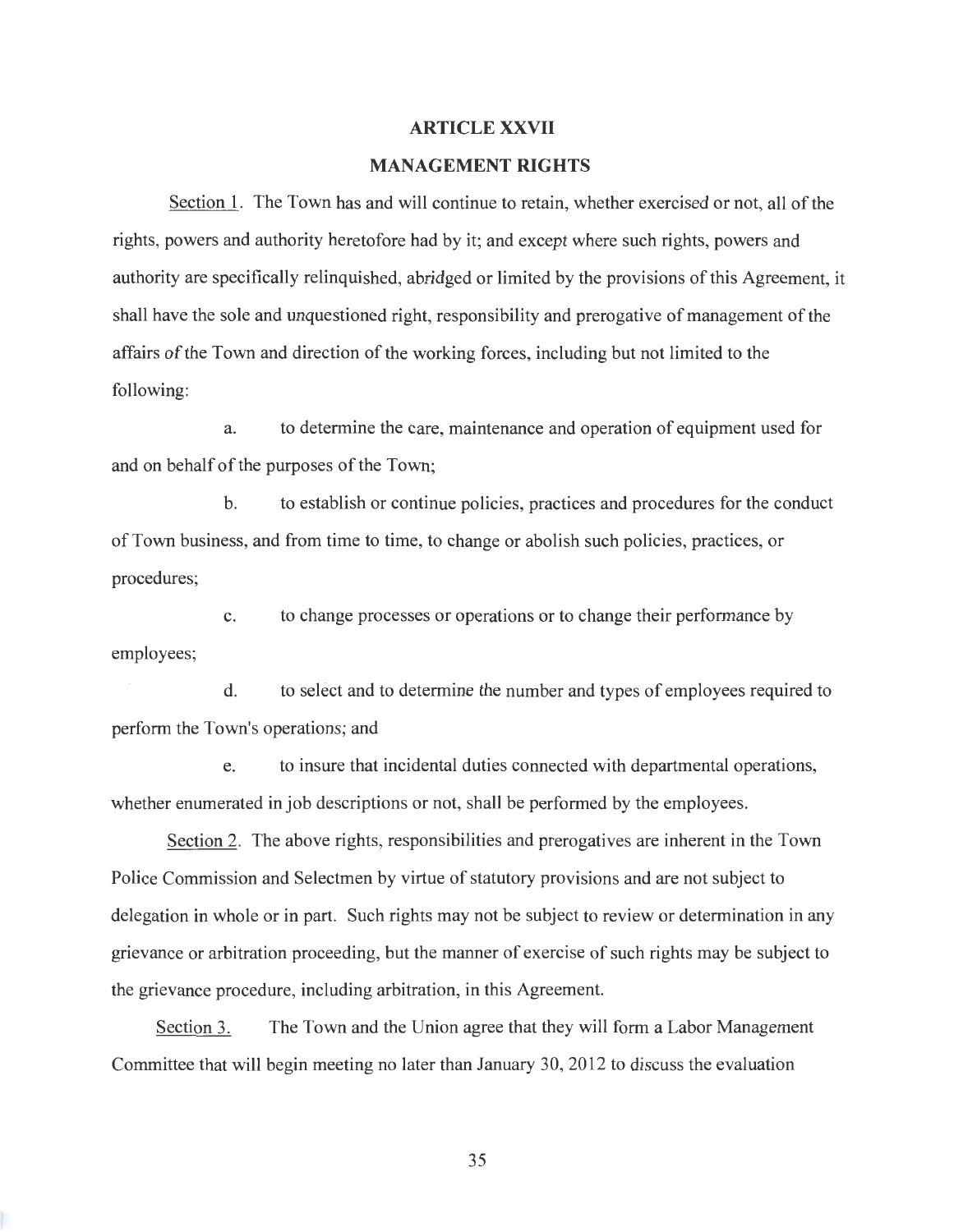process for employees. Any agreements on the evaluation process will be reduced in writing and will be attached to the Agreement as a new Appendix, once ratified by the Union.

# **ARTICLE XXVIII**

# **ADVANCED EDUCATION**

Section 1. Employees who have been awarded an Associate Degree from an accredited college or university shall be paid a sum equal to .75% of base salary annually. Employees who have been awarded a Bachelor Degree from an accredited college or university shall be paid a sum equal to 1 .25% of base salary annually. Employees who have been awarded a Master's Degree from an accredited college or university shall be paid a sum equal to 1 .75% of base salary

Section 2. Payments due under this provision will be made by the first of November in the fiscal year following the attainment of such degrees.

# **ARTICLE XXIX**

# **BOAT OPERATOR**

The Chief shall have the right to civilianize the position/ functions of the boat operator. Implementation of this provision will not result in any layoff or elimination of sworn personnel and at all times when in use the vessel will have at least one sworn officer on the crew. The Town will provide sixty (60) days notice to the Union in the event it decides to exercise its prerogative to implement this provision. This provision shall be limited to those functions of the boat operator, which involves only the operation of the vessel, not enforcement action. Qualified regular employees shall continue to be given priority in making assignments to the boat detail. If qualified regular employees are not available as the second officer assigned to the boat, supernumeraries may be used. This does not preclude a qualified sworn officer from operating the boat. An employee shall be considered qualified if he/she has successfully completed the course requirements as set forth by the U.S. Coast Guard Auxiliary and has been deemed qualified by the Chief or his designee.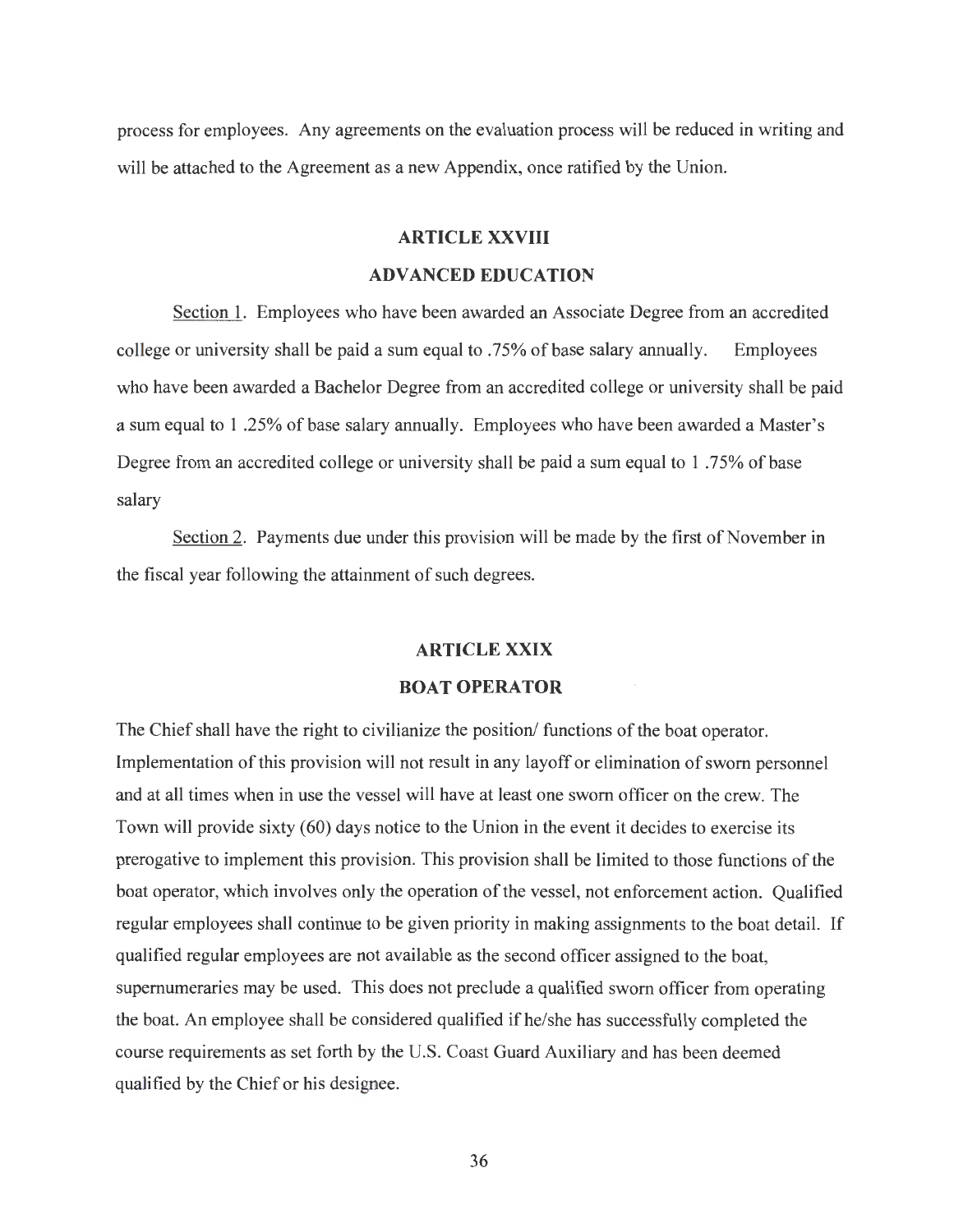# **ARTICLEXXX**

# **DURATION OF AGREEMENT**

Section 1. The benefits and language shall be effective upon signing, unless effective dates have been specifically stated within this Agreement.

Section 2. This Agreement shall be effective through June 30, 20162020. This Agreement shall remain in force after that date, during negotiations, until agreement is reached to amend or modify this Agreement.

Section 3. On or about February 1, 2020, the parties agree to meet and discuss a new Agreement. The present Agreement will remain in force until a new Agreement is reached and signed.

**IN WITNESS WHEREOF,** the parties hereto have hereunto caused this Agreement to be executed by their duly authorized representatives this,  $\frac{3}{ }$  day of May 2018.  $\sim$   $\frac{1}{2}$ 

UNITED PUBLIC SERVICE EMPLOYEES UNION (C.O.P.S.) LOCAL # 360

**C**  BY:

James DePietro, Local #360 President

 $BY:$ 

Kevin E. Boyle, UPSEU President

TOWN OF CLINTON

 $\mathsf{BY}:$  obtained a point of  $\mathsf{B}$ Christine Goupil First Selectman

 $BY:$ 

 $\overline{E}$ 

<sup>~</sup>**~r** *r;,:,..*  /,..

 $\frac{1}{2}$ 

*r* .

✓ ,.,

/',,-

Vincent DeMaio, Chief of Police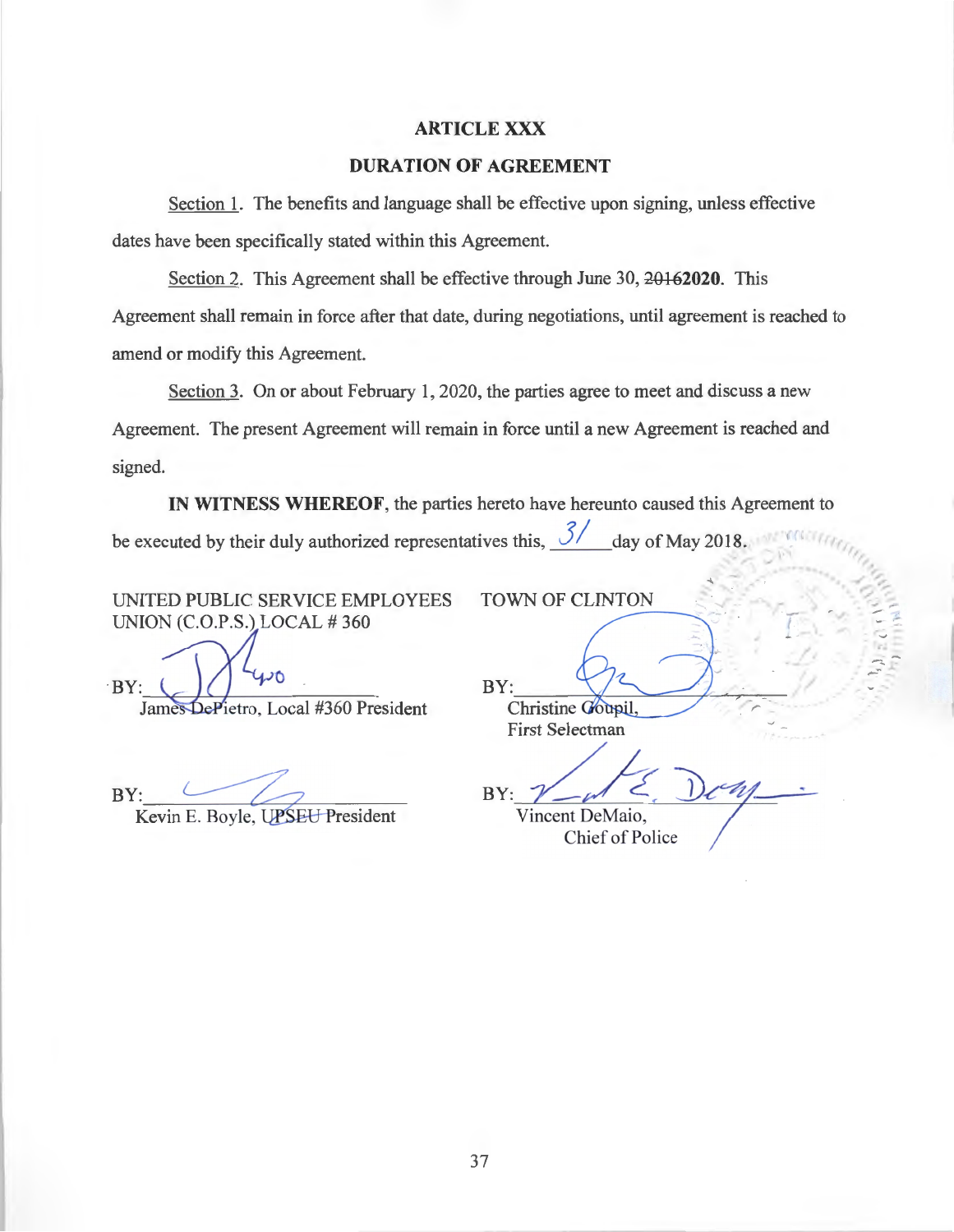# **APPENDIX A**

# **SALARY SCHEDULES**

| <b>Position</b>                       | 2016-2017<br>1.50% not     | 2017-2018<br>2.0% not      | 2018-2019            | 2019-2020            |
|---------------------------------------|----------------------------|----------------------------|----------------------|----------------------|
| Probationary<br><b>Patrol Officer</b> | retroactive<br>\$54,605.77 | retroactive<br>\$55,697.89 | 2.25%<br>\$56,951.09 | 2.25%<br>\$58,232.49 |
| Patrol Officer -<br>Grade #2          | \$63,733.91                | \$65,008.59                | \$66,471.28          | \$67,966.89          |
| Patrol Officer -<br>Grade #1          | \$68,378.13                | \$69,745.70                | \$71,314.98          | \$72,919.56          |
| Corporal -<br>Grade #2                | \$69,716.14                | \$71,110.46                | \$72,710.45          | \$74,346.43          |
| Corporal -<br>Grade #1                | \$71,007.13                | \$72,427.27                | \$74,056.88          | \$75,723.16          |
| <b>Detective</b>                      | \$69,716.14                | \$71,110.46                | \$72,710.45          | \$74,346.43          |
| <b>Youth Officer</b>                  | \$69,716.14                | \$71,110.46                | \$72,710.45          | \$74,346.43          |
| Sergeant -<br>Grade #3                | \$74,162.71                | \$75,645.96                | \$77,348.00          | \$79,088.33          |
| Sergeant -<br>Grade #2                | \$77,054.32                | \$78,595.41                | \$80,363.81          | \$82,171.99          |
| Sergeant -<br>Grade #1                | \$79,948.67                | \$81,547.64                | \$83,382.46          | \$85,258.57          |

 $\sim$   $-$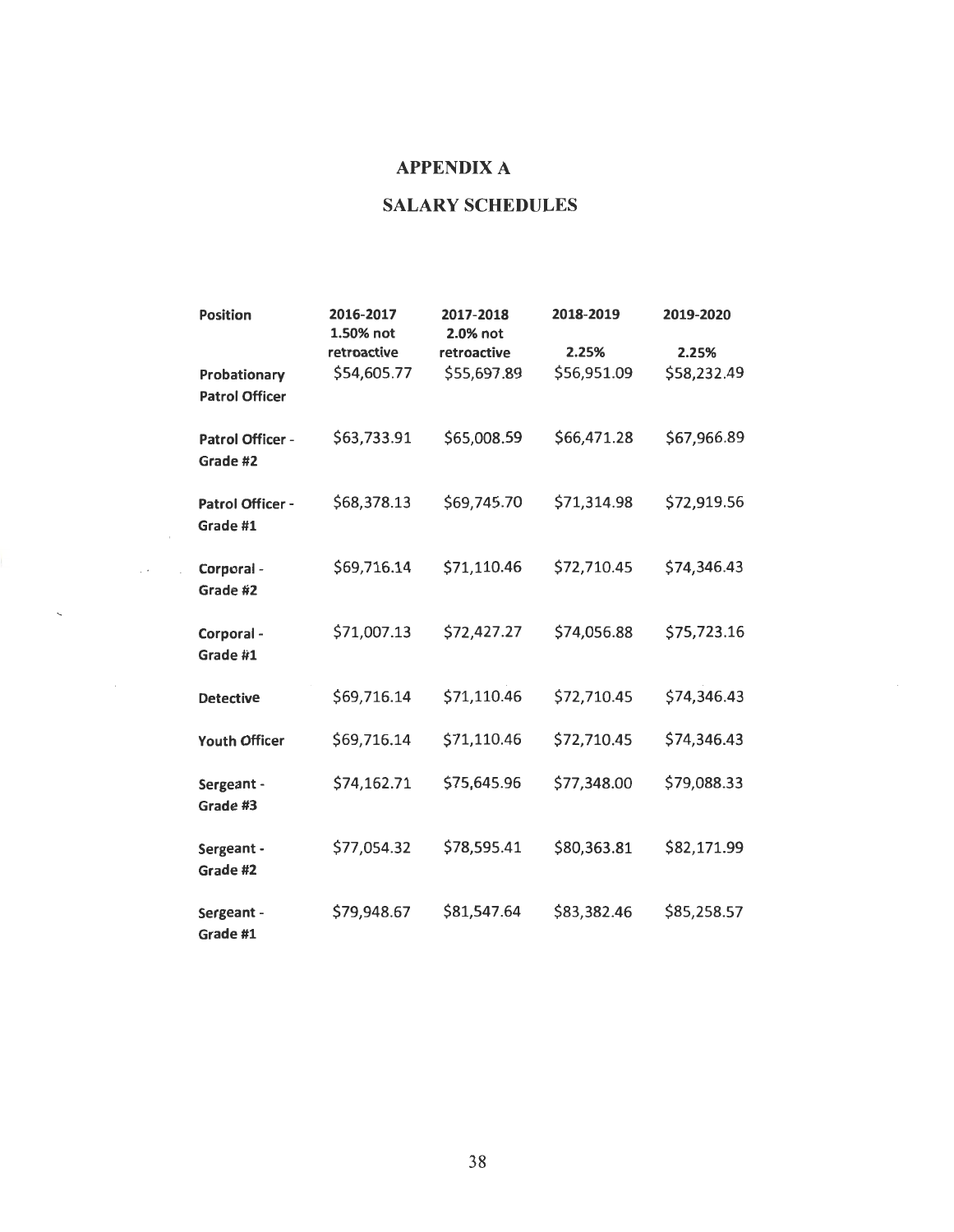# **APPENDIX B**

# **MEMORANDUM OF AGREEMENT**

The Town and the Union agree that overpayments made to Sergeants, who were paid overtime at Sergeant's rate when the proper rate was that of Corporal, shall be reimbursed by payroll deduction from the check that includes retroactive payments resulting from this Agreement. Prior to making the payments and deductions, the Town and the Union will review the calculations of overpayments for accuracy.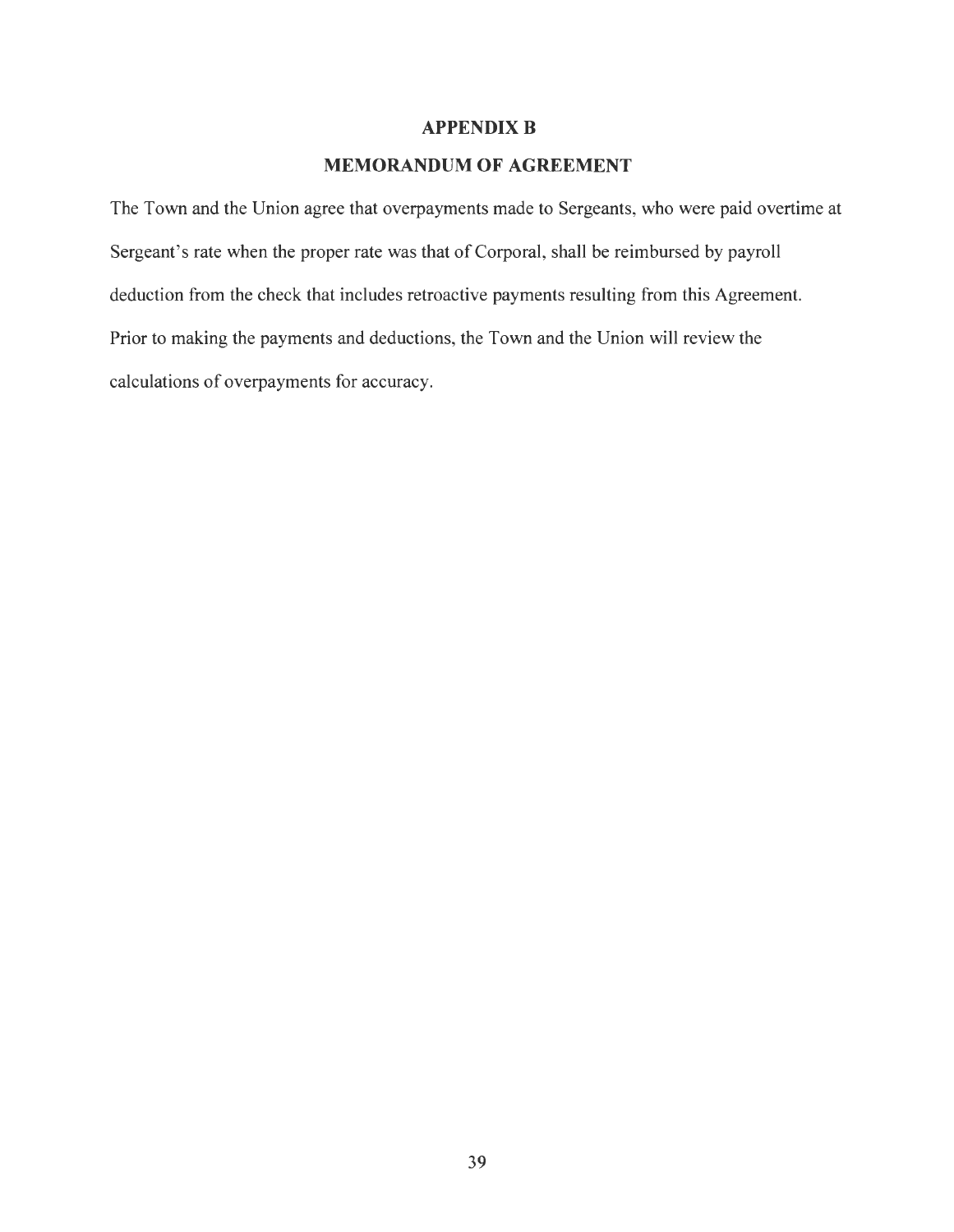# **APPENDIX C**

# **MEDICAL COVERAGE**

|                                               | <b>Effective through June 30, 2018</b><br><b>Century Preferred</b> |                         |  |
|-----------------------------------------------|--------------------------------------------------------------------|-------------------------|--|
| <b>BENEFITS</b>                               | <b>In-Network</b>                                                  | <b>Out-of-Network</b>   |  |
| Deductible                                    | None                                                               | \$400/\$800/\$1,000     |  |
| Co-insurance                                  | None                                                               | 30%                     |  |
| <b>Cost Share Maximum</b>                     | None                                                               | \$1,000/\$2,000/\$2,500 |  |
| Maximum Lifetime Benefit Per Member           | Unlimited                                                          | Unlimited               |  |
| Gatekeeper Network                            | No                                                                 | No                      |  |
| <b>DEPENDENT LIMITING AGE:</b>                | 26                                                                 | 26                      |  |
| <b>PREVENTIVE CARE:</b>                       |                                                                    |                         |  |
| Physical Examination - Child                  | No charge                                                          | Ded. & Co-ins.          |  |
| Physical Examination - Adult                  | No charge                                                          | Ded. & Co-ins.          |  |
| Vision Examination                            | No charge                                                          | Ded. & Co-ins.          |  |
| Immunizations                                 | No charge                                                          | Ded. & Co-ins.          |  |
| <b>OUTPATIENT CARE:</b>                       |                                                                    |                         |  |
| Physician Office Visits                       | \$20 copay                                                         | Ded. & Co-ins.          |  |
| <b>Specialist Office Visits</b>               | \$20 copay                                                         | Ded. & Co-ins.          |  |
| <b>Outpatient Surgical Services</b>           | \$75 copay                                                         | Ded. & Co-ins.          |  |
| Diagnostic X-Ray or Lab Examinations          | No charge                                                          | Ded. & Co-ins.          |  |
| <b>Complex Imaging</b>                        | No charge                                                          | Ded. & Co-ins.          |  |
| Outpatient Rehabilitation - PT/OT/ST          | \$20 copay                                                         | Ded. & Co-ins.          |  |
| Prenatal and Postnatal Maternity Care         | \$20 initial visit<br>only                                         | Ded. & Co-ins.          |  |
| <b>MENTAL HEALTH CARE:</b>                    |                                                                    |                         |  |
| <b>Outpatient Treatment</b>                   | \$20 copay                                                         | Ded. & Co-ins.          |  |
| <b>Inpatient Treatment</b>                    | \$100 copay                                                        | Ded. & Co-ins.          |  |
| <b>SUBSTANCE ABUSE:</b>                       |                                                                    |                         |  |
| <b>Outpatient Treatment</b>                   | \$20 copay                                                         | Ded. & Co-ins.          |  |
| <b>Inpatient Treatment</b>                    | \$100 copay                                                        | Ded. & Co-ins.          |  |
| <b>ALLERGY CARE:</b>                          |                                                                    |                         |  |
| <b>Visits</b>                                 | \$20 copay                                                         | Ded. & Co-ins.          |  |
| Injections                                    | No charge                                                          | Ded. & Co-ins.          |  |
| <b>HOSPITAL CARE:</b>                         |                                                                    |                         |  |
| Semi-Private Hospital Room Admission          | \$100 copay                                                        | Ded. & Co-ins.          |  |
| Skilled Nursing and Rehabilitation Facilities | $$100$ copay                                                       | Ded. & Co-ins.          |  |
| <b>HOME HEALTH CARE:</b>                      | No charge                                                          | Ded. & Co-ins.          |  |
| <b>EMERGENCY CARE:</b>                        |                                                                    |                         |  |
| Emergency Room (waived if admitted)           | $$100$ copay                                                       | $$100$ copay            |  |
| <b>Ambulance Service</b>                      | No charge                                                          | No charge               |  |
| Urgent Care (participating centers only)      | \$75 copay                                                         | Not Covered             |  |
| <b>PRESCRIPTION DRUGS:</b>                    | Please see Note<br>Below                                           |                         |  |
| Generic Tier 1 Drugs                          | \$5 copay                                                          | Ded. & Co-ins.          |  |
| <b>Listed Brand Tier 2 Drugs</b>              | \$25 copay                                                         | Ded. & Co-ins.          |  |
| Non-Listed Brand Tier 3 Drugs                 | \$40 copay                                                         | Ded. & Co-ins.          |  |
| Mail Order                                    | 2x Retail                                                          | Ded. & Co-ins.          |  |
| Annual Maximum                                | \$2,000 annual<br>maximum                                          | Ded. & Co-ins.          |  |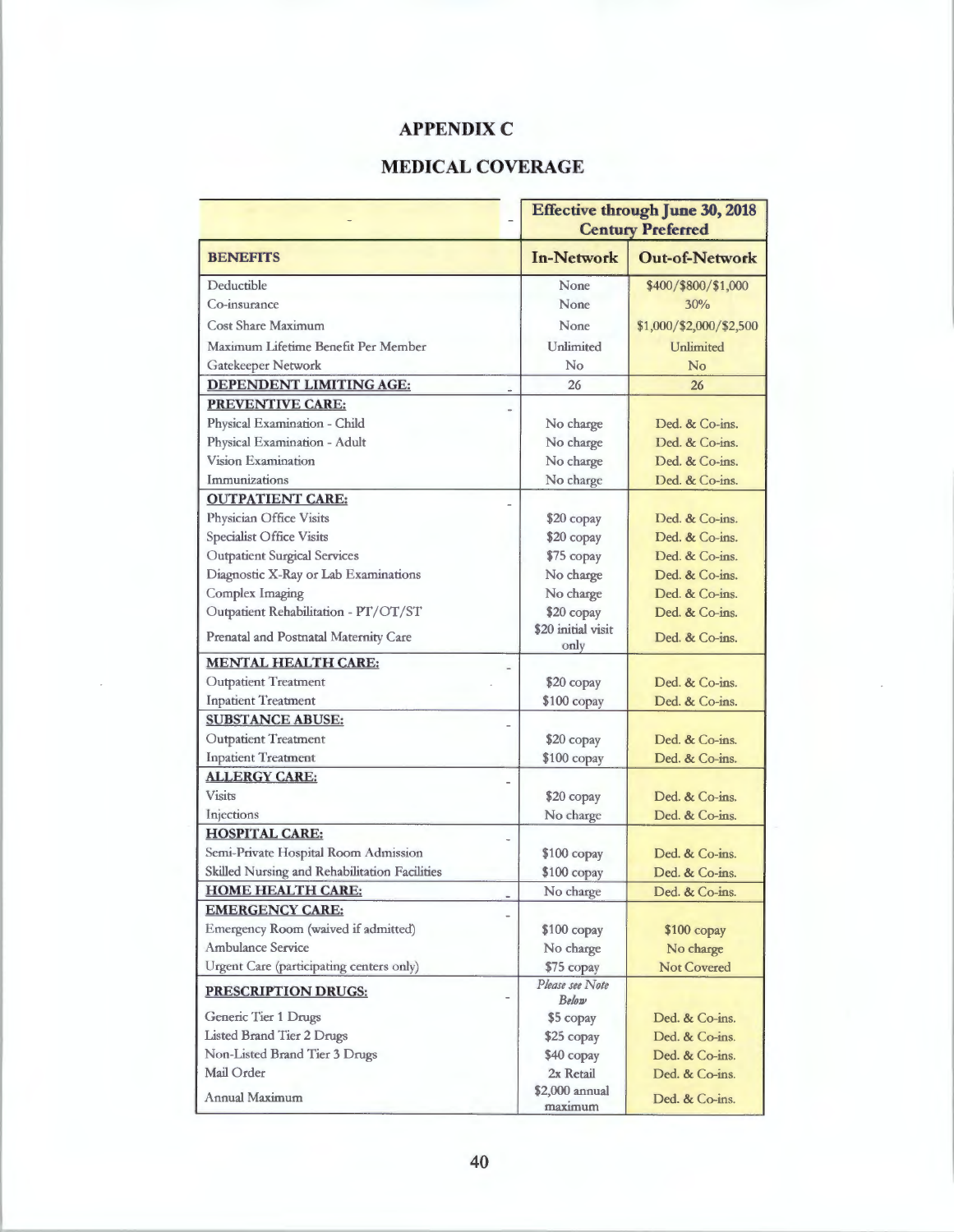*This s11mmary is intended far 11se onfy as a gmeral s11mmary of benefits. For a detailed description of benefits, terms, limitations and exc/11sio11s, see gro11p certificate.* 

|                                                          | <b>Effective July 1, 2018</b>                                                                                            |
|----------------------------------------------------------|--------------------------------------------------------------------------------------------------------------------------|
|                                                          | <b>HEALTH SAVINGS ACCOUNT</b>                                                                                            |
|                                                          | <b>HDHP H.S.A. PPO Plan</b><br>\$2,000/\$4,000 Deductible<br>100% In-Network After Ded.<br>\$5/25/40 Rx After Deductible |
| <b>IN NETWORK BENEFITS</b>                               | \$2,000/\$4,000 H.S.A.                                                                                                   |
| Deductible<br><b>Employer Portion of Deductible</b>      | \$2,000/\$4,000<br>2018: \$1,400/\$2,800<br>2019: \$1,000/\$2,000<br>2018: \$600/\$1,200                                 |
| <b>Employee Portion of Deductible</b>                    | 2019: \$1,000/\$2,000                                                                                                    |
| Coinsurance                                              | 100%                                                                                                                     |
| OOP Max. including deductible                            | \$4,000/\$8,000<br><b>Subject to Deductible</b>                                                                          |
| Primary Care Office Visit                                | <b>Subject to Deductible</b>                                                                                             |
| <b>Specialist Office Visit</b><br><b>Preventive Care</b> | No charge                                                                                                                |
| Outpatient Rehab Therapy (PT,OT)                         | <b>Subject to Deductible</b>                                                                                             |
| Chiropractic Care                                        | <b>Subject to Deductible</b>                                                                                             |
| <b>Emergency Room</b>                                    | <b>Subject to Deductible</b>                                                                                             |
| <b>Urgent Care</b>                                       | <b>Subject to Deductible</b>                                                                                             |
| Ambulance                                                | <b>Subject to Deductible</b>                                                                                             |
| <b>Inpatient Hospitalization</b>                         | <b>Subject to Deductible</b>                                                                                             |
| <b>Outpatient Surgery</b>                                | Subject to Deductible                                                                                                    |
| <b>Laboratory Services</b>                               | Subject to Deductible                                                                                                    |
| <b>Diagnostic Testing</b>                                | <b>Subject to Deductible</b>                                                                                             |
| Complex Imaging (MRI, PET, MRA, CAT,<br>$etc.$ )         | <b>Subject to Deductible</b>                                                                                             |
| Generic Retail Rx Copay                                  | \$5 copay after ded.                                                                                                     |
| Tier 2 (Preferred Brand) Retail Copay                    | \$25 copay after ded.                                                                                                    |
| Tier 3 (Non-Preferred Brand) Retail Copay                | \$40 copay after ded.                                                                                                    |
| Mail Order Copays                                        | 2 x Retail                                                                                                               |
| <b>Annual Maximum</b>                                    | Unlimited                                                                                                                |
| <b>OUT OF NETWORK BENEFITS</b>                           |                                                                                                                          |
| Deductible                                               | Shared with In-Network                                                                                                   |
| Coinsurance                                              | 80/20%                                                                                                                   |
| OOP Max                                                  | \$4,000/\$8,000                                                                                                          |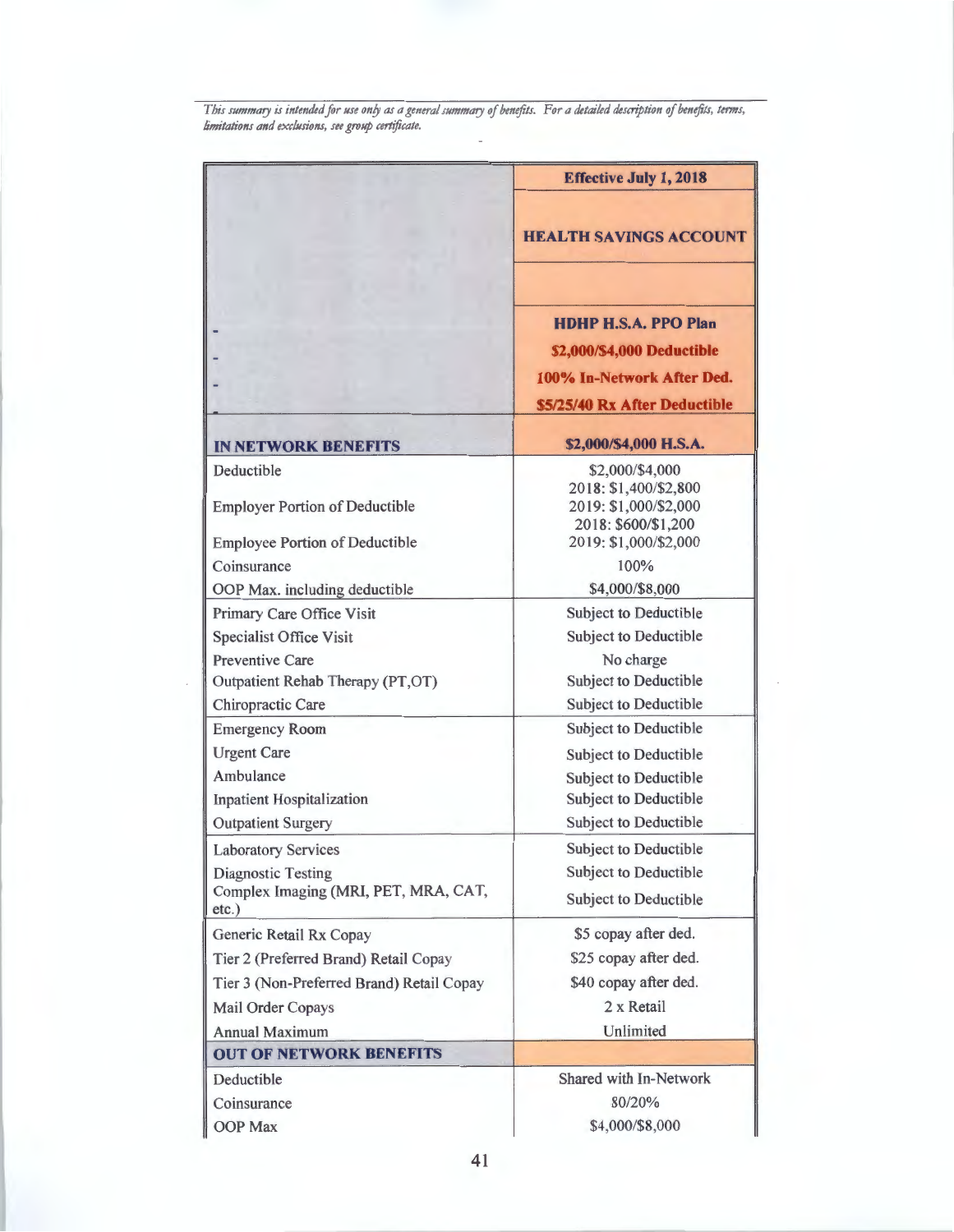| Emergency Room / Ambulance Services |  | Same as In-Network |  |
|-------------------------------------|--|--------------------|--|
|                                     |  |                    |  |

*This summary is intended for use only as a general summary of benefits.* 

*For detailed descriptions of benefits, terms, limitations and exclusions, see group certificate.*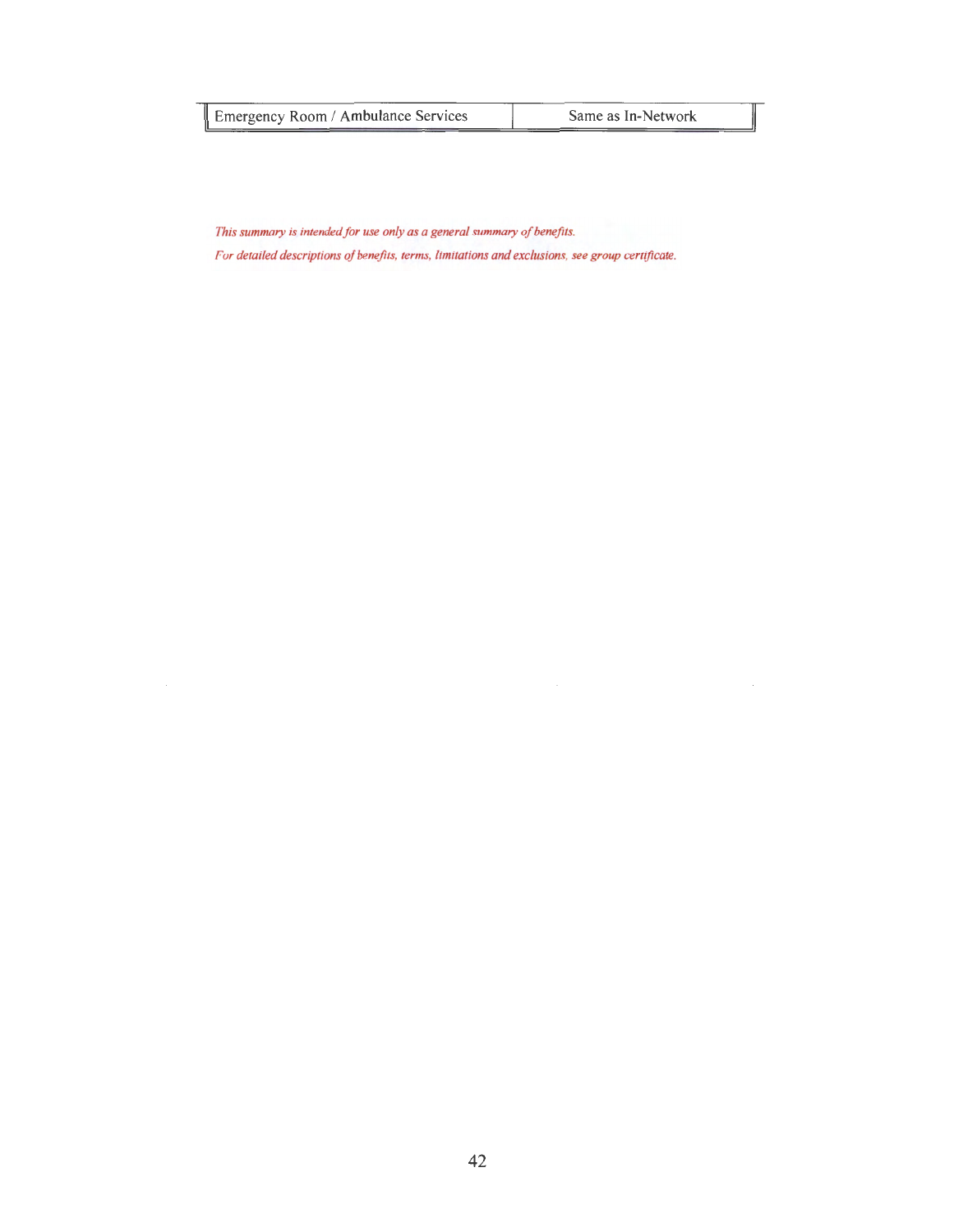# **APPENDIX D**

# **BIDDING PROCEDURE FOR CLINTON PD**

The following represents the bidding process for shifts and vacation pursuant to the collective bargaining agreement between the Town of Clinton and UPSEU-C.O.P.S. Local 360:

- The shift schedule shall be posted annually on or about May  $1^{st}$ .
- The shift schedule consists of two (2) separate six (6) month bids that coincide with the fiscal year. The first bid covers the period starting July  $1<sup>st</sup>$  and ending December 31 $<sup>st</sup>$ .</sup> The second bid covers the period starting January  $1<sup>st</sup>$  and ending June  $30<sup>th</sup>$ .
- Bargaining unit employees shall choose their shift within fourteen (14) days after the posting of the schedule. The Chief of Police will determine the assignment of any employee who does not bid the posted schedule.
- The Police Department shall post the shift assignments seven (7) days after the shift bidding closes.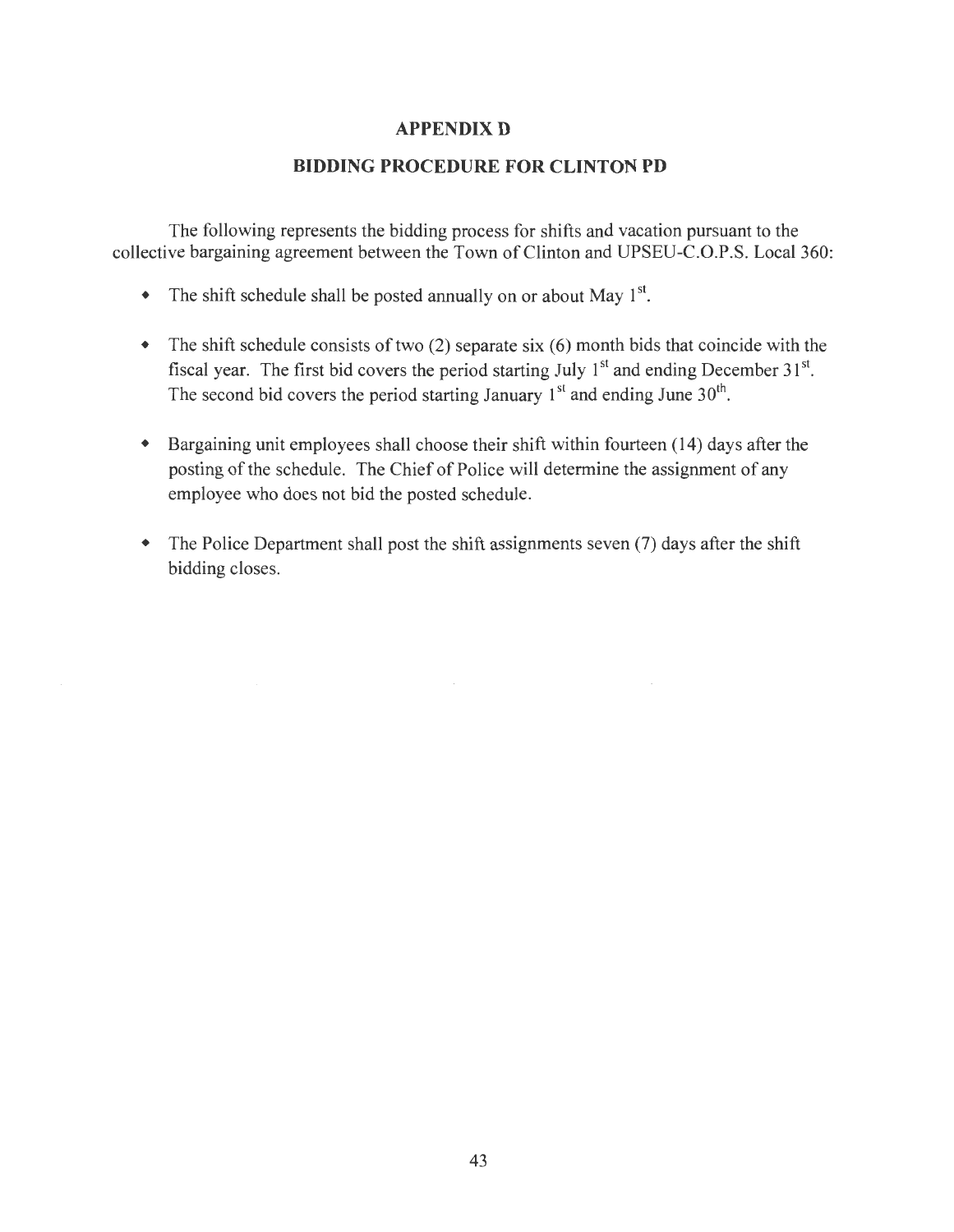# APPENDIX E

# ORDER-IN PROCEDURE FOR CLINTON PD

The following procedure shall be applied when determining which employee(s) shall be used when any assignment is must be filled;

Employees working overtime on their regularly scheduled days off shall be considered on their days off when determining order-in eligibility.

# Posted Must be Filled (Patrol Shifts, Department Overtime, Outside Duty or Private Duty);

- Ordered overtime rules apply (employee with least hours)
- 1. Order an employee from the shift prior for the first half and an employee from the shift after for the second half. If the shift is still unfilled then;
- 2. Order an employee from the shift prior OR shift after for the entire shift. If the shift is still unfilled then;
- 3. Order an employee working an Outside Duty or Private Duty job whose hours are contiguous to the opening when the job is scheduled to end within one (1) hour prior to the shift in question. If the shift is still unfilled then;
- 4. Order an employee working an S/A or Training assignment whose hours are contiguous to the opening when said assignment is scheduled to end within one (1) hour ofthe shift to be filled. If the shift is still unfilled then:
- 5. Order an employee on previously granted comp time off for the shift in question. If the shift is still unfilled then;
- 6. Order an employee on their regularly scheduled days off.

# Unpasted Must be Filled (Patrol Shifts, Department Overtime, Outside Duty or Private Duty);

- Ordered overtime rules apply (employee with least hours)
- Unposted jobs are those that occur within 72 hours of scheduled starting time